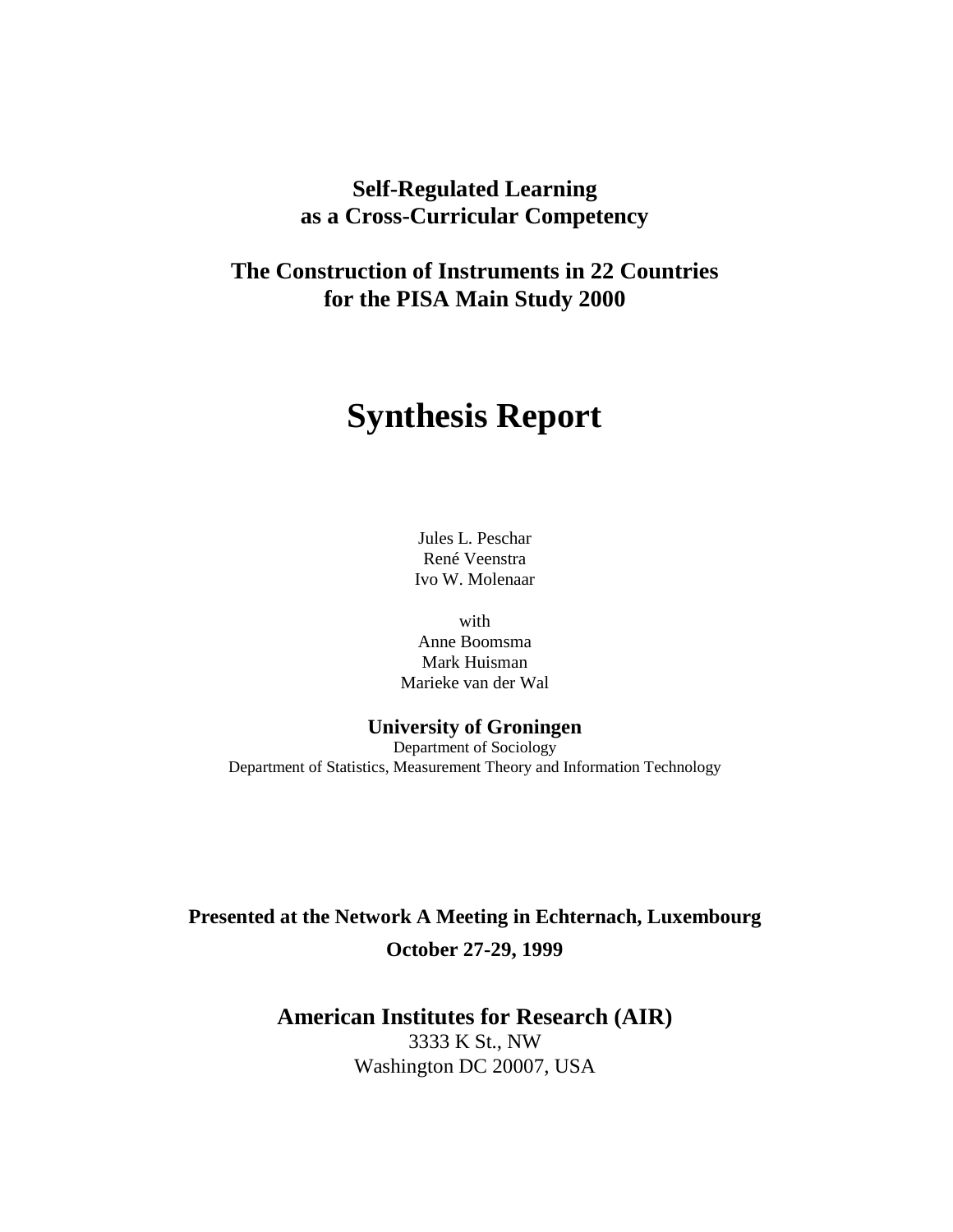2 **CCC Self Regulated Learning: Analysis of the Pilot Study; version 08-11-04** Synthesis Report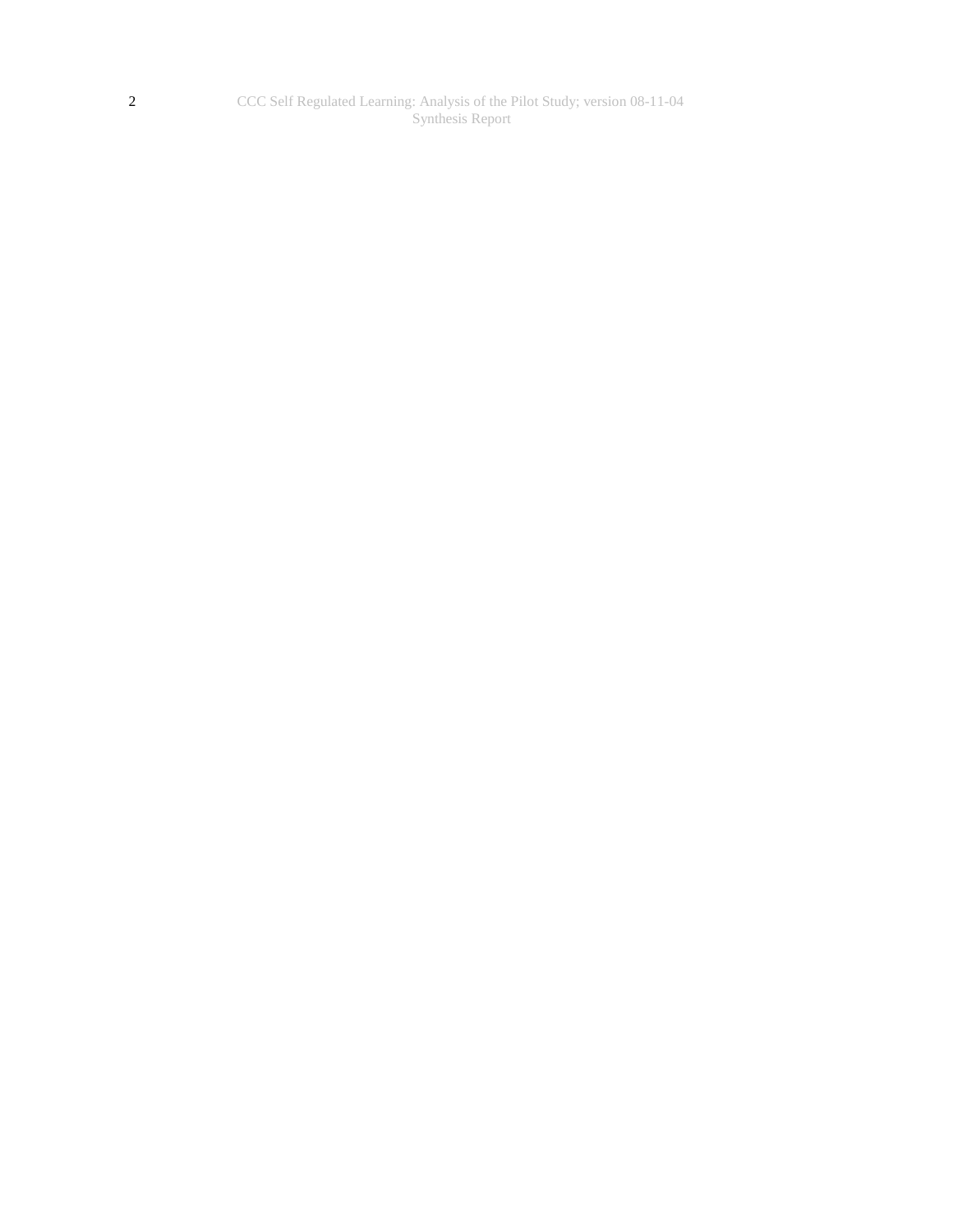# **Table of contents**

# **Synthesis Report**

|                |     | <b>Executive Summary</b>                                              | 5  |    |
|----------------|-----|-----------------------------------------------------------------------|----|----|
| 1              |     | Introduction                                                          | 7  |    |
| $\overline{2}$ |     | Goals of the Analysis                                                 | 7  |    |
| 3              |     | Organisation, Role of the International Experts and National Feedback | 8  |    |
| $\overline{4}$ |     | Potential and Limitations of the Data                                 |    | 9  |
| 5              |     | Strategy of the Analysis                                              | 12 |    |
|                | 5.1 | Definition and Reporting of Scales                                    | 12 |    |
|                | 5.2 | Strategy                                                              | 13 |    |
|                | 5.3 | <b>Feedback from National Sources</b>                                 | 15 |    |
| 6              |     | The Scales                                                            | 16 |    |
|                | 6.1 | <b>General Remarks</b>                                                | 16 |    |
|                | 6.2 | <b>Learning Strategies</b>                                            | 18 |    |
|                | 6.3 | <b>Motivational Preferences</b>                                       | 20 |    |
|                | 6.4 | <b>Goal Orientation</b>                                               | 23 |    |
|                | 6.5 | <b>Self Related Cognitions</b>                                        | 25 |    |
|                | 6.6 | Action Control: Effort and Persistence                                | 28 |    |
|                | 6.7 | <b>Learning Preferences</b>                                           | 30 |    |
|                | 6.8 | <b>Implicit Theories of Learning</b>                                  |    | 31 |
| 7              |     | Conclusions of the Analysis                                           | 33 |    |
| 8              |     | Quality of the Scales for PISA 2000                                   | 36 |    |
|                | 8.1 | Reliability of the Scales                                             | 36 |    |
|                | 8.2 | <b>Construct Validity</b>                                             | 37 |    |
|                | 8.3 | <b>Related Issues</b>                                                 | 40 |    |
| 9              |     | Presentation of the Scales                                            | 41 |    |
|                |     | References                                                            | 44 |    |

# **Technical Report**

- 1 Introduction
- 2 Descriptive analyses
- 3 Reliability analyses
- 4 IRT analyses MSP
- 5 Analyses for subgroups: descriptives
- 6 Analyses for subgroups; reliabilities
- 7 Correlations of scales with Achievement Tests
- 8 Effects of different estimation methods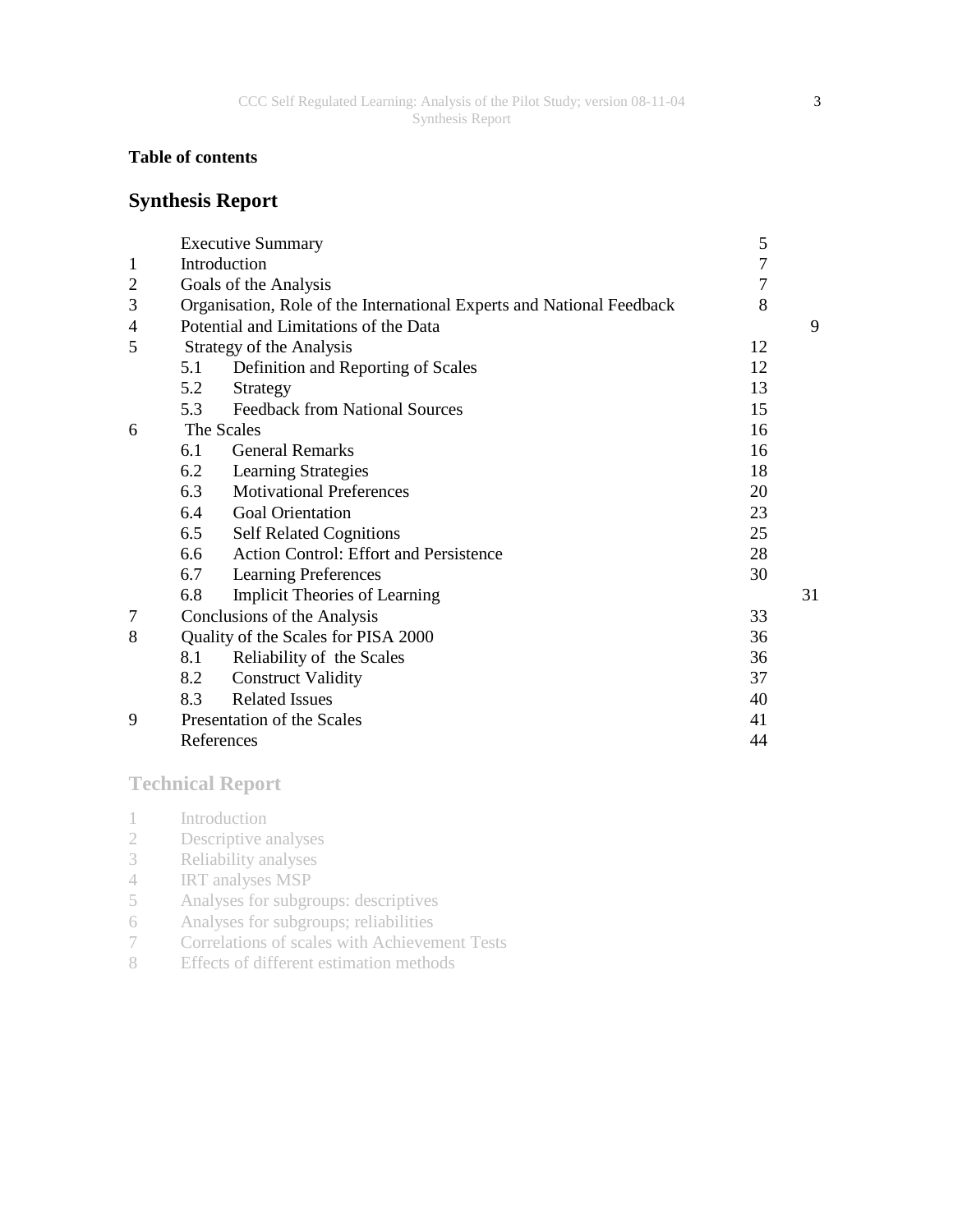4 CCC Self Regulated Learning: Analysis of the Pilot Study; version 08-11-04 Synthesis Report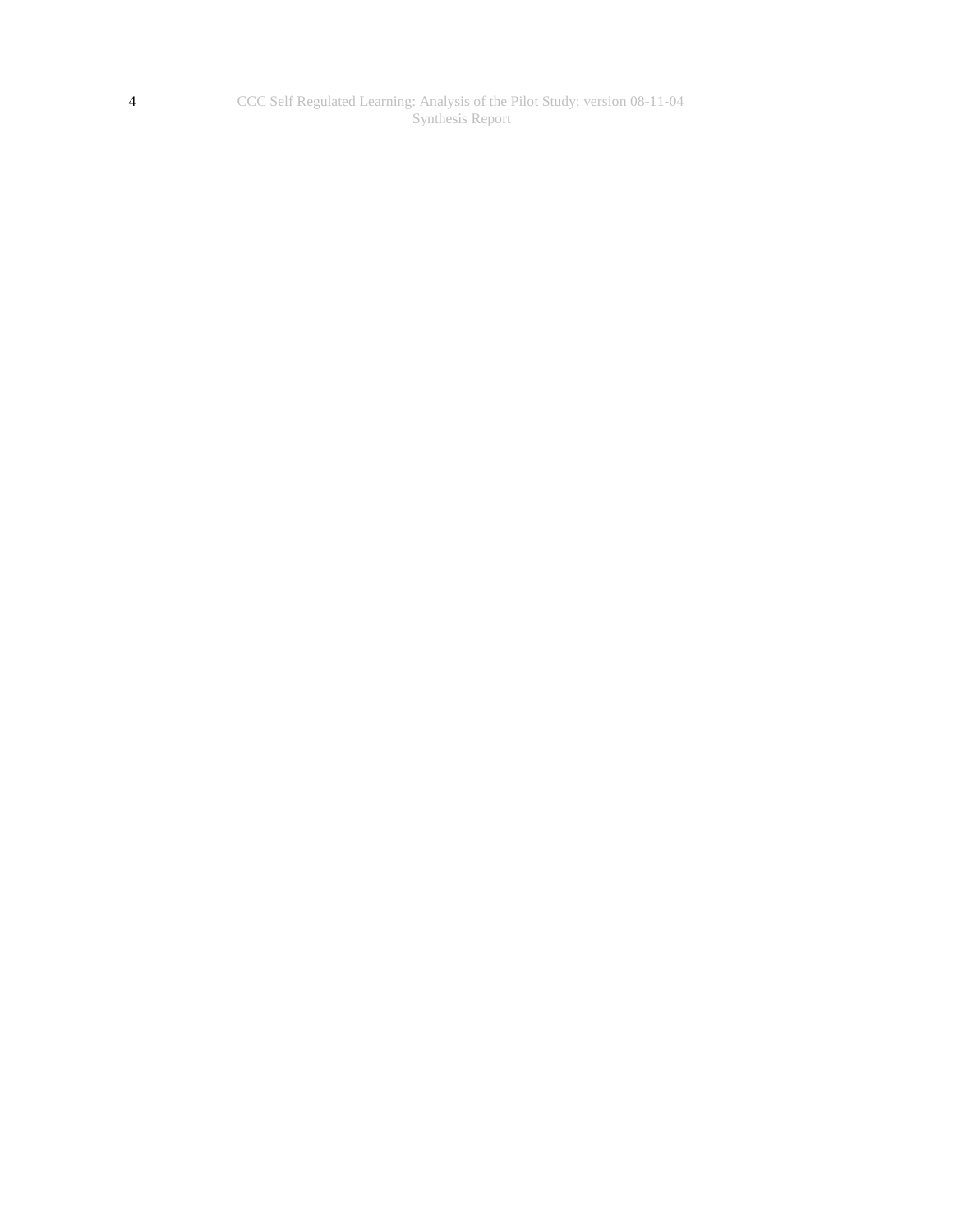## **Executive Summary**

#### **Self-regulated Learning**

Data on cross-curricular competencies (CCC) and self-regulated learning were collected in 22 countries in spring 1999, according to the plan described by Baumert, Fend, O'Neil, and Peschar (1998). Different versions of theoretically relevant scales were selected and used to collect the data. On the basis of statistical analysis and expert judgement, the most appropriate instruments have been selected for use in PISA in 2000.

This report discusses the analysis of these data, according to the procedures described in the Plan of Analysis of Self-Regulated Learning as a Cross-Curricular Competency in PISA's Field Study (Peschar and Molenaar, 1999) as it was accepted by the OECD and its Technical Advisory Group for PISA. In selecting items, preference has been given to items that have good or excellent psychometric properties. In addition, items that have good conceptual coverage and have a clear relevance to educational policy makers are favored. In consequence, the final instrument for measuring self-regulating learning has fewer than the original 112 items (and 23 scales) included in the 1999 field test. The recommended instrument has 51 items and 14 scales to distinguish three self-regulated learning dimensions: Learning Strategies, Motivation and Self-Concept. The recommended scales have good reliability and validity. The items selected can be successfully administered to students within no more than 10 minutes.

#### **Strategy of Analysis**

The research team applied classic reliability tests, confirmatory factor analysis (CFA), and item response theory (IRT). The analysis focused on confirmatory procedures and reduced the number of scales or items in an optimal way. Scales and/or dimensions were deleted or rearranged primarily on the basis of two criteria: psychometrical performance and content arguments.

An international expert group (J. Baumert, H. Fend, H. Marsh, H. O'Neil, L. Van de Poele and J.L. Peschar,) critically reviewed the statistical analysis of the field-trial data and made recommendations on the selection of items and construction of the final instrument. The expert group also advised the research team on the selection of items and scales on the basis of psychometric, theoretical, and policy relevance. The experts gave special attention to the issue of differential item functioning and validity of the scales. The experts reviewed various drafts of this report and endorsed this final report.

#### **Criteria for Selecting Scales**

The scales were selected according to their theoretical, statistical, political and educational relevance. Several statistical models were used to assess the scales' psychometric properties: descriptive analyses, reliability estimates, correlations, CFA, structural equation models, and nonparametric IRT scaling. The scales selected meet the standards of these modeling techniques.

Furthermore, the scales were evaluated on theoretical and content issues, such as:

- A dimension should contain more than one scale, to prevent a lack of balance
- Overlap between the scales should be avoided
- The measured construct should be teachable
- The construct measured should be valuable in regard to the curriculum
- The construct measured should be amenable to influence through policy interventions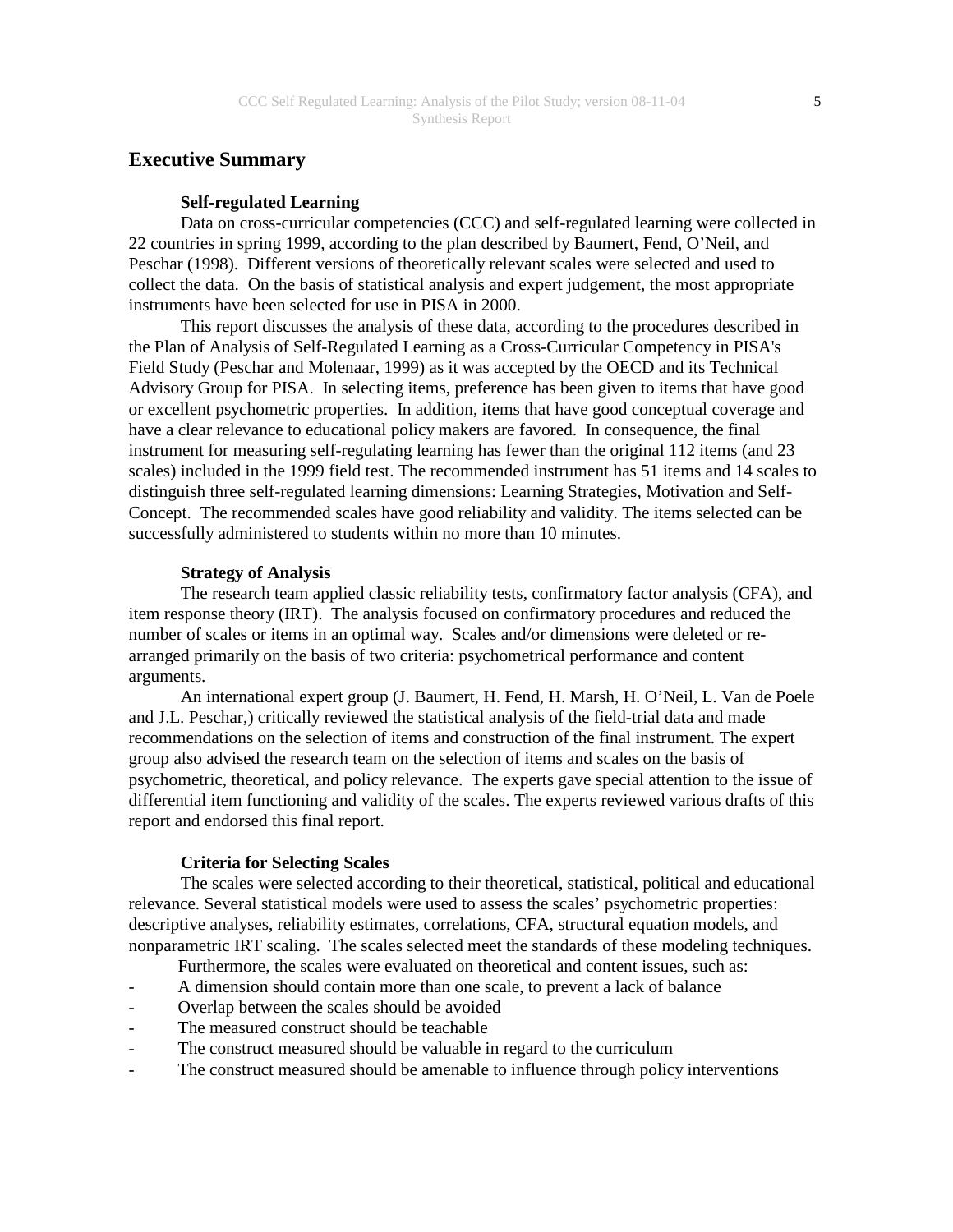#### **Selection of Scales**

The report concludes that PISA should include three main dimensions of self-regulating learning, namely: (a) learning strategies; (b) motivation; and (c) self-concept. These dimensions characterized the final set of scales more appropriately than the original set of seven dimensions. Scales selected in these domains are content relevant and meet or exceed the psychometric standards established for the analysis.

The following scales are suggested as the Self-Regulated Learning Instrument:

- **Learning strategies: scales on memorising, elaboration, and control strategies;**
- **Motivation: scales on instrumental motivation; interest motivation subject related, action control; effort and persistence in learning; cooperative and competitive learning.**
- **Self-concept: control expectation, self-efficacy, verbal self-concept, self-concept in math, and overall academic self-concept.**

#### **General Suggestions**

The expert group and the research team strongly recommend that the CCC questionnaire be administered **before** the achievement tests. Such an ordering will prevent a situation in which students' perceptions about how well (or poorly) they performed on the achievement tests affect responses to the items about self-regulated learning. We need to avoid a situation in which attitudes about the achievement tests might provide a possible explanation for responses to items about self-regulated learning.

Both the research team and the expert group advise against the use of single items to represent entire scales or domains. The reliabilities and psychometric properties of such items are unknown and likely to be poor.

It is strongly recommended that a single **core** questionnaire be used (i.e., that rotation of items **not** be used). For modeling purposes, all scales and items for all students should be available so that correlations among all scales and items can be determined in the final analysis of the data of the main study.

Finally, this analysis suggests that the translation process needs to be monitored intensively to achieve highly equivalent instruments.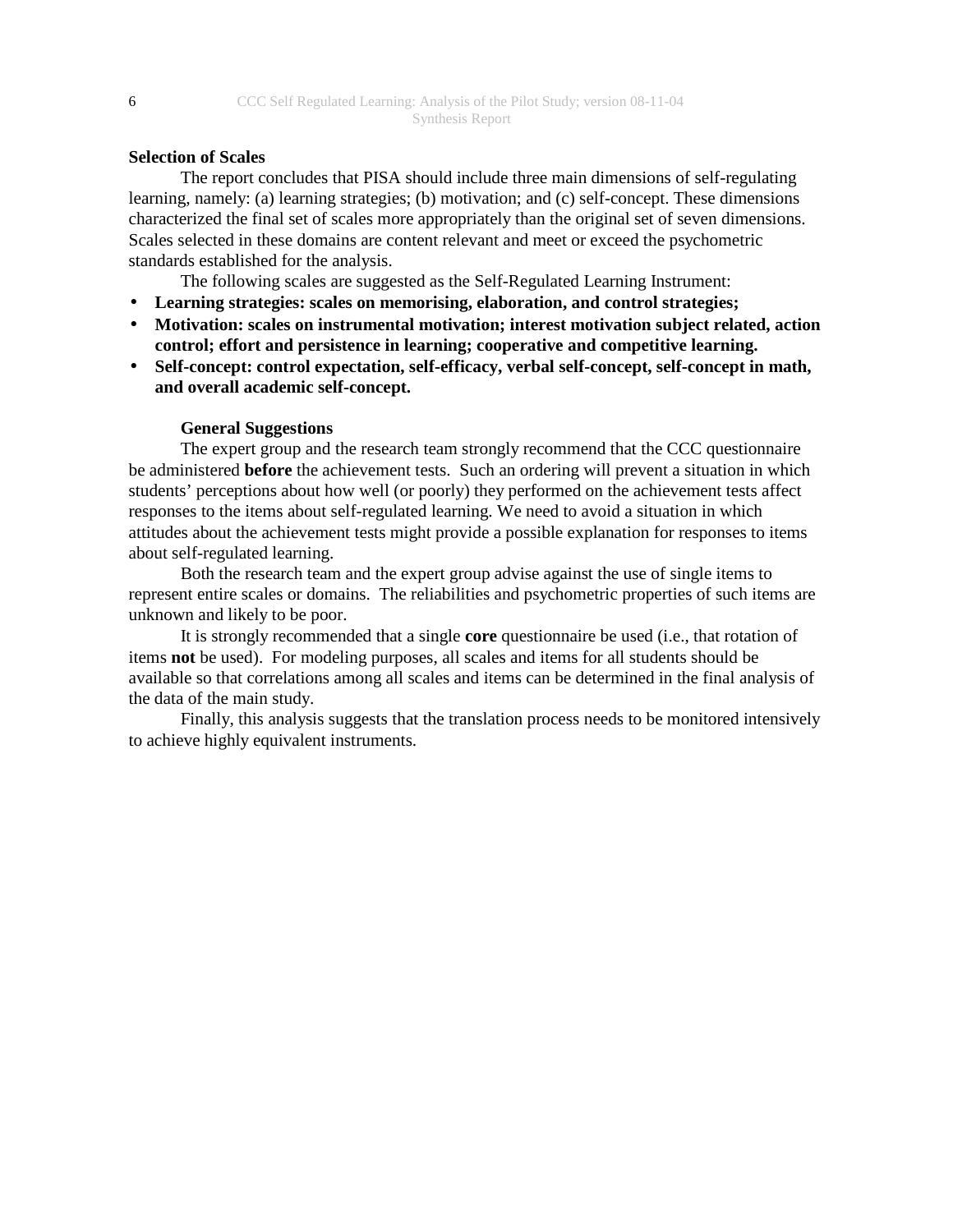# **1. Introduction**

In the early 1990s several members of Network A suggested the desirability of broadening the scope of the educational indicators in the INES programme. It was observed that the typical indicators of educational achievement could be supplemented with information about competencies that are not taught within a particular subject at school.

These so-called cross-curricular competencies (CCCs) were the focus of a developmental trajectory between 1993 and 1997. Measurement in four domains -- civic knowledge, problem solving, self-cognition, and communication skills -- was piloted in nine countries. The results were promising. The studies demonstrated that competencies in civic knowledge and selfcognition can be measured with existing instruments of good quality (OECD, 1997). For problem solving and communication, no satisfactory results were obtained.

On the basis of these results, Network A -- and later the INES steering group and other OECD bodies -- decided to offer two of the CCC domains as optional supplements to PISA. Items to assess self-cognition will be an option for PISA's administration in 2000. To date, 20 countries have indicated their intention to assess self-cognition.

In preparation for the inclusion of items to assess self-cognition, a panel of experts refined the definition of CCCs, which includes the following concepts (see Baumert et al 1998):

- Strategies of self-regulated learning, which regulate how deeply and how systematically information is processed;
- Motivational preferences and goal orientations, which regulate the investment of time and mental energy for learning purposes and influence the choice of learning strategies;
- Self-related cognition mechanisms, which regulate the standards, aims, and processes of action;
- Action control strategies, particularly effort and persistence, which help to concentrate on the performance of actions and help to overcome learning difficulties; and
- Preferences for different types of learning situations, learning styles, and social skills required for co-operative learning.

# **2. Goals of the Analysis**

PISA's field test has generated data on self-regulated learning. The field test included a series of items, in three nonoverlapping "packets," that asked students to indicate their opinions and attitudes about learning. The present report addresses issues with respect to the analysis and further use of the items during PISA's administration in 2000. One important goal of the analysis has been to reduce the number of items to about one third -- to comply with the available testing time -- and to establish the measurement properties for the instruments to be applied for the next few years.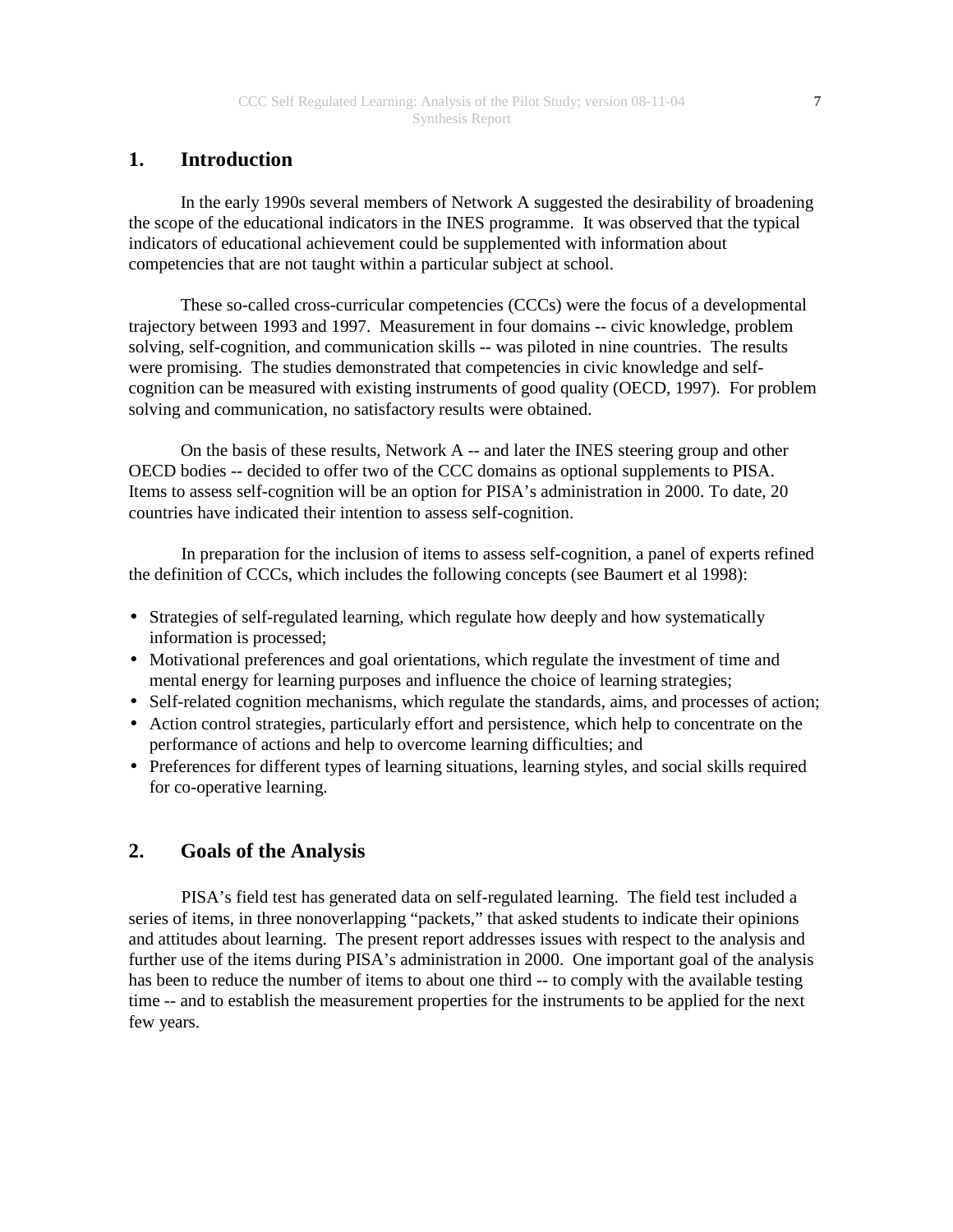This report contains the following information on outcomes of the field study:

- The definition of the scales that the analysis plan aims to construct and a proposal for how the resultant scores will be reported;
- The methodology used to create the scales;
- A proposal for the selection of the final items and construction of the instrument.
- The methods and criteria for assessing construct validity; and
- The methods and criteria for assessing the reliability of the scales.

# **3. Organization, Role of International Experts and National Feedback**

A research team at the University of Groningen's Departments of Sociology and Statistics, Measurement Theory and Information Technology analyzed the data. Members of the team include:

| René Veenstra    | Post Doctoral Fellow, Department of Sociology                   |
|------------------|-----------------------------------------------------------------|
| Ivo W. Molenaar  | Professor of Statistics and Measurement Theory                  |
| Anne Boomsma     | Associate Professor of Statistics and Measurement Theory        |
| Mark Huisman     | Research Associate, Statistics Netherlands, Voorburg            |
|                  | Marieke van der Wal Research Associate, Department of Sociology |
| Jules L. Peschar | Professor of Sociology of Education, Project Director           |

A group of **international experts** convened in Groningen on September 27-28, 1999, and met with the research team to discuss the results of the statistical analysis and to offer advice and suggestions to the research team. The expert group included:

| Harold F. O'Neil     | Professor, University of Southern California, Los Angeles, USA  |
|----------------------|-----------------------------------------------------------------|
| Herbert S. Marsh     | Professor, University of Western Sydney, Macarthur, Australia   |
| Luc Van de Poele     | Senior Research Associate, University of Ghent, Belgium         |
| Juergen Baumert      | Professor, Max Planck Institute for Education Research, Berlin, |
|                      | Germany, represented by Dr. Cordula Artelt                      |
| Helmut Fend          | Professor, University of Zürich, Switzerland (apologies)        |
| Jules Peschar        | Professor, University of Groningen, the Netherlands,            |
|                      | <b>Project Director</b>                                         |
| <b>Richard Tobin</b> | Principal Research Scientist, American Institutes for Research, |
|                      | Washington, D.C., USA                                           |
|                      |                                                                 |

The experts reviewed draft versions of the instruments critically, made suggestions for improvement, and made recommendations on the selection of items and construction of the final instrument. Subsequent to the meeting of the expert group, the research team distributed a summary report and solicited comments from each member of the expert group. This report reflects and incorporates the comments received from the experts.

In addition, **national feedback** was sought, parallel to the consultations with the group of experts. National project managers (NPMs) and those involved in the national CCC preparations were consulted in two ways. First, they were invited to report on the administration of the field trials. This is a relevant source of information on the functioning of items as well as on translation issues; the results are reported in Section 5.3. Second, as a result of the initial analysis, NPMs will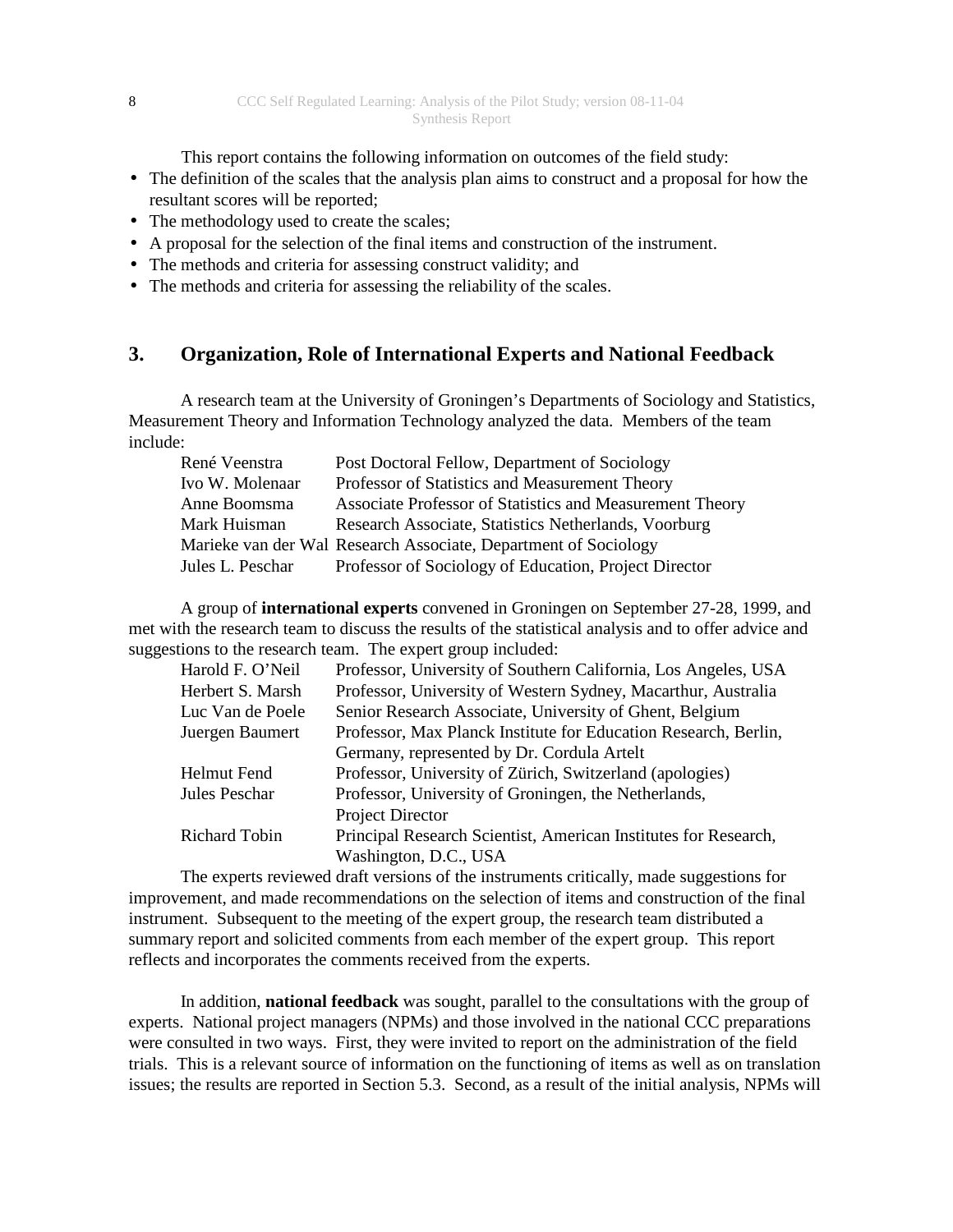be asked to provide feedback on translation issues and on the proposed instruments in order to evaluate and select reliable scales or acceptable differences among subpopulations in their countries. These consultations are intended to promote national support for the instruments on self-regulated learning.

# 4. **Potential and Limitations of the Data**

The data on which this report draws were collected in accordance with the Framework of the PISA Pilot Study. Due to the limited testing time available in the pilot, not all 112 items initially selected (Baumert *et al*, 1998) could be presented to all students involved. Therefore, another strategy was followed. Three nonoverlapping packets, each with approximately one third of the total pool of items, were composed and presented to three different samples. The packets used in the field trial did not have similar conceptual coverage, as can be seen in Table 1.

| <b>Packet</b><br># of<br>items) |                                                                                    | <b>Dimensions of Self-Regulated Learning</b> |                                                |  |
|---------------------------------|------------------------------------------------------------------------------------|----------------------------------------------|------------------------------------------------|--|
|                                 | <b>Packet 1 (Q1, Q2)</b><br><b>Packet 2 (Q3, Q4)</b><br><b>Packet 3 (Q5, Q6)</b>   |                                              |                                                |  |
| <b>Sample</b>                   | $(41$ items)                                                                       | $(42$ items)                                 | $(29$ items)                                   |  |
| Sub<br><b>Sample</b>            | A: Learning<br>$\bullet$<br>Strategyies(17)<br>B: Motivational<br>Preferences (24) |                                              |                                                |  |
| <b>Sub</b>                      |                                                                                    | C: Goal Orientation (9)<br>$\bullet$         |                                                |  |
| <b>Sample</b>                   |                                                                                    | D: Self-Related                              |                                                |  |
| 2                               |                                                                                    | Cognitions(33)                               |                                                |  |
| <b>Sub</b>                      |                                                                                    |                                              | E: Action Control: Effort and Persistence (10) |  |
| <b>Sample</b>                   |                                                                                    |                                              | F: Leaning Preferences (8)                     |  |
| 3                               |                                                                                    |                                              | G: Implicit Theories of Learning (11)          |  |

#### **Table 1: Overview of Packets**

Note: Q1. Q6 refers to parts of the questionnaire used in the field trial

A..G refers to the dimensions distinguished. Within dimensions an additional digit is given to each scale.

As a consequence of this approach, the search for optimal instruments was conducted *within* each of the packets. There was *no overlap* between samples and packets, so it was not possible to conduct analyses on the combined samples and merge items from different packets into one analysis. This is a pity from an analytical point of view, but in the analysis stage we cannot repair decisions that were taken in the data-collection stage.<sup>1</sup> We devote attention to this issue and the consequences it has for our conclusions below (Section 7)

The data were collected in 22 countries, namely USA, Canada (French and English versions), Mexico, Brazil, Australia, New Zealand, Korea, Russian Federation, Austria, Belgium, Czech Republic, Denmark, Finland, Germany, Hungary, Ireland, Italy, Luxembourg, Netherlands, Norway, Sweden, Switzerland (French, Italian and German versions). Since the purpose of the

 $\overline{a}$ <sup>1</sup> This is especially relevant for Competitive Motivation (scale B3) and Learning Preferences (scale F2).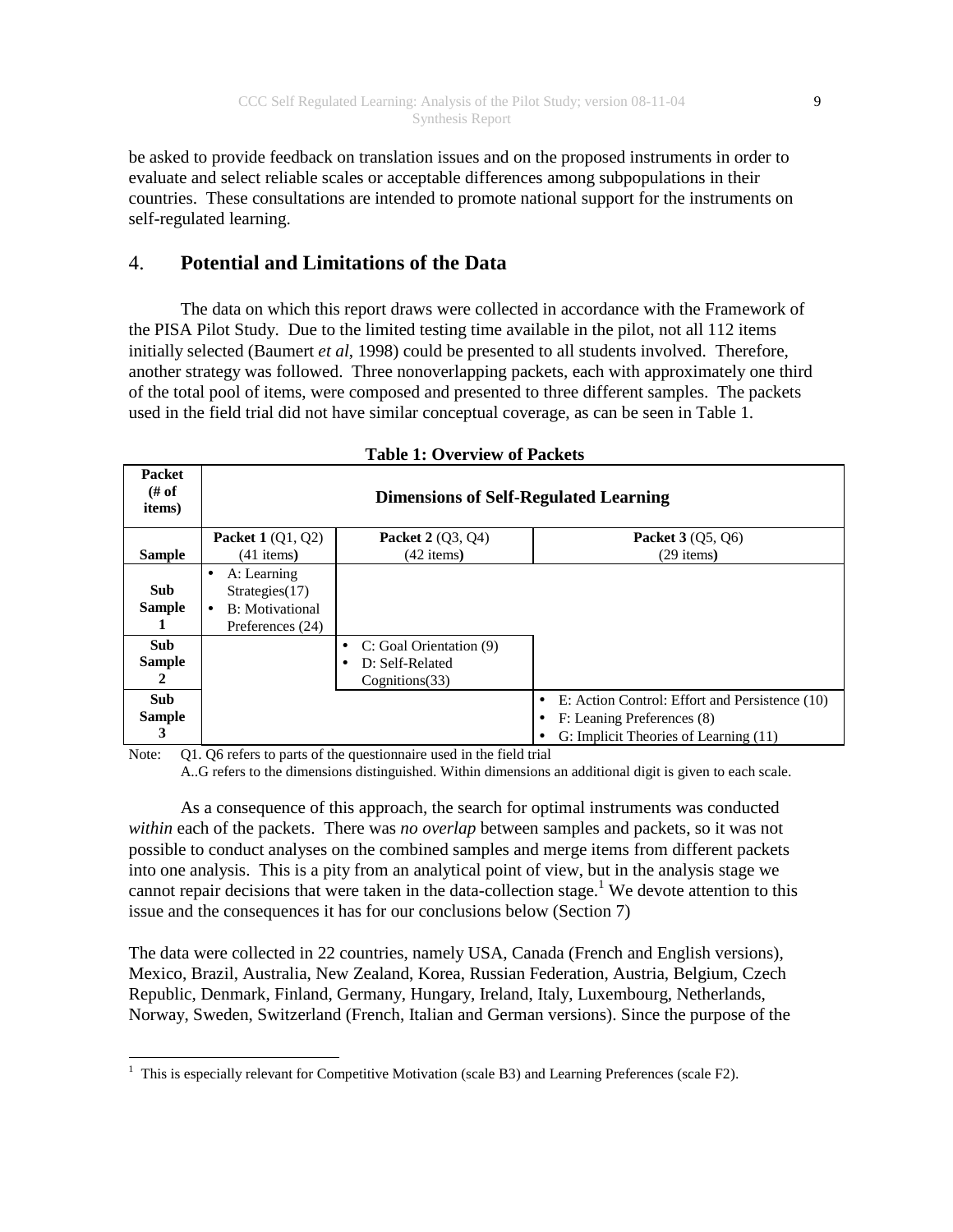present report is to construct instruments, rather then explaining country differences, the countries are relabeled. For Buttercup and Iris the data could not be included in the latest analyses, though they have been collected.

| <b>Country</b>      | Available $\overline{e^2}$ |  |
|---------------------|----------------------------|--|
| <b>Anemone</b>      | $\mathbf{1}$               |  |
| <b>Aster</b>        | 1                          |  |
| <b>Buttercup</b>    | $\overline{2}$             |  |
| <b>Carnation</b>    | 1                          |  |
| <b>Cornflower</b>   | 1                          |  |
| <b>Crocus</b>       | 2                          |  |
| <b>Cuckooflower</b> | $\overline{2}$             |  |
| <b>Daffodil</b>     | $\mathbf{1}$               |  |
| <b>Dahlia</b>       | $\overline{2}$             |  |
| <b>Daisy</b>        | $\overline{c}$             |  |
| <b>Dandelion</b>    | $\overline{2}$             |  |
| Fresia              | $\mathbf{1}$               |  |
| <b>Gladiola</b>     | 1                          |  |
| <b>Iris</b>         | $\overline{2}$             |  |
| <b>Jasmine</b>      | 1                          |  |
| Lily                | 1                          |  |
| <b>Poppy</b>        | 1                          |  |
| <b>Rose</b>         | $\overline{2}$             |  |
| Snowdrop            | $\mathbf{1}$               |  |
| <b>Sunflower</b>    | $\overline{c}$             |  |
| Orchid              | $\overline{c}$             |  |
| <b>Magnolia</b>     | $\overline{2}$             |  |
| <b>Tulip</b>        | $\overline{2}$             |  |
| Honeysuckle         | $\overline{2}$             |  |
| <b>Violet</b>       | $\overline{2}$             |  |
| <b>Total</b>        |                            |  |

**Table 2: Countries involved** 

#### *Samples*

 No children from higher social strata (fathers' education) were included in the samples from Fresia and Anemone; no children from lower social strata (fathers' education) were included in Lily's sample. In Snowdrop no information on the socio-economic index ISEI was available. Such samples may affect differential item functioning.

<sup>&</sup>lt;sup>2</sup> First wave data were made available by September 1<sup>st</sup>, second wave data by October 15<sup>th</sup>. See also section 5.2.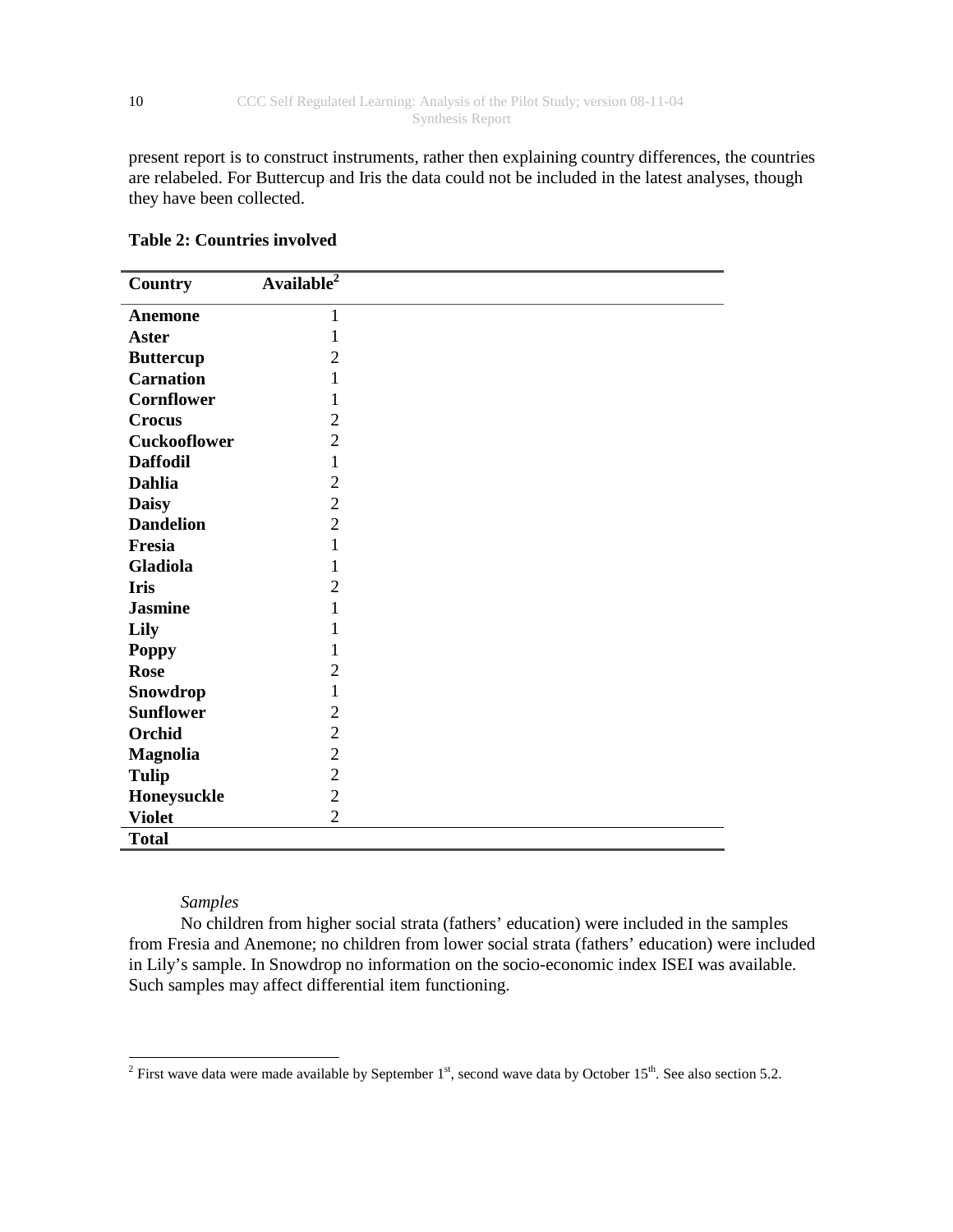#### *Background characteristics*

About 75 percent of the students with CCC data completed the reading test. About one third completed the mathematics or science test. Unfortunately, students who completed the third part of the CCC questionnaire did not complete the math or science test. About two-thirds of the students provided information on their socioeconomic background.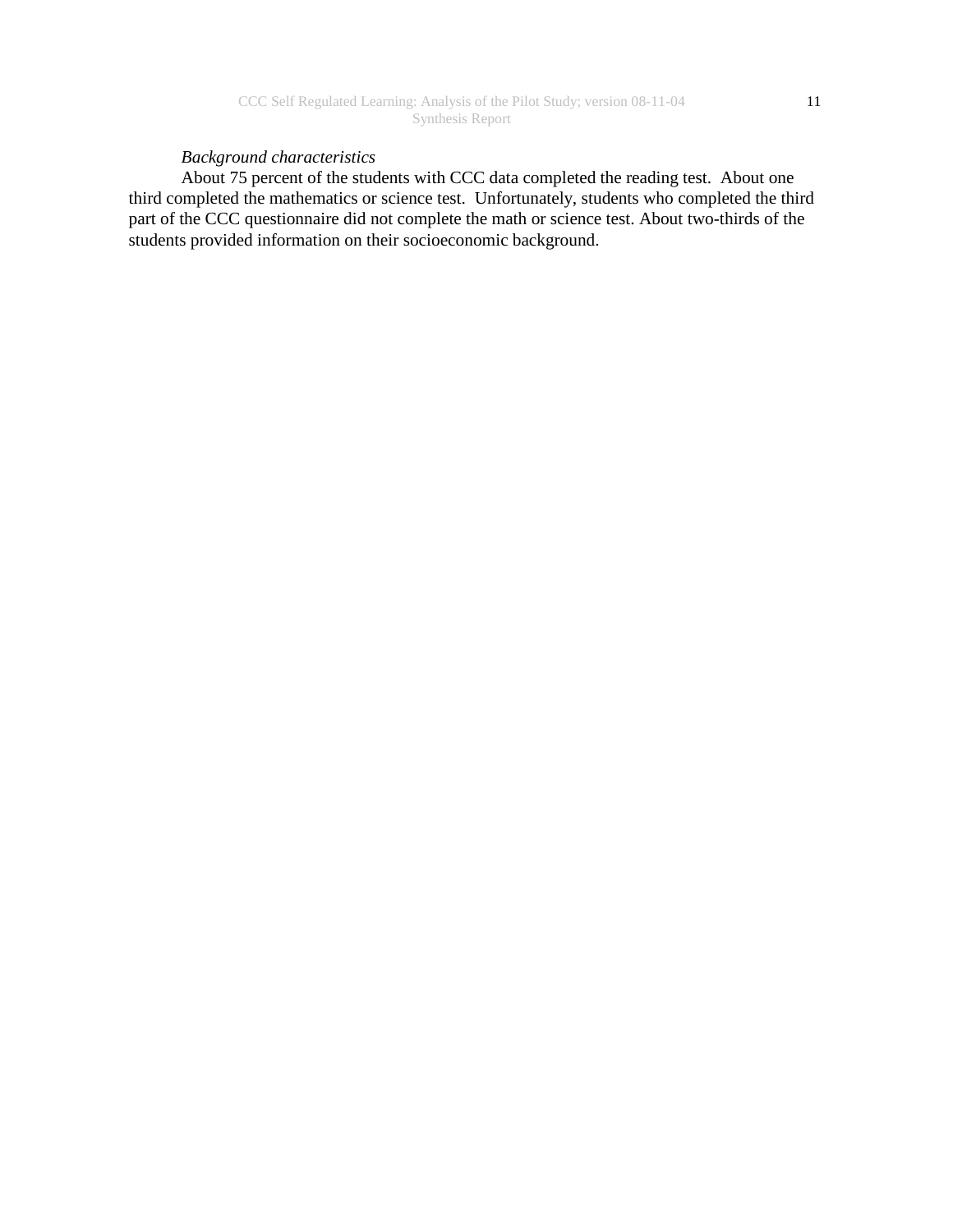# **5. General Strategy of Analysis**

#### **5.1 Definition and Reporting of the Scales**

The three packets used in the field trial contained 112 items (in 23 scales) and addressed the seven dimensions of self-regulated learning identified in Table 1. Thus each scale was intended to measure a single, unidimensional construct with adequate reliability and generalizability over different countries. The overall intent of the analyses was to evaluate these psychometric properties on the basis of the Field Study data.

The structure of the scales was, therefore, predefined. The research team tried to reconstruct the intended structure from the data. As mentioned elsewhere, however, it may be the case that some dimensions cannot be reconstructed completely or satisfactorily because of the nonoverlapping nature of the three packets. Under these circumstances**,** a decision had to be made whether to retain the scales or to reject their use in PISA.

Such choices have been based on the psychometric results, but theoretical arguments have played a major role as well. Though in Baumert *et al* (1998) dimensions and instruments are not given a specific weight, some dimensions or instruments may be theoretically more relevant than others. Or, some instruments may be more relevant to education. The trade-off in such a situation was explicitly discussed with the panel of experts

**When choices were required, preference was given to:** 

- **few instruments that have good or excellent psychometric properties;**
- **broad (theoretical) coverage of the domain of self-regulated learning; and**
- **instruments that have a clear relevance to educational practice and policy makers.**

Scores on scales were calculated on the basis of simple counting of values of answering categories. This facilitates the analysts' work as well as policy makers' interpretation of the results. In separate analyses we compared simple scoring methods with more advanced methods to assess the consequences of different methods of calculating the composite scores and to trace potential risks of this practice (see Section 8.4). It appears that our assumptions were correct.

Reliability and ease of interpretation governed our consideration of these issues. Since the scales are composed of a different number of items, the scales can easily be transformed to a range of, say, 0 to 100. Having noted this process, our intent was to adhere as closely as possible to PISA's overall scoring practices and provide scores that are analogous to the scores in reading achievement. A principal aim of the analysis was to keep the instrument uniform across countries and subgroups.

#### *Variables available*

For the analyses conducted, the following information was available:

- Scores on packets of items (for one third of students)
- Background variables (for all)
	- Gender
	- SES/Parents' education
- Criterion variables (for all)
	- Achievement scores on reading, mathematics, and science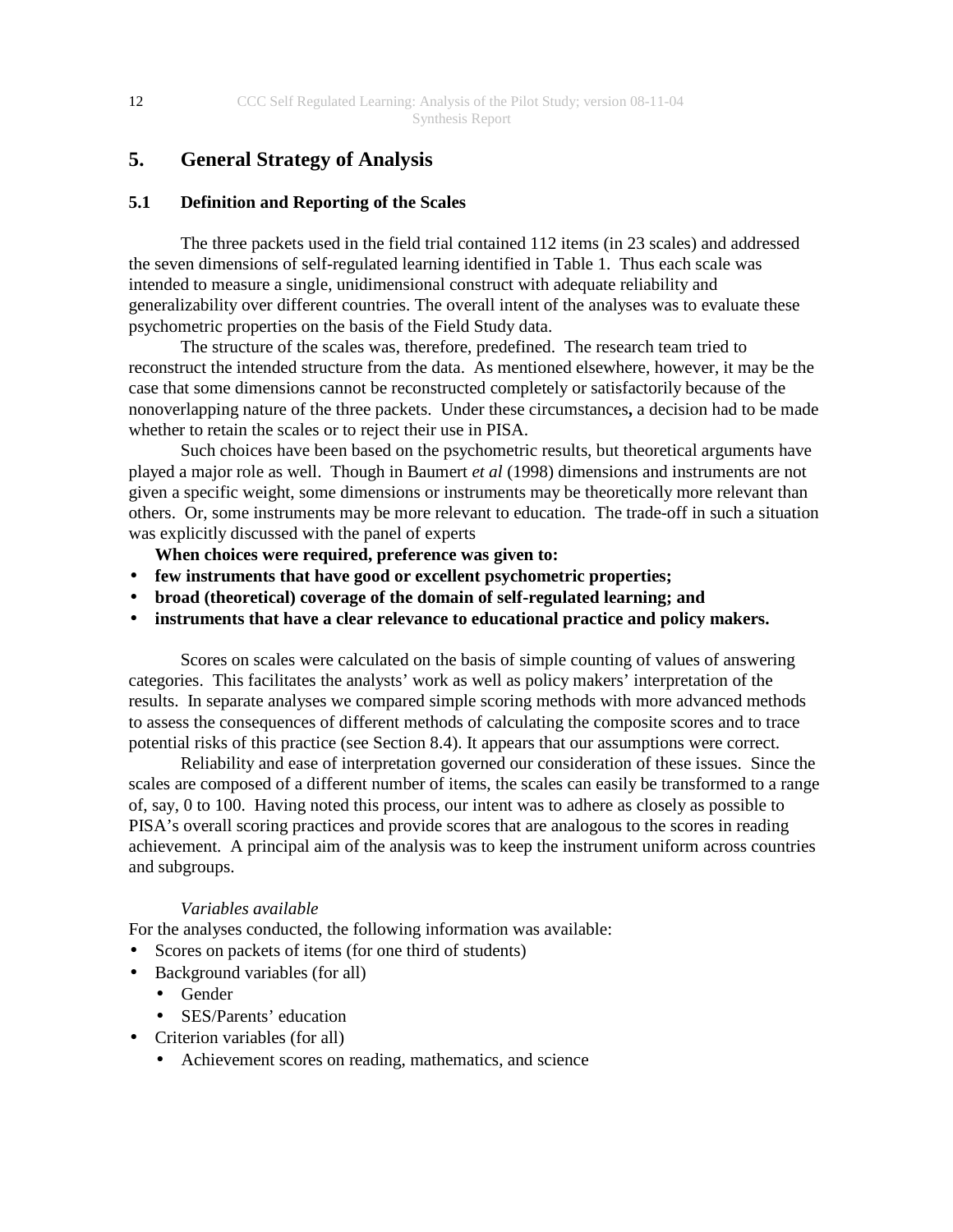The ISCO classification was used to code the job of the parents as an indicator for SES. This information was then converted to the International Socio-Economic Index (ISEI). This information is available for the mother and the father. We used fathers' SES. In the field trial, achievement measures were collected in nine different booklets. The Australian Council for Educational Research (ACER) standardised the achievement scores to ensure their comparability through booklets and by countries.

Subject-related attitudes on self-perception in mathematics, reading, or science were also collected during the field trial. These attitudes might have been used for extra validation purposes. Similar attitudes were also used, however, in the present analysis and thus there was no special need to do this.

### **5.2 Strategy**

#### *Setting the scene*

ACER provided approximately 27800 responses from 15-year old students from 22 countries. The data were made available in different waves, due to the extensive cleaning procedures. Thus our strategy has been to analyze the data of the first wave of 11 counties - comprising about 12000 students -- and to select the instruments on the basis of the first wave data. When the data from the second wave became available, the properties of the scales for these countries were calculated and compared. There were no countries where already selected scales had such obvious different statistical properties that these had to be rejected later.

#### *Converging evidence*

Both substantive and psychometric considerations were used to achieve satisfactory solutions. Nonetheless, there is no single psychometric model that is ideally suited to handle the range of subproblems associated with the two tasks noted immediately above. As stated in the analysis plan, we used:

- Cronbachs' alpha, means, standard deviations, and correlations (using SPSS);
- Structural equation models (factor analysis and subgroup comparison) (using LISREL);
- Confirmatory/exploratory scaling within nonparametric IRT (Using MSP); and,
- Where relevant and possible, logistic IRT modeling (using ConQuest/OPLM).

Through this strategy our main conclusions were guided by **converging evidence** from two or three different measurement models and thus were not dependent on the model choice, about which methodologists may not always have the same preference.

#### *Attitude versus achievement measurement*

In the past 30 years, an elaborate testing technology has been developed. Its statistical models strive for elegant answers to subtle questions, to be derived from complicated data structures. This technology has been developed primarily for measuring educational achievement, however. If we compare this domain with the CCC domain, we must expect to be faced with somewhat less favorable circumstances. The field tests asked for *self reports* about what students feel or how they study, in a printed questionnaire answered in a classroom under time pressure at the end of a long session measuring achievement. Under these conditions:

• it is difficult to use large numbers of items that adequately tap the concepts of interest; students might be less motivated to provide honest and valid responses;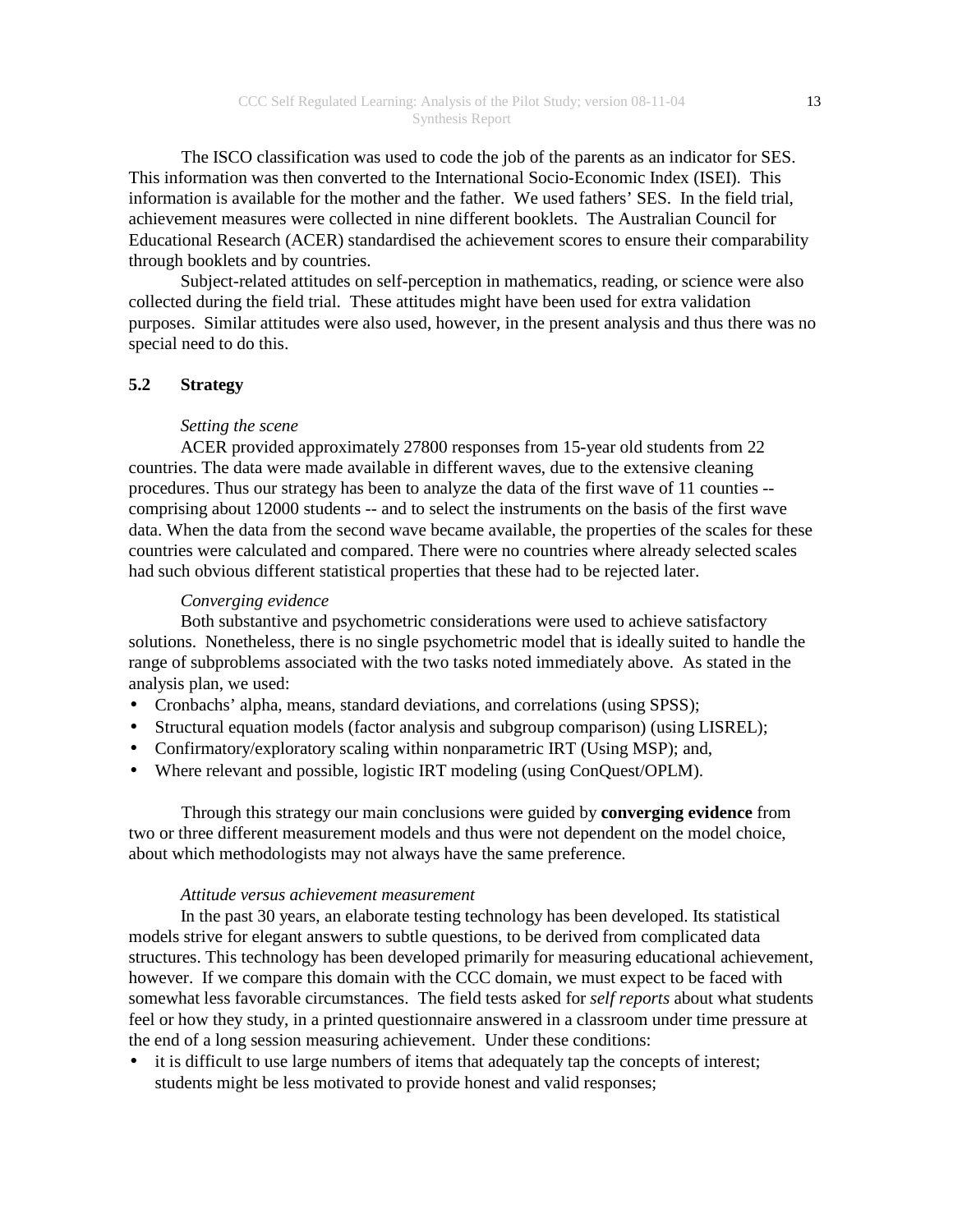- the choice among four response categories per item has a higher risk of being influenced by other aspects than someone's value on the latent trait being measured than in the case of rightwrong scoring of achievement items;
- psychometric models for multicategory attitude measurement, although well developed and successfully used in the past, have a somewhat higher risk of exhibiting model misfit and/or low reliability.
- respondents are more likely to provide erratic answer patterns in attitude measurement than in achievement measurement.

#### *Asking too much?*

Our ideal is to measure appropriately each of the 23 scales or subdomains with due respect to the following:

- Testing time is short, thus few and simple items are preferred;
- Items should adequately and validly cover the concept of interest;
- Each subscale should be statistically reliable (preferably alpha $> 0.80$ , otherwise relations with other variables might become weak);
- The score range should permit useful discrimination (no floor or ceiling effect);
- There should be no differential item functioning that would endanger valid score comparisons among meaningful subgroups (gender, race,  $SES$ );<sup>3</sup>
- These requirements should apply uniformly across countries and subgroups;

Even if the answers were artificially generated by a computer exactly according to an IRT model, rather than being collected in thousands of classrooms, the statistical variability would inevitably produce some cases where some of these demands would seemingly not be met, by pure chance. It will be evident that we must be prepared to find some subscales in some countries (or in some subgroups within a country) where one or more of our quality aspects is at most "fair" rather "good" or "excellent."

#### *Nonparametric IRT scaling with MSPWin5 Software*

Mokken's (1971, 1997) proposed nonparametric IRT model as extended to multicategory items by Molenaar (1981, 1997) is closely related to work by Cliff, Ramsay, Holland, Rosenbaum, and in particular Junker and Stout (1990). The so-called MSP model incorporates exploratory and confirmatory approaches to an item pool, subgroup comparison, model checks, reliability estimation, and several other features that are useful for the CCC analysis. Once "candidate" subscales for PISA 2000 were identified, LISREL analyses were applied in order to find converging evidence. Where relevant and possible, other parametric IRT models were also applied.

The main MSP outcomes reported here are values of Loevinger's H for each scale (Loevinger, 1948). Such values provide a kind of average item-total correlation: subjects can be meaningfully ordered by their total scale score if H is at least 0.30; H>0.50 indicates a very strong scale. Contrary to Chronbachs' alpha, H does not increase with test length.

 $\overline{a}$  $3$  Sometimes, however, differences between subgroups are meaningful and consistent with the construct. Girls have higher verbal self-concepts, whereas boys have higher math self-concepts.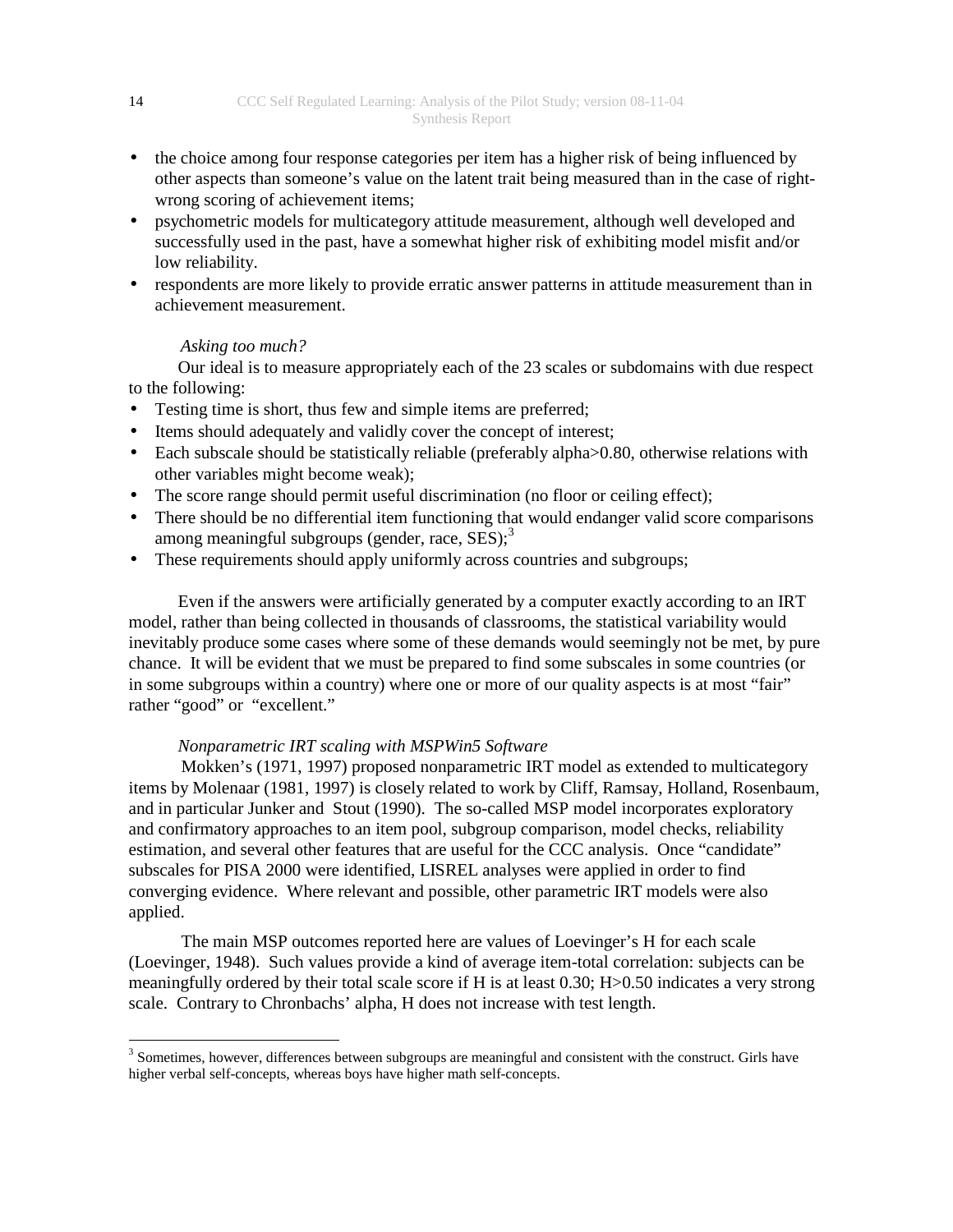When adequate measurement for each student is the primary goal, a uniform structure of the inter-item relations is desirable but not required. We have chosen monotonic homogeneity (increasing item-response functions) rather than double monotonicity (also nonintersecting item response functions) and invariant item-step ordering across groups. Checks for the latter two were examined but played a minor role in our final findings.

#### **5.3 Feedback from National Sources**

We received comments on CCC/self-regulated learning from various countries. The overall comments were positive about the CCC questionnaire. The NPMs/NPCs had few comments about the content of the questionnaire. They are the opinion that the most important concepts are covered by the questionnaire. No comments were made either on the organization of the fieldwork or the marking and data entry.

The NPMs/MPCs from the countries raised two important issues:

- The time required to complete the entire PISA questionnaires (including the subject tests) was too long. Students had to complete the student questionnaire, which contained the CCC items, at the end of the testing session. At that time most students were tired, less concentrated, and less motivated. <sup>4</sup>It is very likely this situation influenced the quality of the data negatively. The implication for our analyses is, however, that we will find an **underestimate of the reliabilities** of the instruments.
- The translation process has been a hasty activity in most countries. Due to this hurry, the NPMs/NPCs suspect that not all items were translated appropriately, and they argue for a check before including the items in next year's PISA questionnaire. This concern may be of relevance to the entire questionnaire, not just those items that address self-regulated learning.

#### *Comments on specific items by countries*

Several countries noted problems with the translation or content of specific items.<sup>5</sup> In general we interpret this national feedback as very positive. There were no serious problems with regard to the field work in the schools and apparently students were able to complete the questionnaires.

**Nonetheless, due attention must be given to translation and the overload of work for students. These issues are relevant to the entire PISA questionnaire, not just those items related to self-regulated learning.** 

<sup>&</sup>lt;sup>4</sup> The Norwegian team noted that respondents tended to respond regardless of the questions, to some extent. The Czech team noted this issue in the same manner.

<sup>&</sup>lt;sup>5</sup> In the Czech Republic, as an illustration, students may have been somewhat misled by the questions related to learning because "reading" is not regarded as "learning" in this country. In Denmark there was a problem with the translation of the word "study" ("I like to study …").

In Hungary there was some difficulty with the translation of some CCC items because of doubt on where the emphasis should be put in a sentence.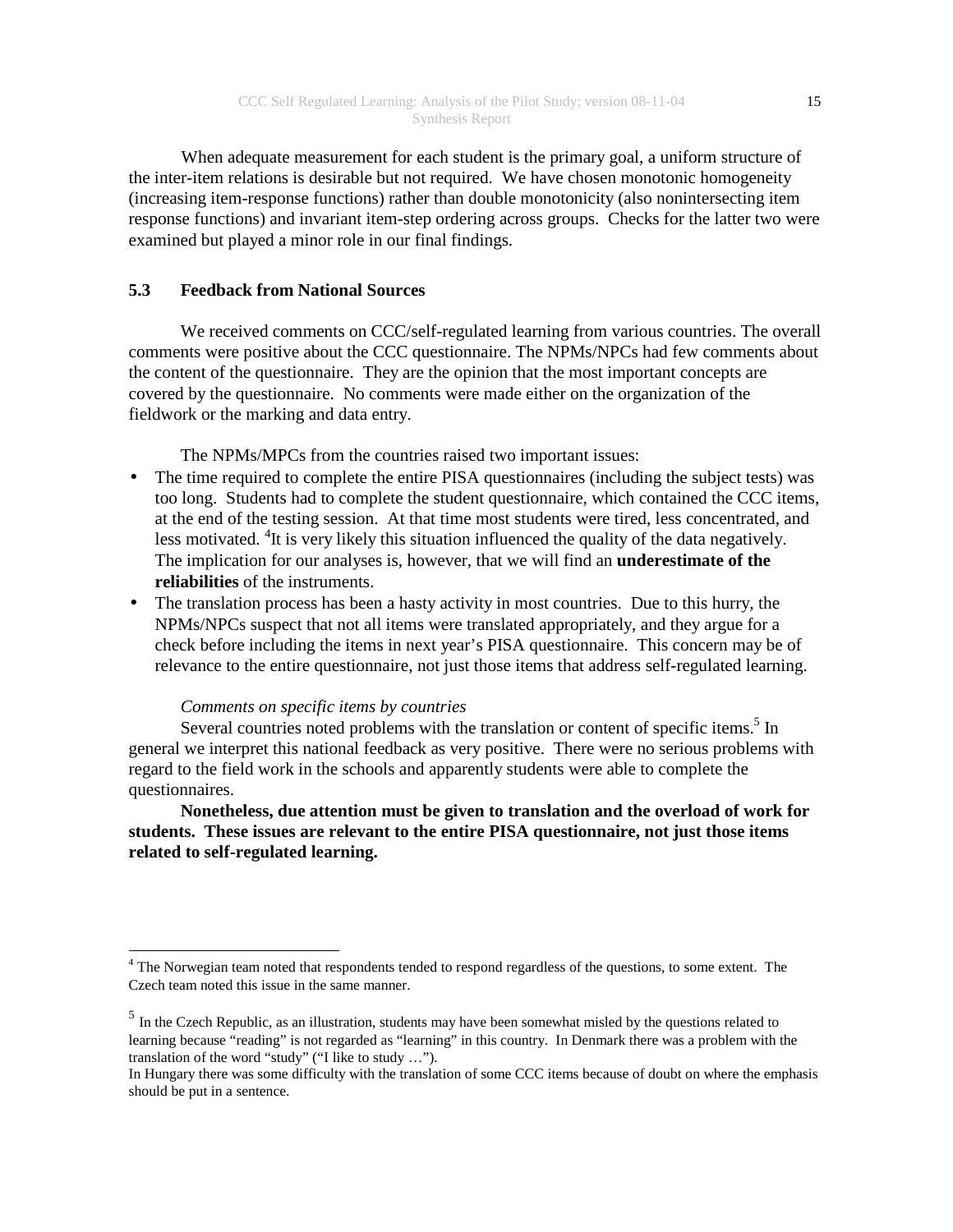# **6 The Scales**

#### **6.1 General Remarks**

We begin our report on the findings with some general observations.

Most students completed all CCC items. Missing data appear not to be a big problem. However, the lay-out of the items is not very attractive. It is advisable to separate the CCC questionnaire into different parts to make it more appealing.

In addition, it has been noted that is probable that the correlation between items may be affected by the fact that the first part of several items is often the same (e.g., many items begin with: "When I study,...").

 The CCC instrument used in the pilot study included several short scales. This may be positive from the perspective that much is covered, but the consequence is that it is thus difficult to delete items in the interest of time considerations.

Some items have as answer categories:

*Type A*: "Disagree – Disagree somewhat – Agree somewhat - Agree." Others items have standard categories such as

*Type B:* "Almost never – Sometimes – Often – Almost always."

These categories should be clear in the questionnaires and, the categories should correspond to those used in the PISA student context questionnaires.

This will have to be coordinated in the PISA framework.

#### **In the following sections we discuss the scales for the seven dimensions in detail. For the sake of brevity we do not repeat the theoretical justification for every item and for all scales. Baumert et al (1998) provide a complete description, so we refer to that publication.**

Only relevant values of the applied psychometric criteria are discussed here. Not all values for all items are given in this report. A separate Technical Report, available upon request, provides all such values. Table 3 summarizes the methods and critical values applied in the analysis.

| <b>Method</b>                 | To be Improved | Good        | <b>Excellent</b> |
|-------------------------------|----------------|-------------|------------------|
| Reliability Chronbachs' Alpha | 70             | 70 -<br>.80 | .80              |
| IRT: Loevinger's H            | .40            | .40 -       | .50              |

**Table 3: Methods and Critical Values** 

 Cuttoff criteria for the evaluation of the fit of LISREL-models are not easily defined; ideally, a combination of fit indices is considered. Rough cuttoff criteria for a decision between bad and good fit are as follows: for the chi-square goodness-of-fit index a p-value smaller than 0.05 is considered to be bad,  $RMSEA > 0.06$  (not good),  $SRMR > 0.08$  (not good), and NNFI < 0.95 (not good). These cuttoff values are based on research of Hu and Bentler (1999).

When reliability estimates (i.e., values for Cronbach's alpha) were too low, an exploratory analysis was undertaken by deleting weak items. If this did not improve the scale, then the process of analysis was stopped. The same can be said for the IRT analyses: these were always applied. If a scale did not meet the threshold value, exploratory analyses were used to select the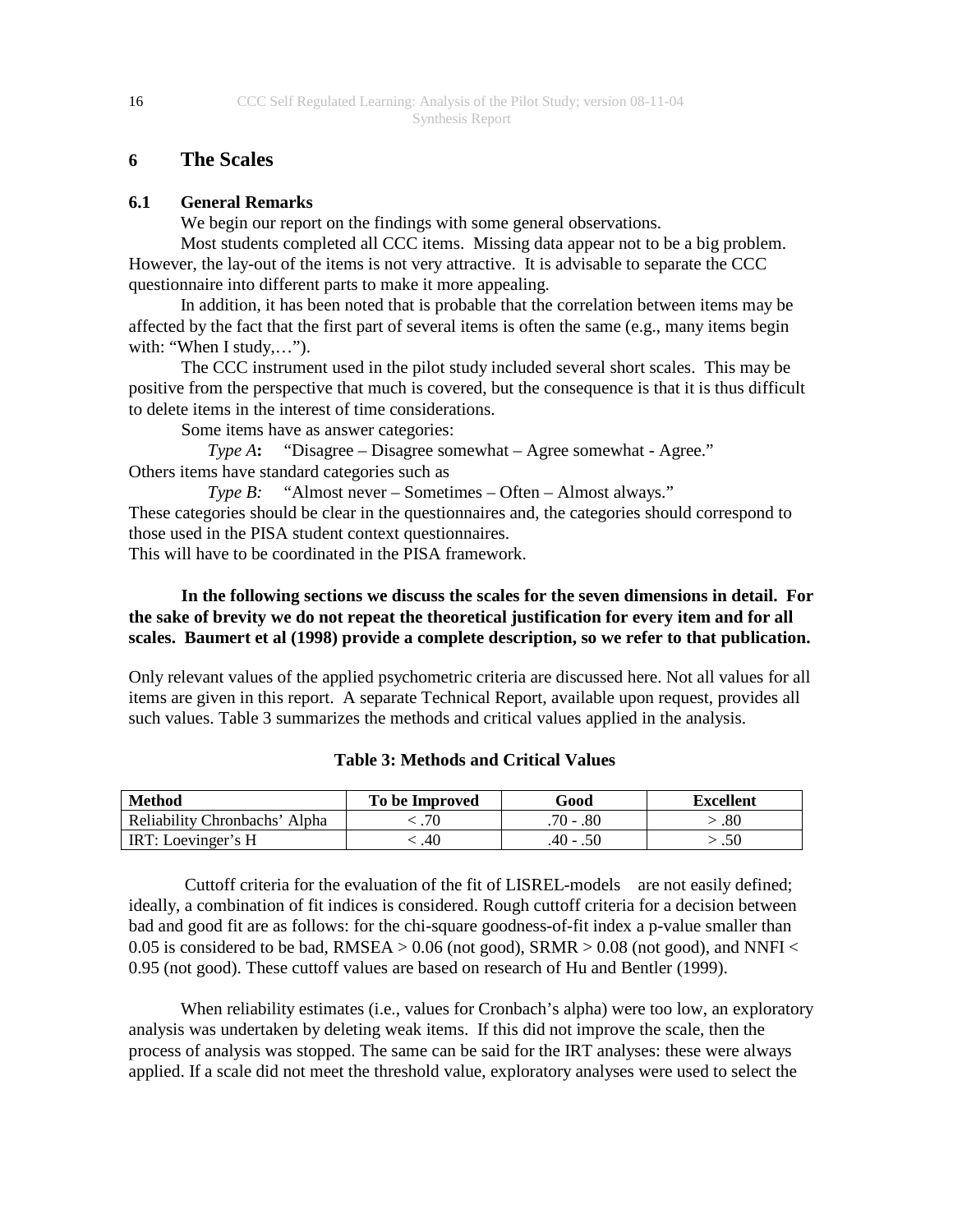weakest items for deletion. When this did not solve the problem, the analysis was stopped. In such cases, of Tentativecourse, it made no sense to check the factor structure and onedimensionality by LISREL For a few countries a number of estimation methods for LISREL models were compared: maximum likelihood estimates, robust corrections for standard errors and the chi-square goodness-of-fit

statistic, and weighted least squares estimates. Details of these comparisons are given in the Technical Report. Our general conclusion is that the choice of the estimation methods does not affect the scale decisions.

It is important to note that single-item scales are not considered relevant because none of the statistical analyses used could produce an indication of the quality of the item. Furthermore, two-item instruments were neglected for the same reason.

It may be relevant to emphasize that the selection of the scales --as reported in the next sections—is based in the Wave 1 data for 11 countries. After the Wave 2 data became available, a separate check has been done on all 22 countries, to ensure the quality of all selected scales. <sup>6</sup>

 $\overline{a}$ 

<sup>&</sup>lt;sup>6</sup> The details are given in the Technical Report, Section 6.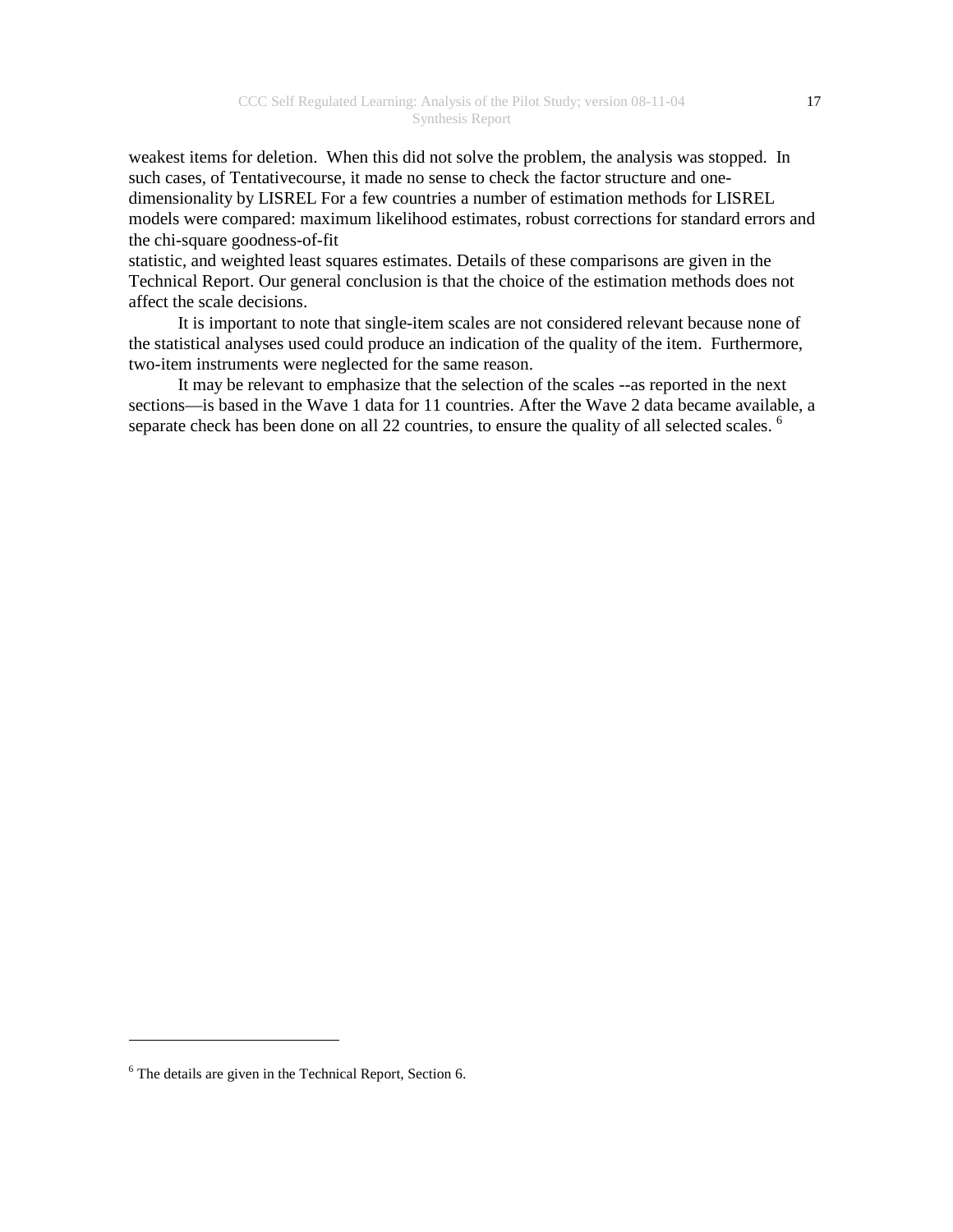#### 18 CCC Self Regulated Learning: Analysis of the Pilot Study; version 08-11-04 Synthesis Report

#### **6.2 Learning Strategies**

In the theoretical and developmental stage three relevant dimensions for Learning Strategies were distinguished. These items were assessed through the use of 17 items in the CCC questionnaire. If the items appropriately measure the underlying concept(s), the statistical analysis should demonstrate acceptable levels of reliability and scalability and thus justify the items' use.

| A1: Memorising                                                                       |  |
|--------------------------------------------------------------------------------------|--|
| A1Q1A01 - When I study, I try to memorise everything that might be covered.          |  |
| A1Q1H08 - When I study, I memorise as much as possible.                              |  |
| $\Delta 1Q1N14$ - When I study, I memorise all new material so that I can recite it. |  |
| A1Q1T20 - When I study, I practice by saying the material to myself over and over.   |  |

With regard to the Memorising Scale (A1), this turned out to be only partly possible. The scale's reliability (Cronbach's alpha) is between 0.60 and 0.83 in the countries. In four countries (Fresia, Gladiola, Jasmine, and Lily) the alpha value is below 0.70. These values diminish the scale's appeal. Moreover, the formulation of the first and second items is similar, and this inflates reliabilities.

 The IRT criteria, Loevinger's H coefficient, is between 0.34 and 0.58. This indicates again that the scale should be improved. Most problems center on the last item, although the content is clear and fine. In addition, the mean value of the scale varies considerably among countries.

#### **Conclusion: not a strong scale. Only when content arguments are relevant could it be maintained. Otherwise the scale should not be used.**

For the second dimension of Learning Strategies, two alternative four-item scales were suggested: Elaboration (A2-1) and Transformation (A2-2)

| <b>A2-1 Elaboration</b> |                                                                                                    |
|-------------------------|----------------------------------------------------------------------------------------------------|
|                         | A2Q1D04 - When I study, I try to relate new material to things I have learned in other subjects.   |
|                         | $A2Q1K11$ - When I study, I figure out how the information might be useful in the real world.      |
|                         | A2Q1Q17 - When I study, I try to understand the material better by relating it to things I already |
|                         | know.                                                                                              |
|                         | A2Q1W23 - When I study, I figure out how the material fits in with what I have learned.            |
|                         |                                                                                                    |

#### *A2-2 Transformation(alternative)*

| A2Q1F06 - When I study, I summarise the most important information in my own words. |
|-------------------------------------------------------------------------------------|
| A2Q1M13 - When I study, I write a short summary of the most important facts.        |
| A2Q1S19 - When I study, I go through my notes and make a diagram showing the most   |
| important points.                                                                   |
| $A2Q1Y25$ - When I study, I stop reading to write down the main points of the text. |
|                                                                                     |

The two alternative scales behave almost identically. The reliability of the Elaboration scale is between 0.71 and 0.81. The Transformation scale has similar alpha values in most countries. In two countries (Fresia and Gladiola), this scale shows unacceptably low values of alpha: about 0.64.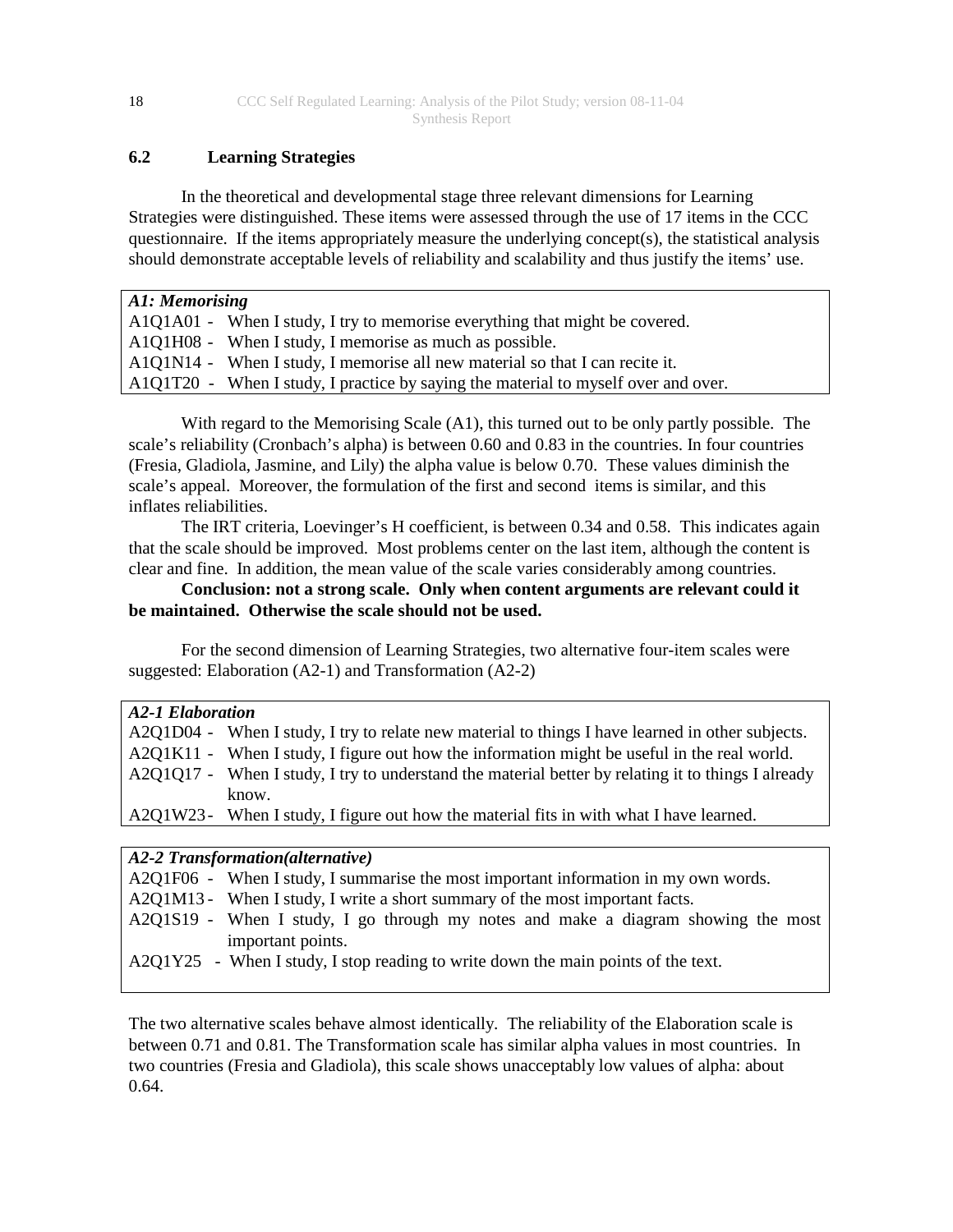Some other general remarks on the quality of these two scales:

- The MSP values range from acceptable to good. For the Elaboration scale H values for the 11 countries are found in the range of 0.35 to 0.60, with only one country below 0.40. Values of the Transformation scale are a bit lower, from 0.25 to 0.57, with two counties below the criterion.
- The formulation of some items, for example, A2Q1M13 and A2Q1Y25 as well as A2Q1D04 and A2Q1Q17, is similar and may affects reliabilities in a positive way.

**Conclusion: Both scales have good properties. We suggest to include the Elaboration scale, which has an overall better quality than the Transformation scale.** 

| A3: Control strategies |                                                                                               |
|------------------------|-----------------------------------------------------------------------------------------------|
|                        | A3Q1AA27 -When I study, I start by figuring out what, exactly, I need to learn.               |
|                        | A3Q1B02 - When I study, I force myself to check to see if I remember what I have learned.     |
|                        | A3Q1109 - When I study, I try to figure out, as I read, which concepts I still haven't really |
| understood.            |                                                                                               |
|                        | A3Q1P16 - When I study, I make sure that I remember the most important things.                |
|                        | A3Q1V22 - When I study, and I don't understand something, I look for additional information   |
|                        | To clarify the point.                                                                         |

 There is variation among countries on this scale; their mean scores vary highly. For the scale on control strategy, the alpha values are between 0.62 and 0.81. In two countries (Aster and Fresia) the reliability is as low as 0.62. The relevant values for Loevinger's H are between 0.27 and 0.50. Aster and Fresia score below the criterion, namely .27 and .28. **Conclusion on A3: a relatively good candidate.** 

#### **General conclusion on Learning Strategies:**

**Instruments for Elaboration and Control Strategies do meet the standards. Memorising does not meet the requirements completely; the consequences are discussed in section 7.**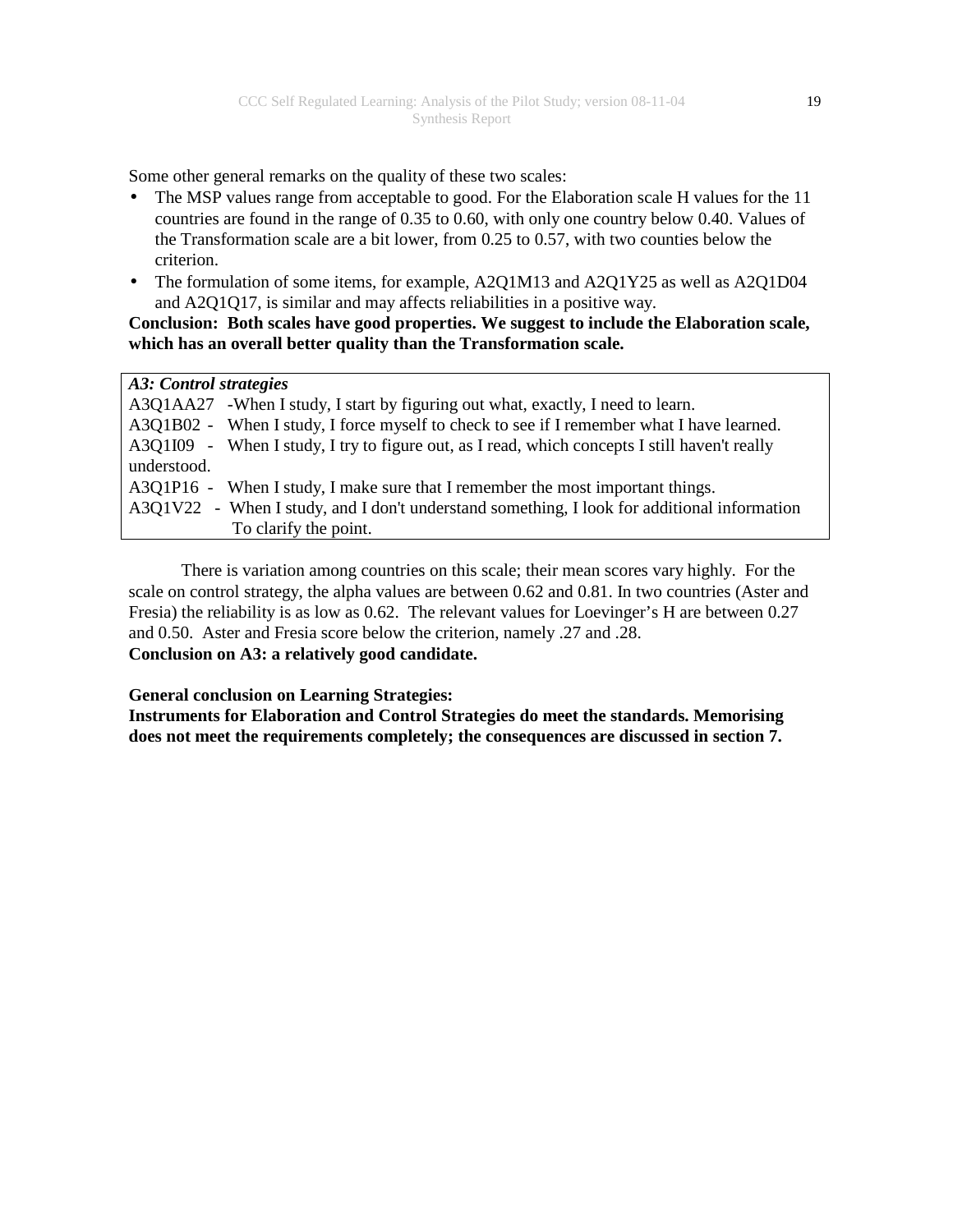#### 20 CCC Self Regulated Learning: Analysis of the Pilot Study; version 08-11-04 Synthesis Report

#### **6.3 Motivational preferences**

Twenty-items were used to assess motivation.

| B1: Compliance (general)                               |  |
|--------------------------------------------------------|--|
| B1Q2K38 - I only study when I have to (Reversed).      |  |
| $B1Q2L39 - I$ only study when someone makes me $(R)$ . |  |

 These two items were meant to be used as two separate single items. For reasons mentioned above they are not considered for scale analysis.

#### **Conclusion: will not be applied**

| <b>B2: Instrumental motivation</b>                                     |
|------------------------------------------------------------------------|
| B2Q1C03 - I study to increase my job opportunities.                    |
| B2Q1J10 - I study to ensure that my future will be financially secure. |
| B2Q1R18 - I study to get a good job.                                   |

 There is some variation in the mean value of this scale: it varies to a small extent among countries. The formulation of the first and third items is rather similar, but there is no possibility of deleting one or the other: doing so would cause the scale to disappear. In general, however, the reliability of the instrumental motivation scale is good and is between 0.77 and 0.86 in ten of the eleven countries (in Gladiola it is 0.67). The IRT scaling also shows good properties for most countries. In Gladiola, however, we find the lowest -- but still acceptable -- value of 0.41; for the other countries it is 0.55 or higher.

### **Conclusion: Instrumental motivation provides a good scale.**

| <b>B3: Competitive motivation</b>                                      |  |
|------------------------------------------------------------------------|--|
| B3Q1G07 - I study because I want to be one of the best.                |  |
| B3Q1015 - I study because I want to show that I'm smarter than others. |  |
| B3Q1X24 - I study because I want to perform better than others.        |  |

 The mean of this scale varies somewhat among countries, indicating relevant perspectives. However, as with B2, items B3Q1O15 and B3Q1X24 are similar, thus inflating the reliability. The alpha values of the scale for competitive motivation is between 0.77 and 0.85 in ten of the eleven countries. In Gladiola it is too low, namely 0.63. However, the IRT scaling values show that we have a good scale, indicated by three values of Loevinger's H around .40; all others are higher then .54.

### **Conclusion: The scale is relatively good, but has an almost similar content as F2 Competitive Learning. The trade-off will be discussed in section 7.**

| <b>B4: Interest-based motivation</b> |                                                                       |  |
|--------------------------------------|-----------------------------------------------------------------------|--|
|                                      | B4Q1E05 - When I study, I don't notice the time passing.              |  |
|                                      | B4Q1L12 - I study because the subject matter is very important to me. |  |
|                                      | B4Q1U21 - I study because I am very interested in the subject matter. |  |
|                                      | B4Q1Z26 - I study because working on the subject matter is fun.       |  |
|                                      |                                                                       |  |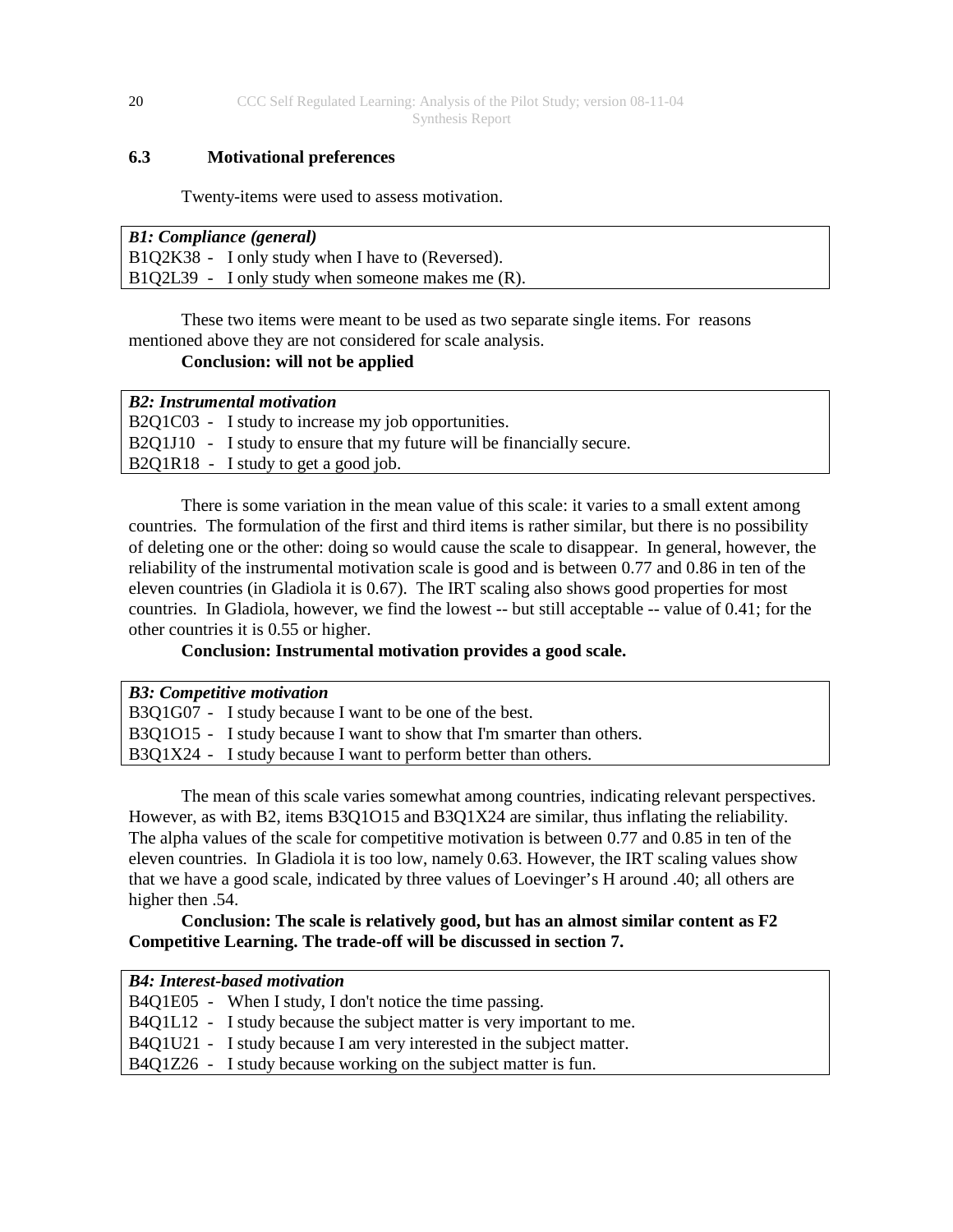The mean value of this scale varies little between countries, thus making it an unattractive scale. Checking the reliability of the scale with four items produces values between 0.59 and 0.81, but more than half of the countries are below the criterion of 0.70. Excluding the first item improves the scale a little -- reliability varies between 0.66 and 0.84. Nonetheless, in three countries the alpha score is still below 0.70. Without the first item the scale fits well in MSP: between 0.49 and 0.61.

 **Conclusion: The scale does not meet minimal requirements for reliability. It overlaps considerably with the subject-specific scales of B7.**

| <b>B5: Compliance (subject related)</b> |                                                      |
|-----------------------------------------|------------------------------------------------------|
|                                         | $\vert$ B5Q2M40 - I only read when I have to $(R)$ . |
|                                         | $BSQ2N41$ - I only do math when I have to $(R)$ .    |

 These two items relate to two different domains and thus will not be elaborated further (no single item indicators).

#### **Conclusion: will not be applied**

| <b>B6: Instrumental motivation (subject related)</b> |                                                              |
|------------------------------------------------------|--------------------------------------------------------------|
|                                                      | B6Q2C30 - To get ahead, it is important for me to read.      |
|                                                      | B6Q2H35 - To get ahead, it is important for me to know math. |

 These two items relate to two different domains and thus will not be elaborated further (no single item indicators).

#### **Conclusion: will not be applied**

| <b>B7</b> : Interest (subject related) |                                                                     |
|----------------------------------------|---------------------------------------------------------------------|
| Math                                   |                                                                     |
|                                        | B7Q2B29 - I do math in my spare time.                               |
|                                        | B7Q2E32 - When I do math, I sometimes get totally absorbed.         |
|                                        | B7Q2G34 - Math is important to me personally.                       |
|                                        | B7Q2J37 - Because doing math is fun, I wouldn't want to give it up. |
| <b>Verbal</b>                          |                                                                     |
|                                        | B7Q2A28 - Reading is important to me personally.                    |
|                                        | B7Q2D31 - Because reading is fun, I wouldn't want to give it up.    |
|                                        | B7Q2F33 - I read in my spare time.                                  |
|                                        | B7Q2I36 - When I read, I sometimes get totally absorbed.            |

 The mathematics scale does vary between countries. The verbal scale varies to a small extent. Boys score higher than girls on the mathematics scale (except in Gladiola) and lower on the verbal scale than girls in all countries. Nevertheless, the formulation of items raises some questions. "I read in my spare time" is a question of relevance to most students. In contrast, "Doing math in the spare time" is quite uncommon. The average on a scale from 1 to 4 is 1.9 (SD: 1.0). The range of this item between countries is 1.6 to 2.4. It is probably unwise to have these corresponding questions. After excluding the "dubious" math item, the mathematics motivation scale is highly reliable. Alpha values for the mathematics motivation scale range between 0.71 and 0.90. The three-item scale fits very well in MSP.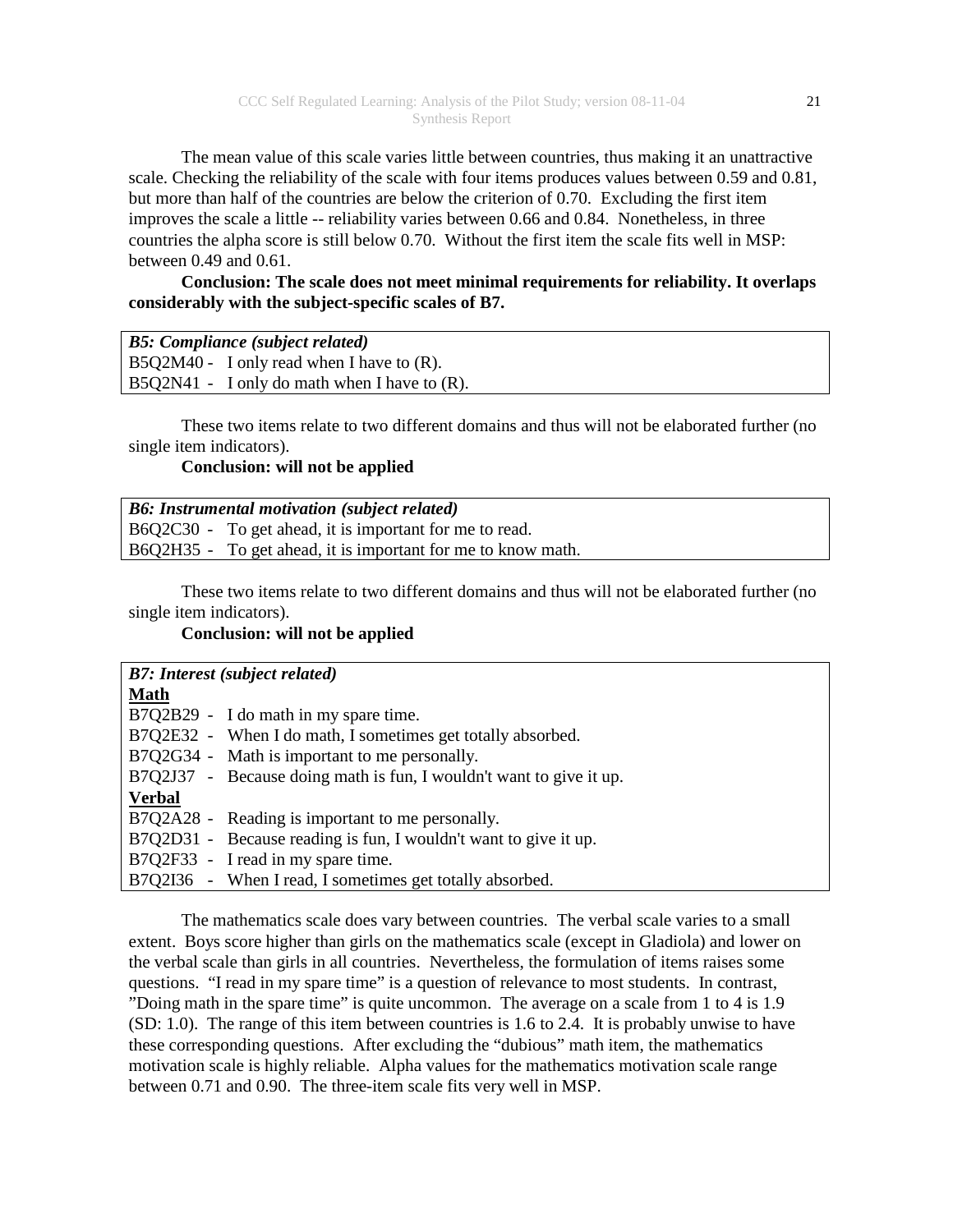The scale for verbal motivation is also of high quality and shows reliability values between 0.78 and 0.90. B7Q2A28 is the item that is most appropriate to remove in the verbal scale. Excluding that item, the verbal motivation scale is still highly reliable. The three-item scale also fits very well in MSP.

 **Conclusions on Subject related interest: Two high-quality scale have been detected, interest in math (three items) and interest in verbal (three items). Since these scales have better properties than B4, we prefer to include these B7m and B7v.** 

**General conclusions on Motivational Preferences:** 

**Three high-quality instruments in this dimension can be used: Instrumental Motivation (B2), Math Interest (B7m), and Verbal Interest (B7v). The other instruments do not meet the standards set for the comparative PISA measurement. <sup>7</sup>**

<sup>&</sup>lt;sup>7</sup> We also tried to extend B7 with B6. In some countries, (e.g., Jasmine), B2, B3, and B4 correlate highly (0.56-0.74), but in Fresia the correlations are low (0.17-0.26). Another option was to combine B1 and B5. For three countries: Daffodil (α = 0.80; mean = 8.5; SD = 3.0), Fresia (α = 0.76; mean = 10.7; SD = 3.4), and Lily (α = 0.73; mean  $= 10.1$ ; SD  $= 3.1$ ). This did not lead to the desired reduction of items with increased quality.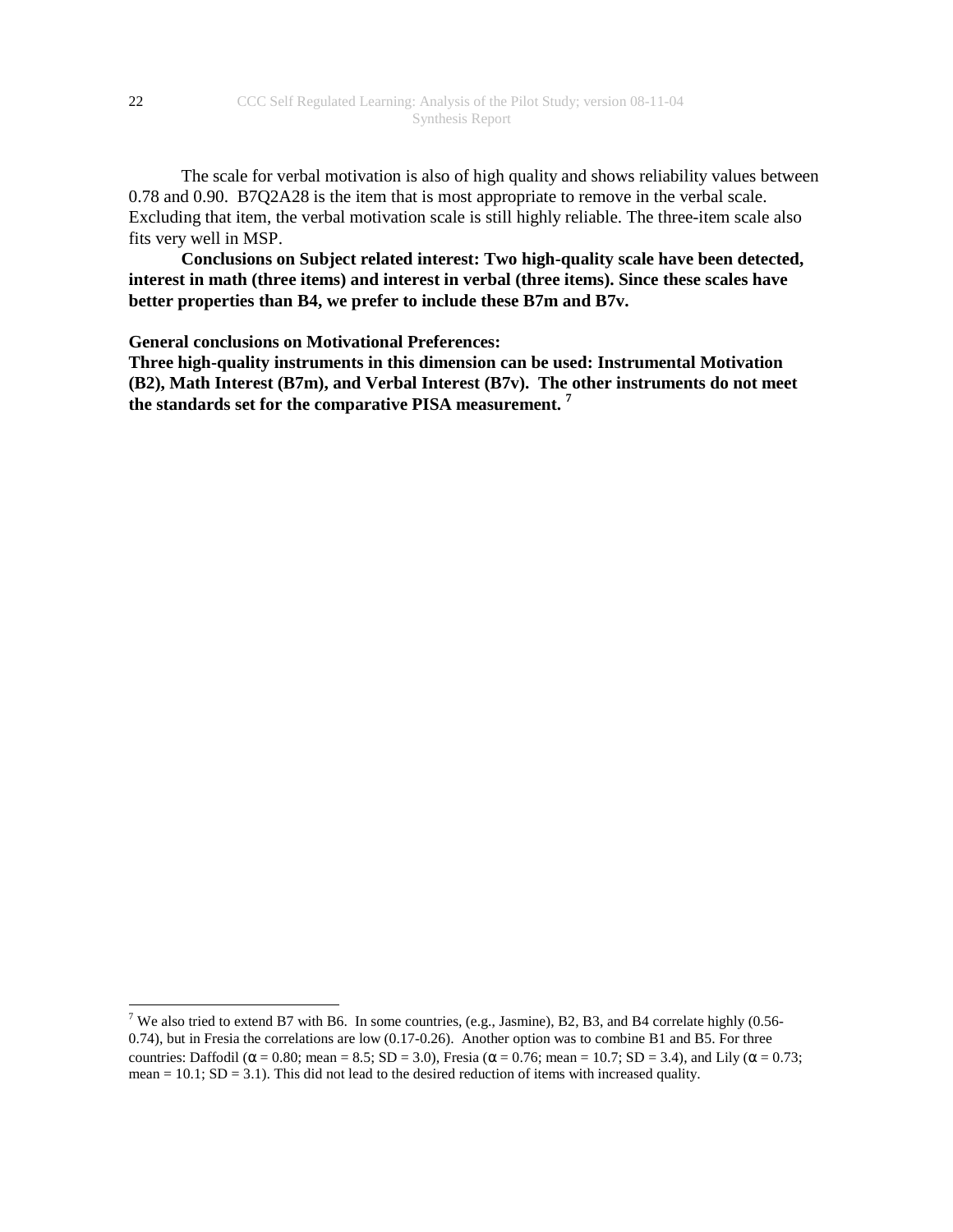#### **6.4 Goal Orientation**

 Goal Orientations is defined according to two different subdimensions: task orientation and ego orientation with nine items.

| <b>C1: Task orientation</b>                                                             |  |
|-----------------------------------------------------------------------------------------|--|
| C1Q3B02 - I feel most successful if what I have learned really makes sense to me.       |  |
| C1Q3G07 - I feel most successful if I discover a new approach to solving a problem.     |  |
| C1Q3L12 - I feel most successful if a class makes me think about things.                |  |
| C1Q3Q17 - I feel most successful if something I studied makes me want to find out more. |  |
| C1Q3T20 - I feel most successful if I finally master a complex problem.                 |  |

 The empirical findings on this scale were not particularly satisfactory. The mean of this scale varies only to a small extent among countries, thus making it a less interesting candidate. In addition, the reliability of the task orientation scale is low and ranges between 0.62 and 0.78. In more than half the countries (Anemone, Aster, Carnation, Fresia, Gladiola, and Jasmine), alpha values are below 0.70. The scalability check in MSP showed a similar picture: most values are well below 0.40 and only a few are above the criterion. Taking these bad results from MSP into account, we did not attempt to use LISREL to assess the model's fit.

#### **Conclusion: Task Orientation is not a good scale**

| $C2: Ego$ orientation |                                                                                                             |  |
|-----------------------|-------------------------------------------------------------------------------------------------------------|--|
|                       | C <sub>2</sub> Q <sub>3</sub> D <sub>04</sub> - I feel most successful if I can demonstrate that I'm smart. |  |
|                       | C <sub>2</sub> Q <sub>3</sub> I09 - I feel most successful if I get better grades than the others.          |  |
|                       | $C2Q3O15$ - I feel most successful if I'm the only one who knows the right answer.                          |  |
|                       | C <sub>2</sub> O <sub>3</sub> U <sub>21</sub> - I feel most successful if I know more than the others.      |  |

 This appears to be a good scale. The mean of this scale varies among countries. Boys score higher on this orientation than girls in most countries, which makes further research relevant. Also the reliability of the ego orientation scale is acceptable and ranges from 0.75 and 0.85 in ten of the eleven countries. In the other country, Carnation, the alpha value is 0.67. In the IRT analysis with MSP the scale does fit well: all values exceed 0.40 up to 0.63. As a check, we fitted the scale in LISREL with good results.<sup>8</sup>

#### **Conclusion: Ego Orientation is a good scale**

#### **General conclusion on Goal Orientation**

 $\overline{a}$ 

**Goal orientation should be represented only by ego orientation. The conceptual basis for using two distinct scales cannot be justified analytically.9 Having two scales for goal** 

<sup>&</sup>lt;sup>8</sup> For Fresia: factor loadings: 0.37 and higher;  $\chi^2 = 2.5$  (df=2) p=0.29; root mean square error of approximation  $(RMSEA) = 0.025$ ; Standardized RMR (root mean square residual) = 0.016; Non-normed fit index (NNFI) = 1.00; For Jasmine: factor loadings: 0.51 and higher;  $\chi^2 = 1.0$  (df=2) p=0.59; root mean square error of approximation  $(RMSEA) = 0.0$ ; Standardized RMR (root mean square residual) = 0.013; Non-normed fit index (NNFI) = 1.02.

 $9<sup>9</sup>$  A scale for goal orientation with nine items (C1 plus C2) had reliability values between 0.73 and 0.86. MSP values were between 0.27 and 0.46. Most problems appear to be caused by C1Q3B02 and C1Q3L12. The content of C1 is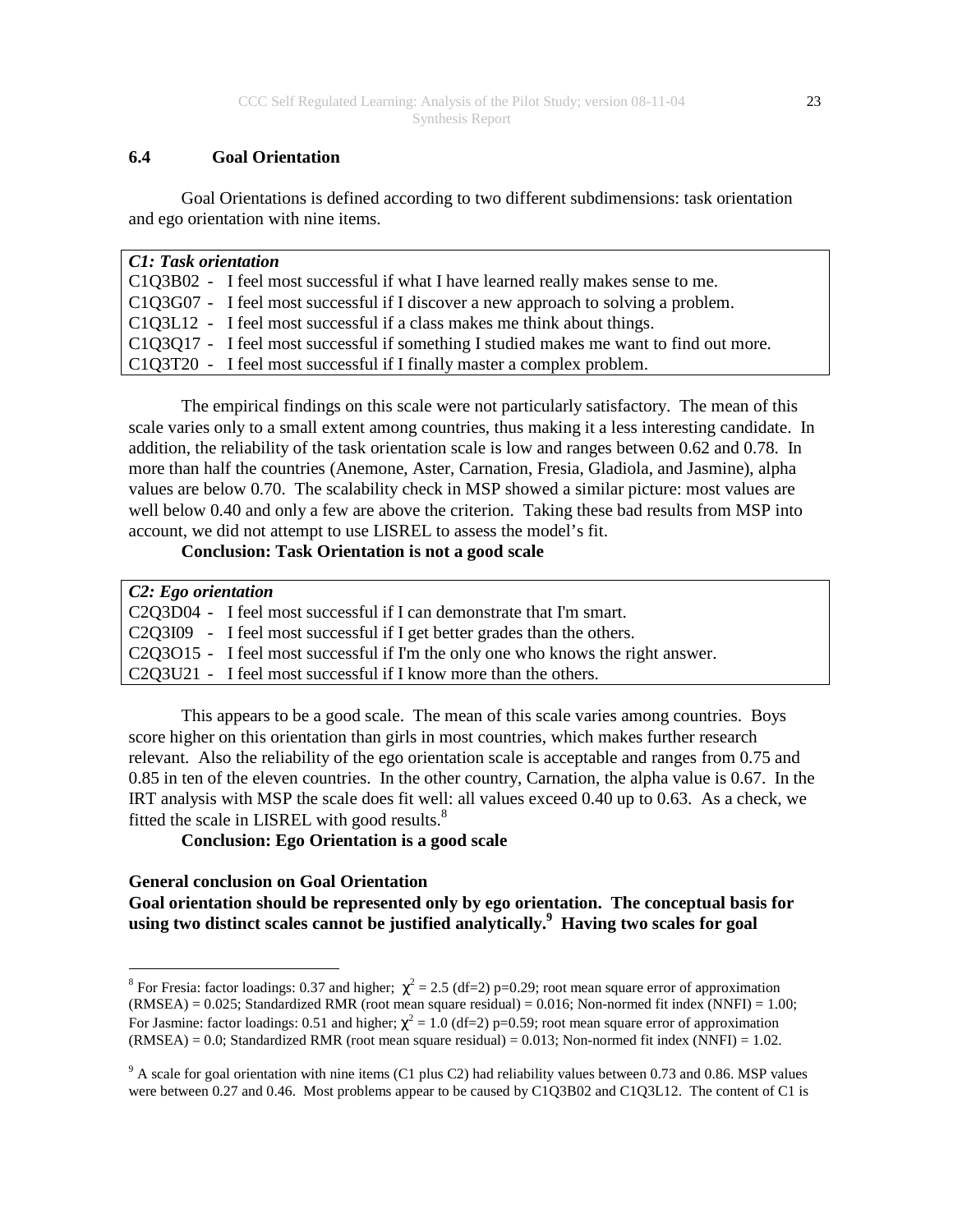**orientation would cause an unbalanced measure of the dimension, which will be discussed in Section 7.**

similar to B4 and B7 (interest-based motivation); C2 is similar to B2 and B3 (competitive/instrumental motivation). Due to the different packets we could not empirically evaluate the overlap.

 $\overline{a}$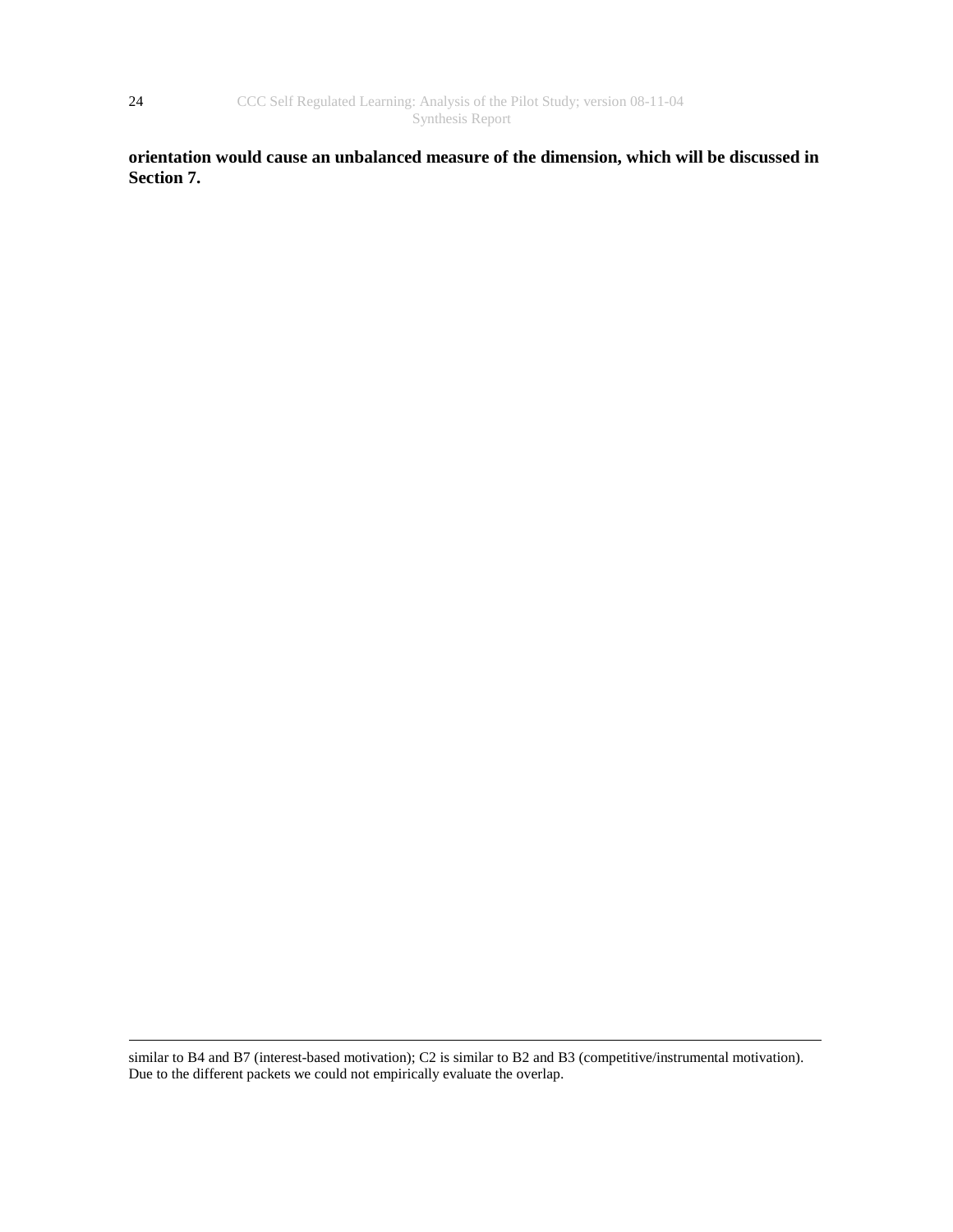#### **6.5 Self-Related Cognitions**

 $\overline{a}$ 

 The area of self-related cognitions was approached with a series of six instruments, comprising 33 items. Some of the instruments were tested as alternatives for each other, so a reduction of the number of scales is feasible.

| <b>D1:</b> Agency beliefs: effort |                                                                          |  |
|-----------------------------------|--------------------------------------------------------------------------|--|
|                                   | D1Q4A23 - I can really pay attention when I'm trying to learn something. |  |
|                                   | D1Q4B24 - It's not hard for me to really put in enough effort in school. |  |
|                                   | D1Q4D26 - When it comes down to learning, I can really work hard.        |  |
|                                   | D1Q4F28 - Making myself listen carefully to my teachers is easy.         |  |
|                                   | D1Q4H30 - If I decide to, I can listen very carefully.                   |  |

 The mean of this scale varies among countries. No meaningful differences between boys and girls were found. Reliability of this agency belief scale is good and lies between 0.70 and 0.84 in most the countries. Only in Fresia is reliability on the low side (i.e., 0.67). After excluding a disturbing item, 24, alpha continues to vary between 0.70 and 0.81. Fresia has a low value of 0.63.

The scalability of the items is satisfactory: the MSP values range from 0.34 and 0.59. When item D1O4B24 was removed, these values remained the same. A test of the scale in LISREL showed satisfactory results, indicating homogenity.<sup>10</sup>

#### **Conclusion: After the removal of item B24 a good four-item scale for Agency Beliefs (Effort) is available.**

| D2-1 Agency beliefs: ability |                                                                                            |  |
|------------------------------|--------------------------------------------------------------------------------------------|--|
|                              | D2Q4C25 - I can learn the things I need to learn pretty fast, without really trying a lot. |  |
|                              | D2Q4E27 - I'm pretty smart-even without working very hard.                                 |  |
|                              | D2Q4G29 - When it comes to learning, I'm pretty smart.                                     |  |

 Reliability of this second agency belief scale is less good and lies between 0.58 and 0.84 in most the countries. In three countries (Cornflower, Fresia and Gladiola) reliability is below 0.70. The scalability of the items also varies largely: the MSP values range from 0.28 to 0.81. Since we have no opportunity to delete bad fitting items to improve the scale, the overall judgement must be: moderate scale.

#### **Conclusion: A moderate scale for Agency beliefs: ability can be developed.**

| <b>D2-2: Control expectation (alternative)</b> |                                                                                  |
|------------------------------------------------|----------------------------------------------------------------------------------|
|                                                | D2Q4I31 - When I sit myself down to learn something really hard, I can learn it. |
|                                                | D2Q4J32 - If I decide not to get any bad grades, I can really do it.             |
|                                                | D2Q4K33 - If I decide not to get any problems wrong, I can really do it.         |
|                                                | D2Q4L34 - If I want to learn something well, I can.                              |

<sup>&</sup>lt;sup>10</sup> For Jasmine: factor loadings: 0.51 and higher;  $\chi^2 = 8.4$  (df=5) p=0.13; root mean square error of approximation  $(RMSEA) = 0.054$ ; Standardized RMR (root mean square residual) = 0.020; Non-normed fit index  $(NNFI) = 0.99$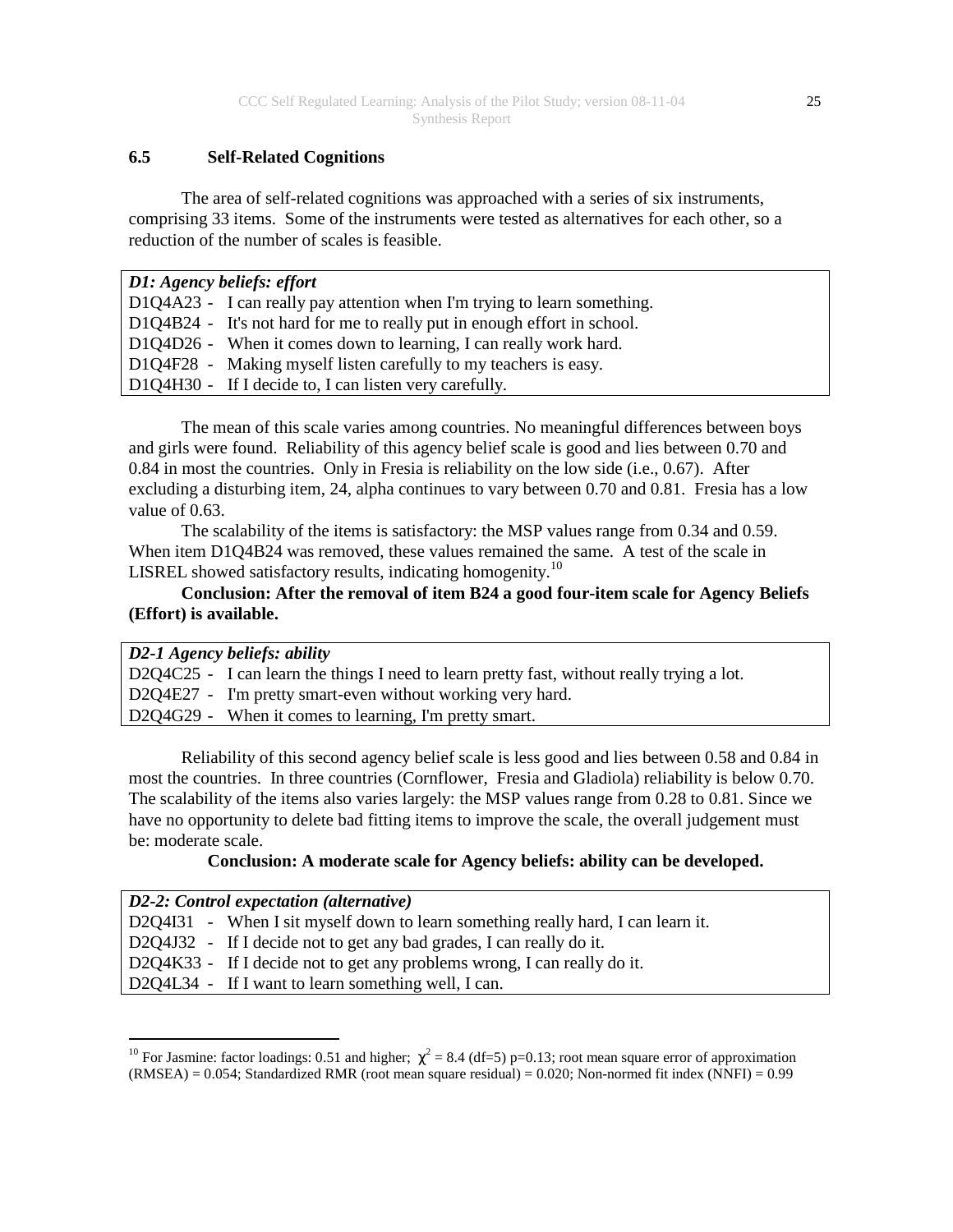This is a good scale. The reliability estimates range from 0.69 to 0.84. MSP values are all satisfactory and range from 0.40 to 0.74 No specific item could be deleted to improve the scale even further.

#### **Conclusion: A good scale for control expectation can be developed.**

| D2-3: Self-efficacy (alternative) |                                                                                              |
|-----------------------------------|----------------------------------------------------------------------------------------------|
|                                   | D2Q4M35 - I believe I will receive excellent grades.                                         |
|                                   | D2Q4N36 - I'm certain I can understand the most difficult material presented in readings     |
|                                   | D2Q4O37 - I'm confident I can understand the basic concepts taught.                          |
|                                   | D2Q4P38 - I'm confident I can understand the most complex material presented by the teacher. |
|                                   | D2Q4Q39 - I'm confident I can do an excellent job on assignments and tests.                  |
|                                   | D2Q4R40 - When studying, I expect to do well.                                                |
|                                   | D2Q4S41 - I'm certain I can master the skills being taught.                                  |
|                                   | D2Q4T42 - Considering the difficulty of the subject matter, the teacher, and my skills,      |
|                                   | I think I will do well.                                                                      |

Since it was also the purpose of the analysis to reduce the total number of items, we considered the overall properties of the scales.<sup>11</sup> This scale (with eight items) has good prospects for further analysis. Using LISREL, we reduced the eight-item self-efficacy scale to four items: D2Q4N36, D2Q4P38, D2Q4Q39, and D2Q4S41.<sup>12</sup> This scale matched the IRT criteria very well (range 0.41 to 0.68) and had lower boundaries of reliability of 0.78, again with the exception of Fresia (0.67).

#### **Conclusion: A good scale for self-efficacy can be developed.**

 **Intermediate conclusion: The two scales on Control Expectation and Self Efficacy were seen as alternatives for two Agency Beliefs (Effort and Ability) scales. Over the whole range the first mentioned pair of scales (good, good) show better properties then the second ones (good, moderate).** 

**Thus we prefer to apply the scales for Control Expectation and Self Efficacy.** 

| D3: Self-concept verbal |                                                      |  |
|-------------------------|------------------------------------------------------|--|
|                         | D3Q3A01 - I'm hopeless in English classes $(R)$ .    |  |
|                         | D3Q3J10 - I learn things quickly in English classes. |  |
|                         | D3Q3R18 - I get good marks in English.               |  |
|                         |                                                      |  |

<sup>&</sup>lt;sup>11</sup> Correlation between D1 and D2-2 is 0.61; between D2-1 and D2-3 is 0.69.

Results for Fresia: factor loadings: 0.34 and higher;  $\chi^2 = 0.7$  (df=2) p=0.72; root mean square error of approximation  $(RMSEA) = 0.0$ ; Standardized RMR (root mean square residual) = 0.0100; Non-normed fit index  $(NNFI) = 1.04$ 

 $\overline{a}$ 

<sup>&</sup>lt;sup>12</sup> Results for Snowdrop: factor loadings: 0.47 and higher;  $\chi^2 = 3.1$  (df=2) p=0.21; root mean square error of approximation (RMSEA) = 0.030; Standardized RMR (root mean square residual) = 0.012; Non-normed fit index  $(NNFI) = 1.00.$ 

Results for Jasmine: factor loadings: 0.78 and higher;  $\chi^2 = 0.9$  (df=2) p=0.64; root mean square error of approximation (RMSEA) = 0.0; Standardized RMR (root mean square residual) = 0.0063; Non-normed fit index  $(NNFI) = 1.01$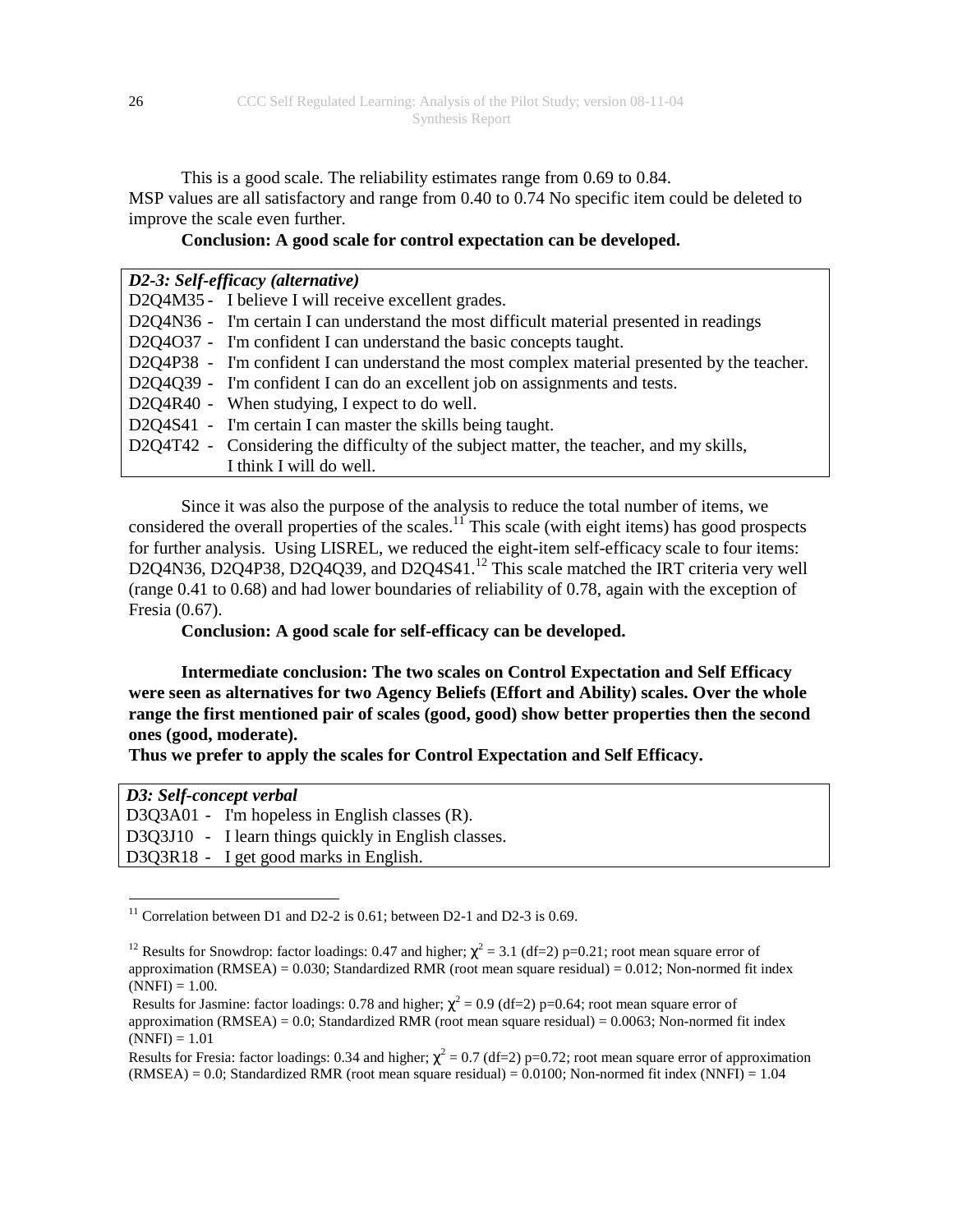This appears to be an excellent scale. The mean varies to a small extent among countries. Boys score lower than girls in most countries. The reliability of the scale meets the standard, with values between 0.75 and 0.84. The IRT values in MSP are 0.56 or higher.

 **Conclusion: Self-Concept Verbal is an excellent scale.** 

| <b>D4:</b> Self-concept math |                                                   |  |  |  |  |
|------------------------------|---------------------------------------------------|--|--|--|--|
|                              | D4Q3F06 - I get good marks in mathematics.        |  |  |  |  |
|                              | D4Q3K11 - Mathematics is one of my best subjects. |  |  |  |  |
|                              | D4Q3P16 - I have always done well in mathematics. |  |  |  |  |

 This appears to be an excellent scale. The mean of this scale varies among countries. Boys score higher than girls do in most countries. The reliability of the scale varies and always meets the standard, with values above 0.84. The IRT values in MSP are 0.65 or higher.

#### **Conclusion: Self-Concept Math is an excellent scale.**

| <b>D5: Self-concept academic</b> |                                                           |  |  |  |  |
|----------------------------------|-----------------------------------------------------------|--|--|--|--|
|                                  | D5Q3E05 - I learn things quickly in most school subjects. |  |  |  |  |
|                                  | D5Q3N14 - I do well in tests in most school subjects.     |  |  |  |  |
|                                  | D5Q3V22 - I'm good at most school subjects.               |  |  |  |  |

 This appears to be a good scale. The mean of this scale varies among countries. No differences are noticed between boys and girls in most countries. The reliability scores meet the critical value in all countries and vary between 0.76 and 0.84. The values in MSP of 0.56 or higher confirm the scale's merits.

 **Conclusion: Self Concept Academic is a very good scale.** 

| D6: Self-concept general                                          |  |  |  |  |  |
|-------------------------------------------------------------------|--|--|--|--|--|
| D6Q3C03 - Overall, I have a lot to be proud of.                   |  |  |  |  |  |
| $\vert$ D6Q3H08 - Overall, I'm a failure $(R)$ .                  |  |  |  |  |  |
| $\vert$ D6Q3M13 - Most things I do, I do well.                    |  |  |  |  |  |
| D6Q3S19 - If I really try, I can do almost anything I want to do. |  |  |  |  |  |

 The descriptives show that mean of this scale varies among countries, but the scale's reliability values are lower than 0.70 in all countries. This is not reassuring, as is supported by the MSP analysis. In addition, the values are generally below the acceptable threshold. With the poor results from MSP in mind, we did not try to fit the scale in LISREL.

 **Conclusion: No good scale can be developed with these items.** 

#### **General conclusion on Self-Related Cognitions**

 $\overline{a}$ 

**This dimension can be represented by five scales with a total of 17 items. The scales are Control Expectation (D2-2), Self Efficacy (D2-3), Self-Concept Verbal (D3), Self-Concept Math (D4), and Academic Self Concept (D5). The analysis confirmed the imprudence of combining the D3, D4 and D5 scales into one instrument.**<sup>13</sup>

 $13$  D3 and D4 are not correlated. The correlation between D5, and D3 or D4 is about 0.50.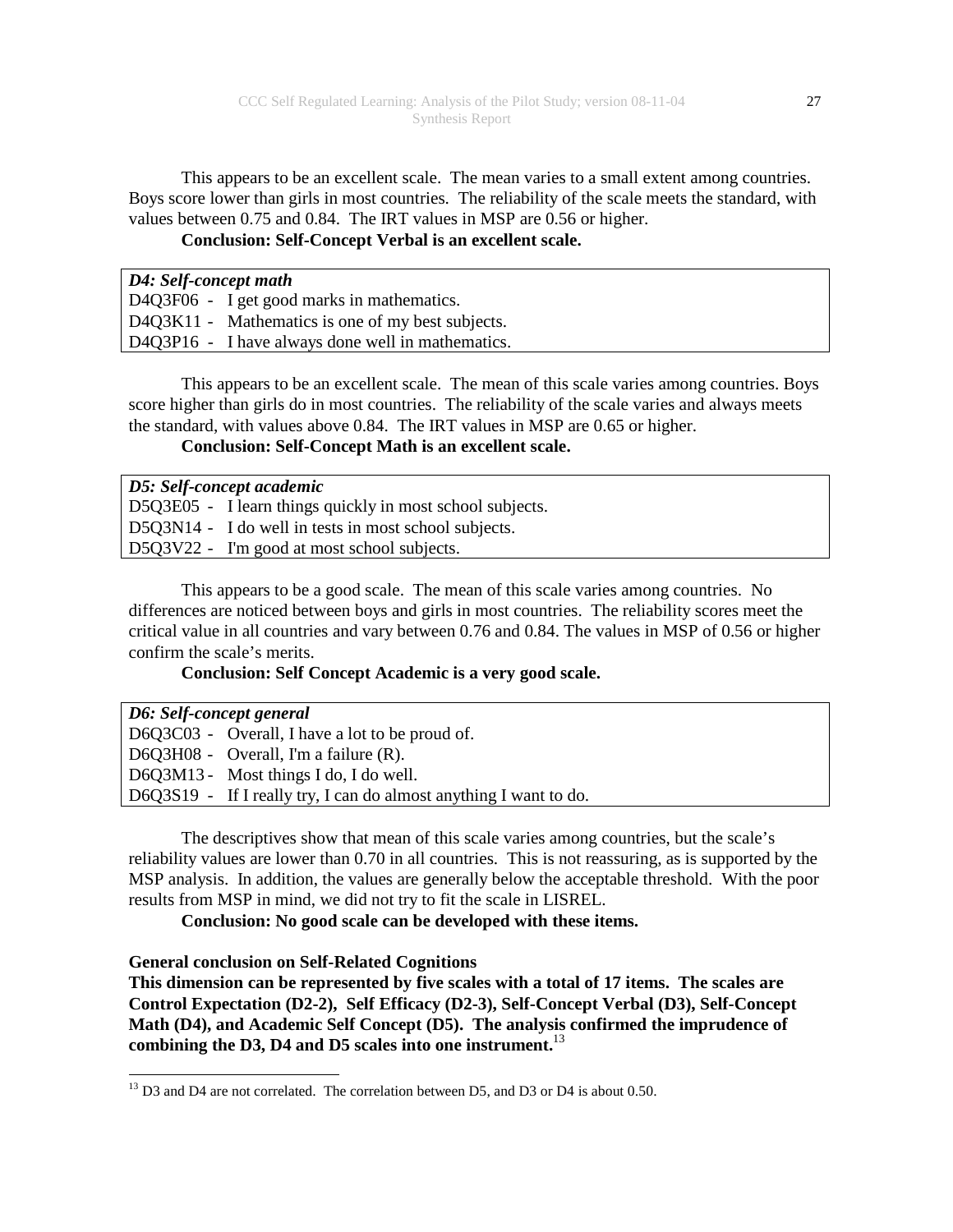#### **6.6 Action Control: Effort and Persistence**

 Two scales with 10 items were used to measure action control. One scale emphasises the general aspects of effort and persistence in learning; the other focuses on subject-related issues.

| E1: Effort and Persistence in learning: general |                                                                                          |  |  |  |  |
|-------------------------------------------------|------------------------------------------------------------------------------------------|--|--|--|--|
|                                                 | E1Q5C03 - When studying, I work as hard as possible.                                     |  |  |  |  |
|                                                 | E1Q5E05 - When studying, I keep working even if the material is difficult.               |  |  |  |  |
|                                                 | E1Q5G07 - When studying, I try to do my best to acquire the knowledge and skills taught. |  |  |  |  |
|                                                 | E1Q5I09 - When studying, I put forth my best effort.                                     |  |  |  |  |

 This is an excellent scale. The mean of this scale varies to a small extent among countries, and there is also variation according to gender. Boys score lower on effort and persistence than girls in all countries. The reliability of the scale (general) varies between 0.76 and 0.87. The IRT analysis with MSP also demonstrates the scale's good properties (range from 0.49 to 0.69). This scale also fits well in LISREL.<sup>14</sup>

## **Conclusions: An excellent scale**

| <b>E2: Effort and Persistence: subject related</b> |                                                                        |  |  |  |  |  |
|----------------------------------------------------|------------------------------------------------------------------------|--|--|--|--|--|
| <b>Math</b>                                        |                                                                        |  |  |  |  |  |
|                                                    | E2Q5B02 - I am ambitious in trying to achieve good grades in math.     |  |  |  |  |  |
|                                                    | E2Q5F06 - I work hard in my math class                                 |  |  |  |  |  |
|                                                    | E2Q5J10 - I persist when I have to cope with a math problem.           |  |  |  |  |  |
| <b>Verbal</b>                                      |                                                                        |  |  |  |  |  |
|                                                    | E2Q5A01 - I work hard in my English class.                             |  |  |  |  |  |
|                                                    | E2Q5D04 - I persist when I have to cope with a difficult or long text. |  |  |  |  |  |
|                                                    | E2Q5H08 - I am ambitious in trying to achieve good grades in English.  |  |  |  |  |  |

 The reliability of the mathematics part of the effort and persistence scale with three items varies between 0.59 and 0.87. In two countries (Cornflower and Snowdrop), alpha values are below 0.70. In MSP the scale has values of 0.46 or higher., but with a dramatic low value of 0.17 for Snowdrop.

 $\overline{a}$ 

b) Some items of those scales have a high factor loading on other scales.

This is not reassuring.

<sup>14</sup> For Jasmine: factor loadings: 0.84 and higher;  $\chi^2 = 4.1$  (df=2) p=0.13; root mean square error of approximation  $(RMSEA) = 0.065$ ; Standardized RMR (root mean square residual) = 0.0098; Non-normed fit index  $(NNFI) = 0.99$ 

<sup>(</sup>footnote 13 cintinued)

LISREL results for D3, D4 and D5:

For Jasmine: factor loadings: 0.62 and higher;  $\chi^2$  = 78.0 (df=24) p=0.00; root mean square error of approximation  $(RMSEA) = 0.097$ ; Standardized RMR (root mean square residual) = 0.063; Non-normed fit index (NNFI) = 0.88 For Fresia: factor loadings: 0.46 and higher;  $\chi^2$  = 58.0 (df=24) p=0.00; root mean square error of approximation  $(RMSEA) = 0.063$ ; Standardized RMR (root mean square residual) = 0.046; Non-normed fit index (NNFI) = 0.95; Modification indices indicate that:

a) The error terms of some items of D3, D4, and D5 may be correlated.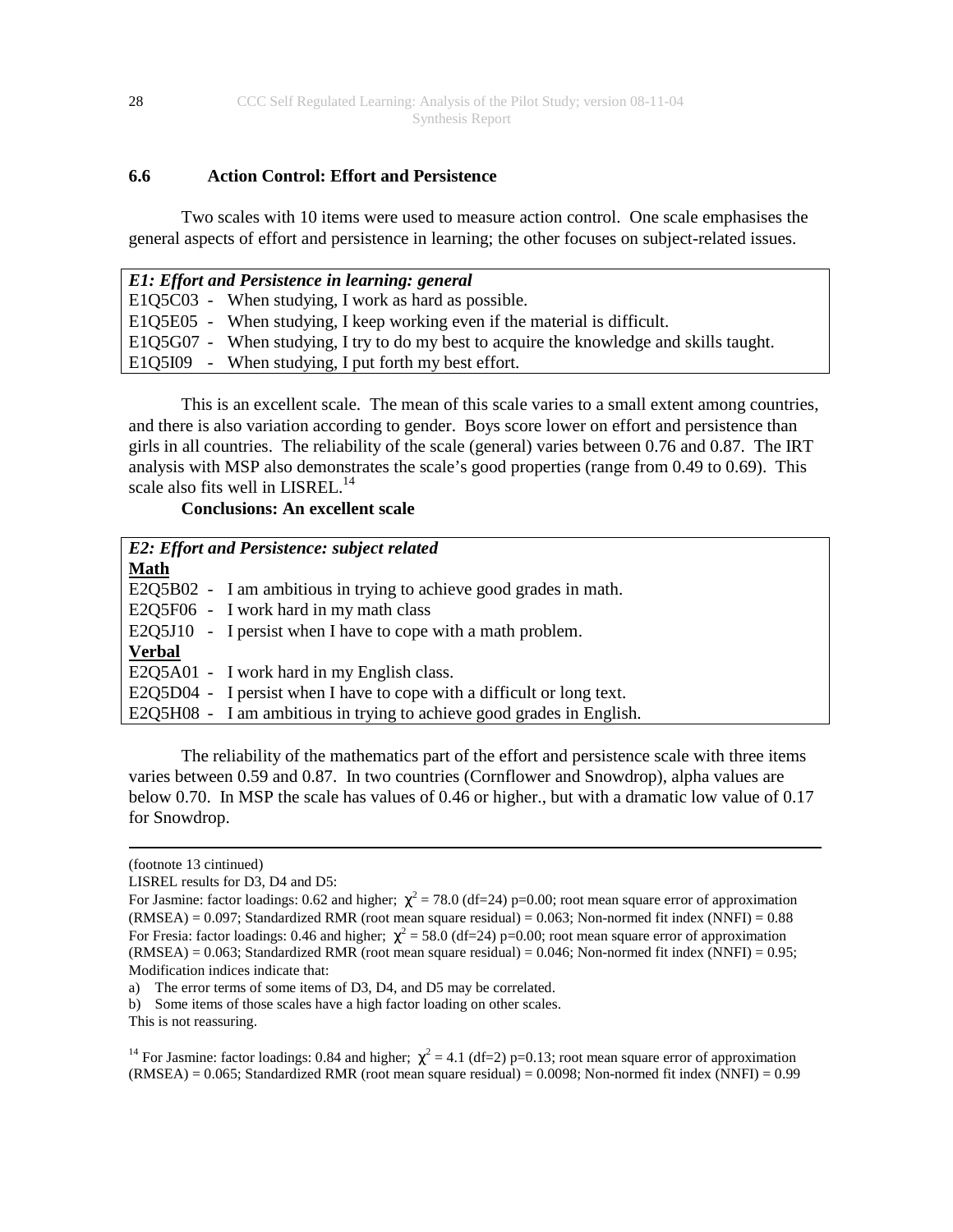The reliability of the verbal part of the effort and persistence scale with three items is much lower and varies between 0.59 and 0.77. In five countries (Aster, Cornflower, Fresia, Jasmine, and Snowdrop) alpha values are below 0.70. This makes the scale an unattractive instrument, also since the MSP analysis suggests moderate scaling.

 **Conclusion: The two scales on subject-related effort and persistence do not demonstrate sufficient quality to be pairwise included in a final selection.** 

#### **General conclusion on Action Control: Effort and Persistence**

**A general and a subject-specific component have been distinguished. The general scale (E1) is an excellent scale that should be applied. In contrast, the pair subject-specific scales (E2) hardly not meet the standard and should not be included.15**

 $\ddot{\phantom{a}}$ 

<sup>&</sup>lt;sup>15</sup> One might argue that an analysis on the 10 items from both scales would provide evidence for a scale that includes both general and subject-specific information. There are two arguments against this. First, our goal is to reduce the number of items, not to retain the present number. Second, empirical arguments also count. Though reliabilities rise for the total scale (a function of number of items), the MSP parameters show a **decrease** of the values. This suggests that it is not wise to merge the scales.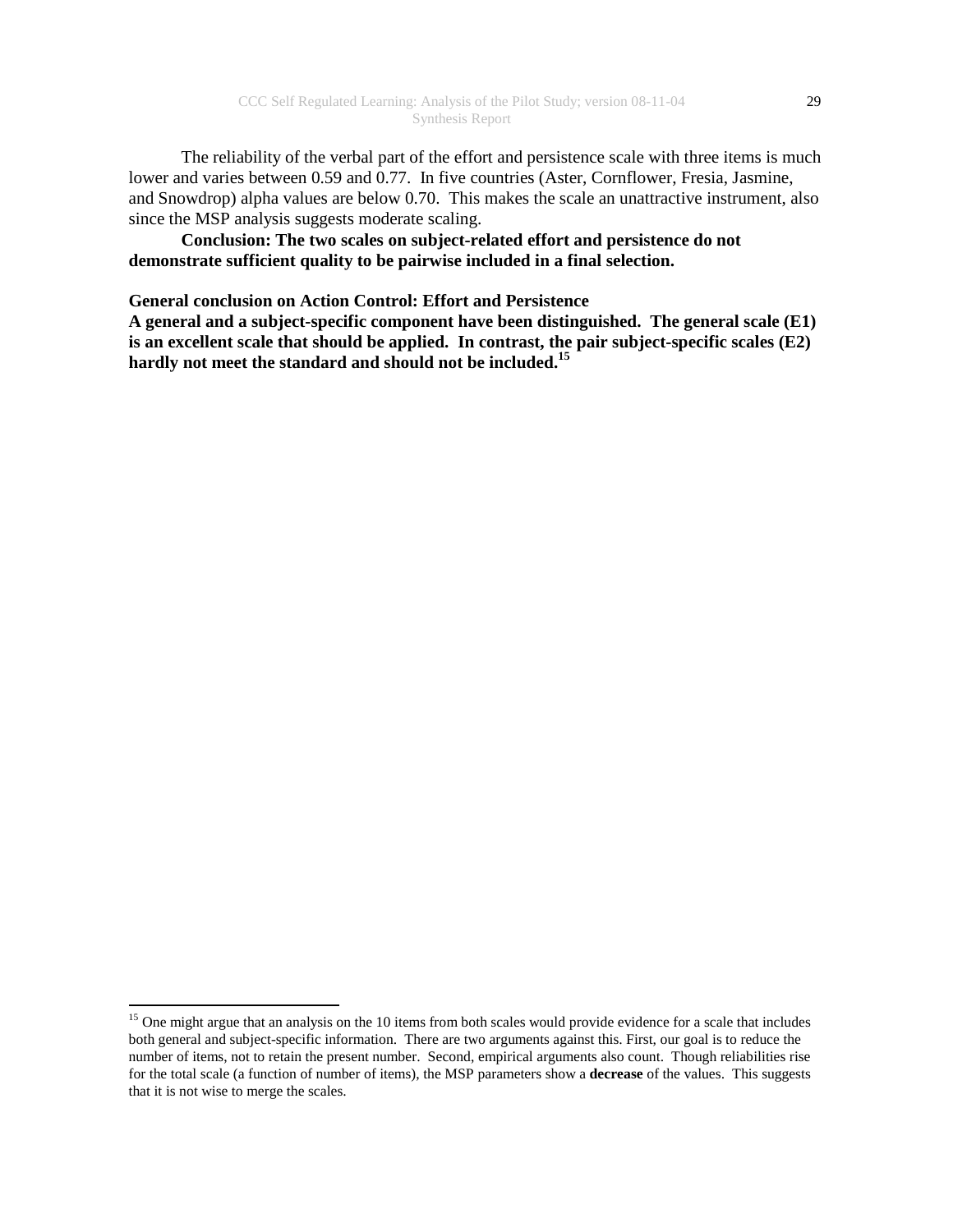#### **6.7 Learning Preferences**

 Learning preferences belong to the core of the Self-Regulated Learning competencies. Typically, two aspects have been distinguished: cooperation and competition. measured with eight items.

| FI: Cooperative learning |                                                                         |  |  |  |  |  |
|--------------------------|-------------------------------------------------------------------------|--|--|--|--|--|
|                          | F1Q6A11 - Working in a group now helps me work with other people later. |  |  |  |  |  |
|                          | $F1Q6D14$ - I do not like working with other people $(R)$ .             |  |  |  |  |  |
|                          | F1Q6G17 - Working in a group scares me $(R)$ .                          |  |  |  |  |  |
|                          | F1Q6J20 - We get the work done faster if we all work together.          |  |  |  |  |  |

 This scale does not meet the expectations. The items appear to be very heterogeneous (anxiety to cooperate, advantages of cooperating, etc.) and the mean values vary a small extent among countries. The reliability of the cooperative learning scale is 0.65 or lower, a result confirmed by the IRT analysis. The scale does not fit in MSP.

**Conclusion: Not a suitable scale.** 

| $F2:$ Competitive learning |                                                                      |  |  |  |  |  |
|----------------------------|----------------------------------------------------------------------|--|--|--|--|--|
|                            | F2Q6C13 - I like to try to be better than other students.            |  |  |  |  |  |
|                            | F2Q6F16 - Trying to be better than others makes me work well.        |  |  |  |  |  |
|                            | F2Q6H18 - I would like to be the best at something.                  |  |  |  |  |  |
|                            | F2Q6K21 - I learn faster if I'm trying to do better than the others. |  |  |  |  |  |

 The mean of this scale varies to a small extent among countries. Boys scored higher than girls in all countries. The scale's reliability is between 0.74 and 0.81 in ten of the eleven countries. Only Gladiola produces an outlier, with an alpha value of 0.56. Since this country also had the highest average scores, this may be caused by restriction of range. The MSP values of 0.40 and higher suggest that we have a relative good scale (with two low exceptions of Aster and Gladiola). This scale also fits well in LISREL.<sup>16</sup>

 **Conclusion: a relative good scale to measure competitive learning<sup>17</sup>**

**General conclusion: Only a good scale for competitive learning (F2) is available to represent this dimension. If this is the only indicator for this domain, then there is a lack of balance. This will be discussed in section 7.** 

 $\overline{a}$ 

<sup>&</sup>lt;sup>16</sup> For Jasmine: factor loadings: 0.71 and higher;  $\chi^2 = 3.0$  (df=2) p=0.23; root mean square error of approximation  $(RMSEA) = 0.043$ ; Standardized RMR (root mean square residual) = 0.012; Non-normed fit index  $(NNFI) = 1.00$ For Fresia: factor loadings: 0.39 and higher;  $\chi^2 = 1.4$  (df=2) p=0.50; root mean square error of approximation (RMSEA) = 0.0; Standardized RMR (root mean square residual) = 0.014; Non-normed fit index (NNFI) = 1.01.

<sup>&</sup>lt;sup>17</sup> The content of F2 is similar to B3. F2 is more general than B3, and the questions are better worded.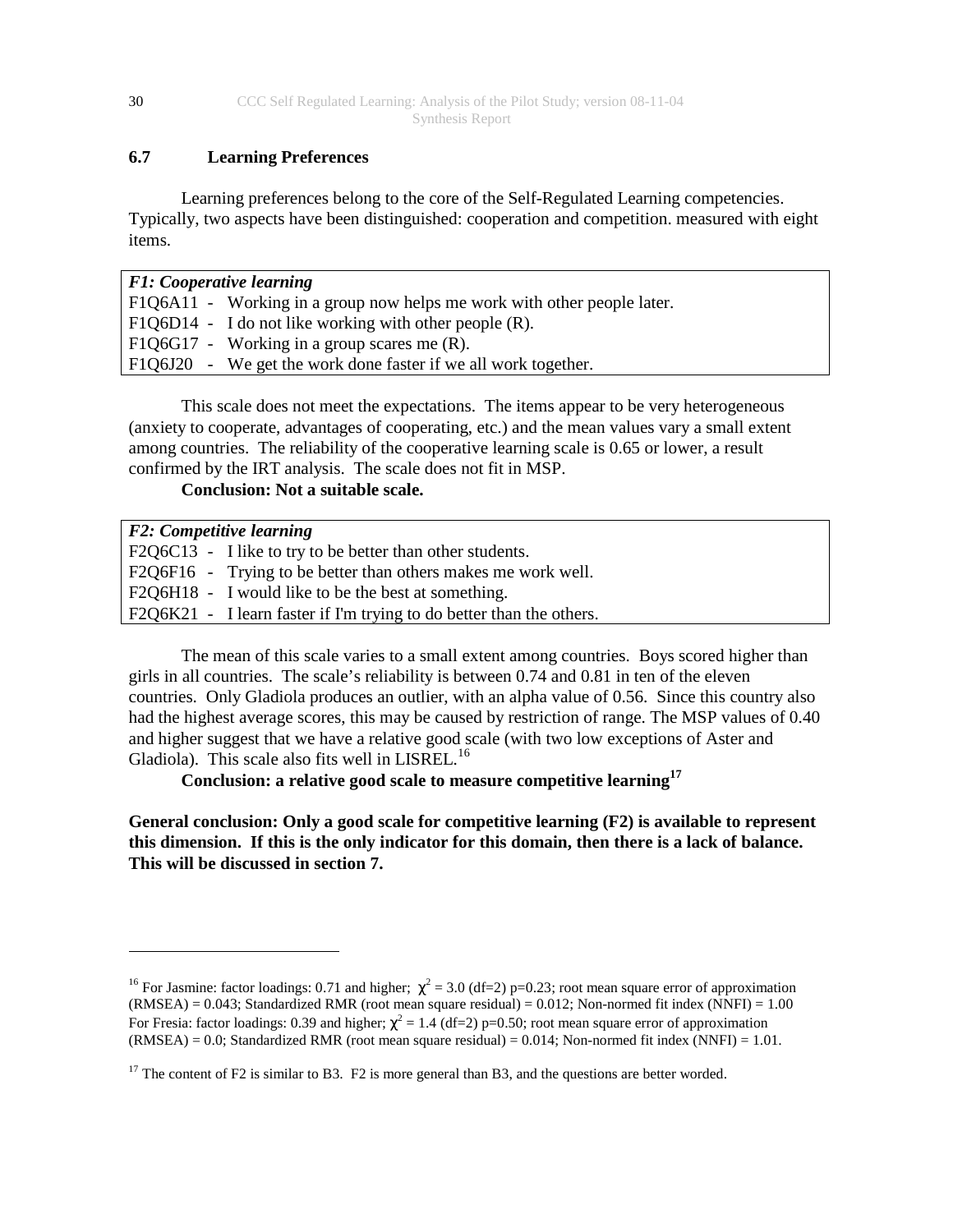#### **6.8 Implicit Theories of Learning – stability of learning potential**

 In the conceptual thinking on self-regulated learning instruments were used to measure more implicit attitudes relevant to the learning process. Three scales were candidates in this respect: opinions about natural ability and on the relevance of effort and ability for performance. The analysis allows us to determine whether these attitudes can be measured satisfactorily.

#### *G1: stability of learning potential*

G1Q6B12 - Natural ability determines how fast one can learn (R).

G1Q6E15 - There are natural individual differences in learning potential (R).

G1Q6I19 - No matter how hard some students try, they will never become good learners (R).

 The reliability for this scale is generally 0.60 or lower. This scale does not fit in MSP, which makes it unattractive for comparative applications.

#### **Conclusion: Not a good scale.**

#### *G2: Importance of Effort for Performance*

G2Q6L22 - I believe that studying hard is the main factor in learning.

G2Q6M23 - I believe that effort is the main factor determining my academic performance.

G2Q6N24 - I feel that my academic performance is determined by my effort.

G2Q6O25 - I believe that if I fail, it is because I do not study hard enough.

 Items related to the importance of effort do not constitute a good scale. The scale's reliability varied between 0.61 and 0.74. In at least five countries, reliability was below 0.70. When the last item (G2Q6O25) was deleted, reliability increased somewhat in most countries but did not solve the reliability issue. Scalability according to MSP was not sufficient: half the countries scored lower then 0.40. Consequently, an alternative strategy was applied. The content of the G2 scale is somewhat similar to E1 (effort and persistence). The correlation between E1 and G2 averages about 0.30, but adding the G2 scale to the E1 scale did not result in a better scale for effort and persistence.

#### **Conclusion: Not a good scale.**

| <b>G3: Importance of Ability for Performance</b> |                                                                                       |  |  |  |  |  |
|--------------------------------------------------|---------------------------------------------------------------------------------------|--|--|--|--|--|
|                                                  | $G3Q6P26$ - Intelligence cannot be changed $(R)$ .                                    |  |  |  |  |  |
|                                                  | G3Q6Q27 - The smarter you are, the less time you need to study $(R)$ .                |  |  |  |  |  |
|                                                  | $G3Q6R28$ - Geniuses are born, not made $(R)$ .                                       |  |  |  |  |  |
|                                                  | G3Q6S29 - You don't need to try very hard to get good grades if you are smart $(R)$ . |  |  |  |  |  |
|                                                  |                                                                                       |  |  |  |  |  |

 The counterpart of G2 (effort) is in this scale G3 (ability). Consequently, it is only relevant to have the pair of scales and not just one. Unfortunately, the reliability of this implicit theory of learning scale is on the low side. Alpha values are between 0.60 and 0.74 and in most countries are below 0.70. Excluding the first item (G3Q6P26) increased the reliability somewhat in most countries, but not enough. Use of MSP revealed that the scalability was below standard.

 **Conclusion: Not a good scale.** 

**General Conclusion: Implicit Learning Theories cannot be measured satisfactorily with the three proposed scales.**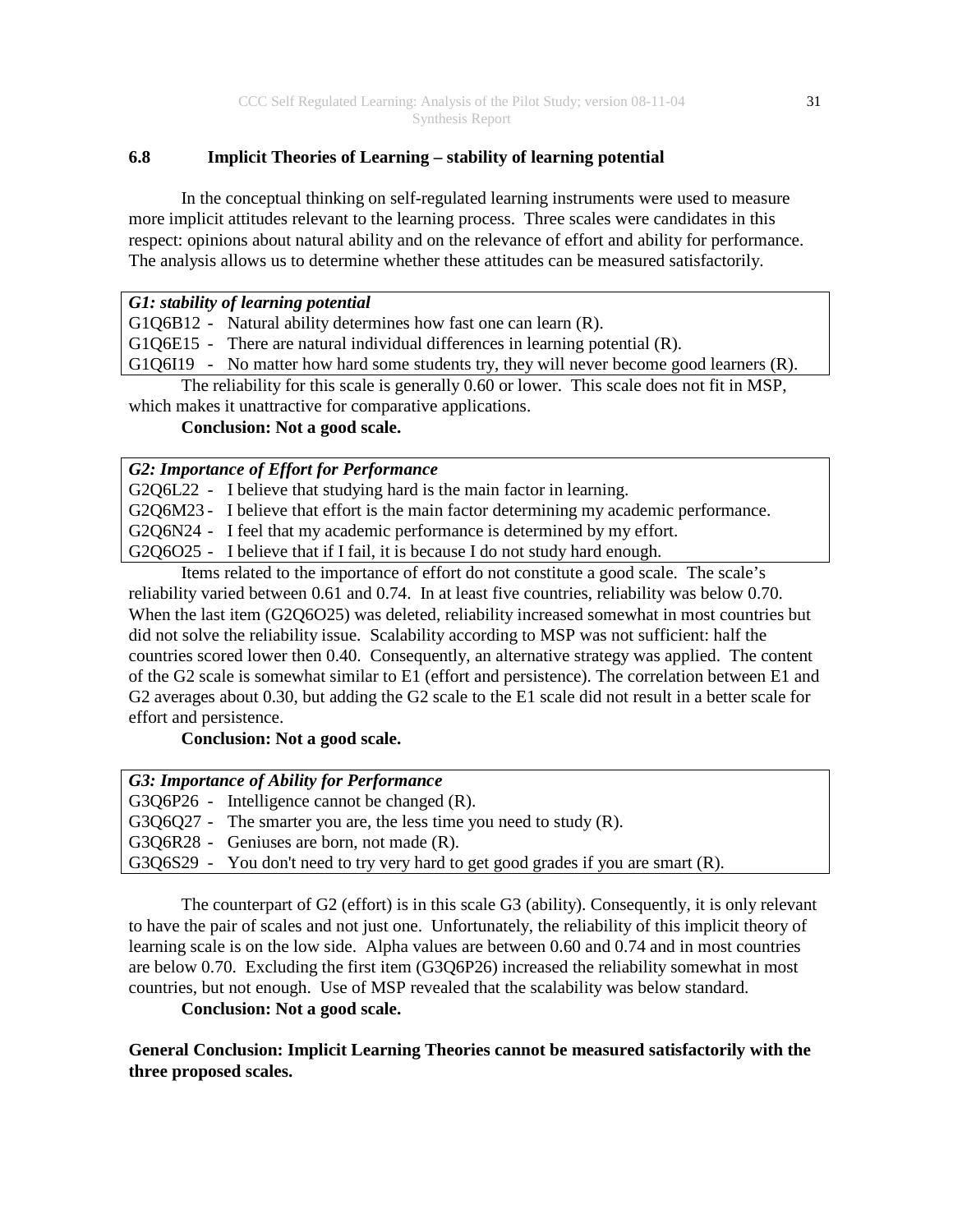32 CCC Self Regulated Learning: Analysis of the Pilot Study; version 08-11-04 Synthesis Report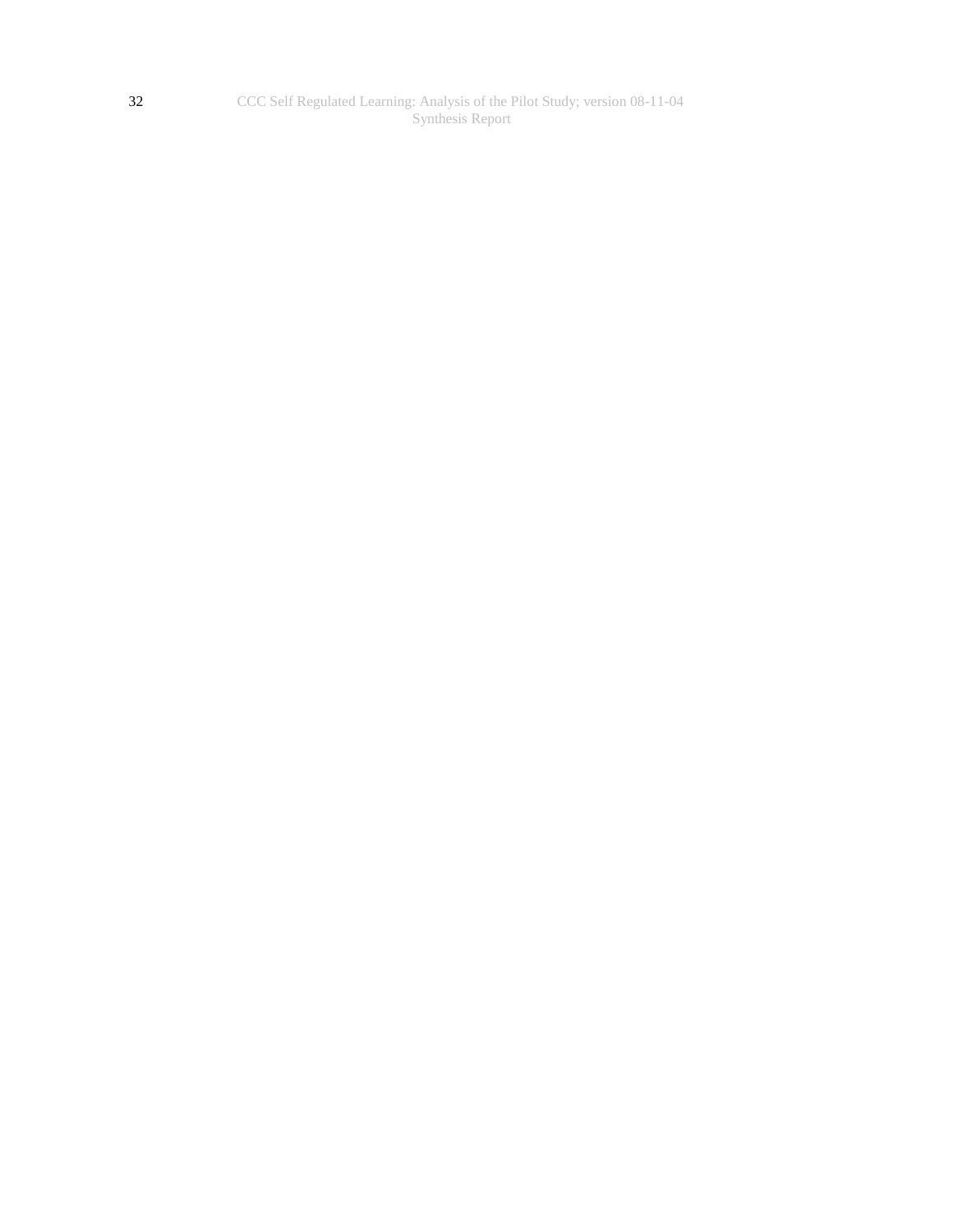#### **7 Conclusions of the Analysis**

The core issue in the analysis of the data of the CCC field trial has been the reduction of the number of items for the scales. Scales and/or dimensions will be deleted or re-arranged primarily on the basis of two criteria: theoretical content arguments and statistical quality.

#### **Selecting the Scales**

In most instances these criteria could be applied properly and produce meaningful results that allow judgement about the feasibility and appropriateness of including or discarding items or scales. Despite this success, two issues remained unsolved.

First, overlap between items should be avoided. If all items had been in the each packet, the statistical analysis could address the problem of overlap by identifying redundant items. As is the case here, however, when similar items or scales were included in different packets and administered to different sets of students, no statistical analysis can be applied. This overlap between packets happens to be the case with Competitive Motivation (B3) and Competitive Learning (F2).

Second, three decisions on the acceptability of a scale were postponed because they required a content rather than a statistical justification.

#### **Content decision 1: Memorising**:

The scale has weaker properties than needed for comparative purposes. Nevertheless, the important dimension on Learning Strategies cannot be justified theoretically if a conceptually relevant aspect is omitted. With the experts the research team agrees that the scale on memorising can be applied, although on an experimental basis. The scale should be flagged and its statistical properties established again after the PISA data are collected in 2000.

#### **Content decision 2: Goal Orientation**

Two scales, task and ego orientation represent goal orientation. The statistical properties of the task orientation scale are too low to justify its use. In contrast, the scale for ego orientation is of good quality. Unfortunately, with only one of the two scales meeting the statistical requirements, an effort to measure goal orientation with a single scale would be unbalanced. There is no alternative available, so goal orientation should not be assessed in PISA.<sup>18</sup>

#### **Content decision 3: Cooperative learning**

 $\overline{a}$ 

Two scales were used to assess learning preferences: cooperative (F1) and competitive learning (F2). The latter scale had a high quality, but this cannot be said about the scale for cooperative learning. Cooperation is an important dimension of self-regulated learning<sup>19</sup>. Omission of items related to cooperation would put an unjustifiably strong emphasis on the competitive character of education. To address this concern we recommend that the presently

 $18$  Also, the content of the Ego scale is rather similar to that of the F2 Competitive Learning preference. See the earlier discussion of Marsh et al (1999) showing these to be highly correlated  $(r=.90)$ .

 $19$  This also justifies the trade-off between B3 and F2 in favor of F2. Otherwise the complete domain of Learning Strategies would have disappeared.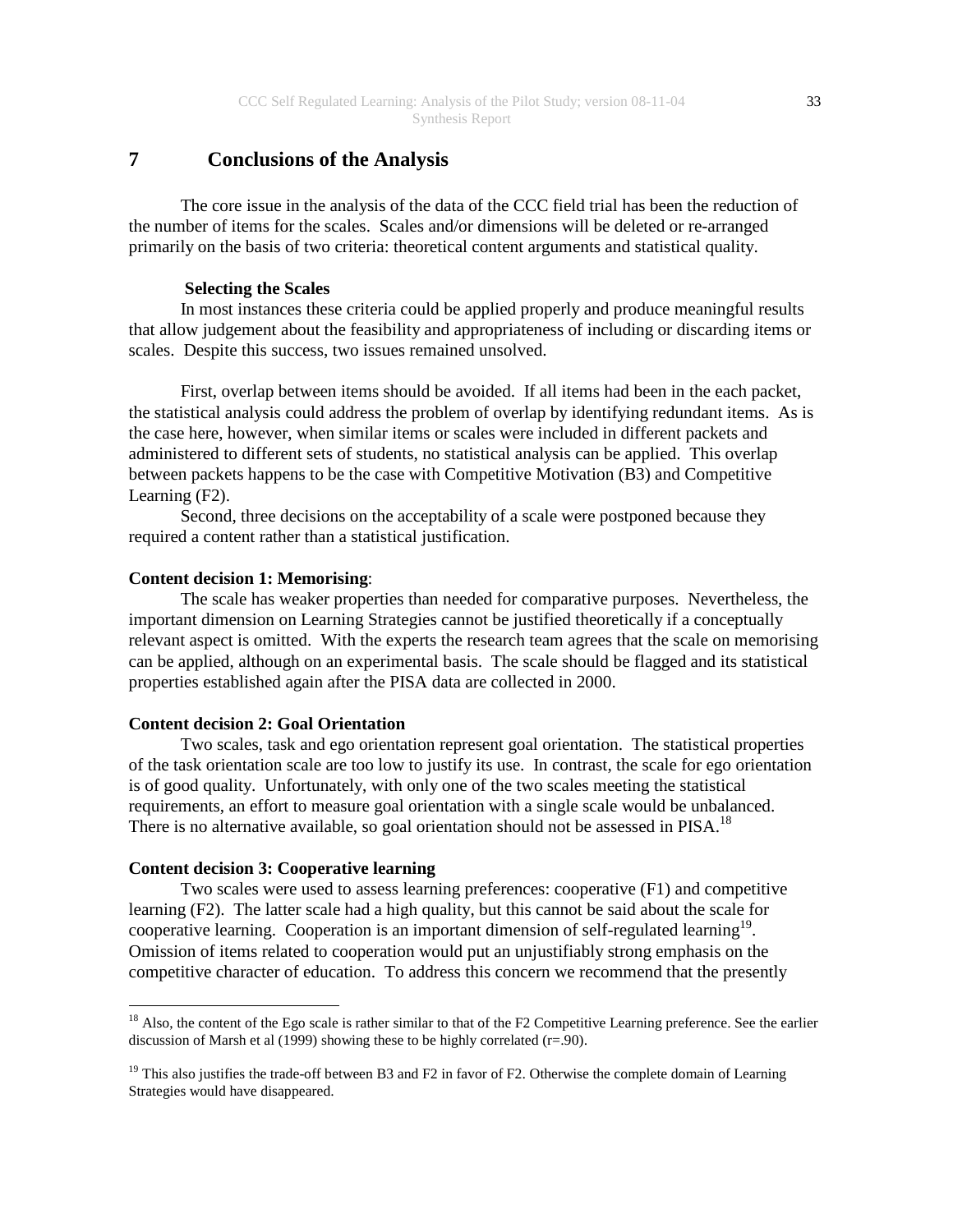unsatisfactory items in scale F1 items be replaced with four items that have proven to be of high quality in other studies of cooperative learning (Marsh et al, 1999).With the experts we agree that this scale<sup>20</sup> on cooperation can be applied, though on an experimental basis. The scale should be flagged and its statistical properties established again after the PISA data are collected in 2000.

#### **The Time Constraint**

One of the purposes of the present analysis was to reduce the number of items in such a way that the resulting set can be administered in no more than 10 minutes. The selection made above consists of 51 items. In the field trial and in preceding test stages, the modal time for the completion of 40 items was eight minutes, or five items per minute. If we apply this as a yardstick for our present selection, the available test time of 10 minutes will not be exceeded.

 $\overline{a}$ 

 $20$  The scale has the following items, with reported reliabilities well above .80:

<sup>-</sup> I like to work with other students

<sup>-</sup> I learn the most when I work with other students

<sup>-</sup> I do my best work when I work with other students

<sup>-</sup> I like to help other people do well in a group

<sup>- (</sup>it is helpful to put together everyone's ideas when working on a project)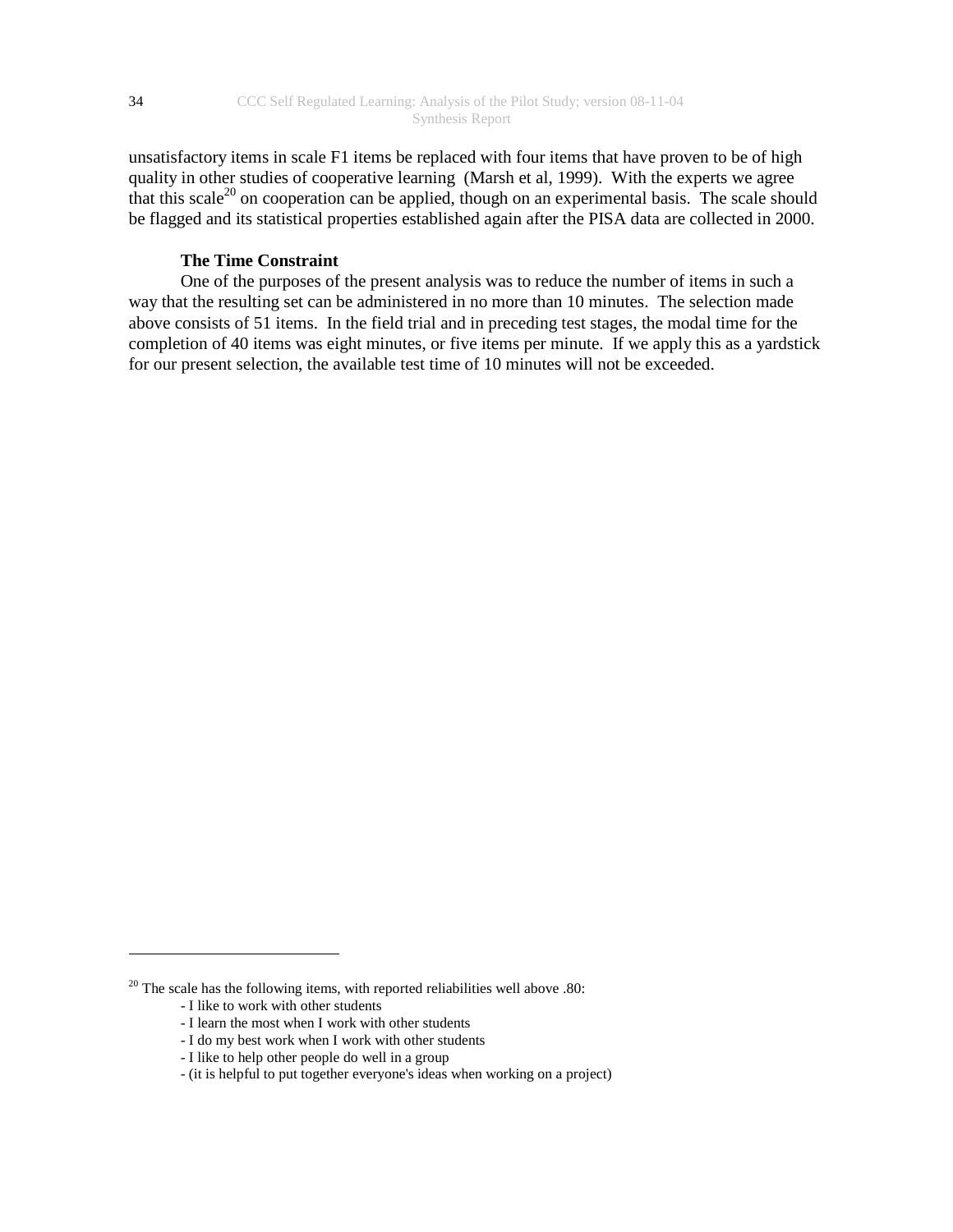|                                |                            |                | $\overline{\#}$          | #                        | <b>Overall</b> | Decision/             |  |
|--------------------------------|----------------------------|----------------|--------------------------|--------------------------|----------------|-----------------------|--|
| <b>Dimension</b>               | <b>Name</b>                | Code           | <b>Start</b>             | Final                    | quality        | <b>Remarks</b>        |  |
|                                |                            | 1              |                          |                          |                |                       |  |
| A:                             | Memorising                 | $\mathbf{A1}$  | 4                        | ?4?                      | Not strong     | Content decision 1    |  |
| <b>Self Regulated</b>          | Elaboration                | $A2-1$         | $\overline{4}$           | $\overline{4}$           | Good           | Apply                 |  |
| <b>Learning</b>                | Transformation             | A2             | $\overline{4}$           |                          | Good           | Favor A2-1, Not apply |  |
|                                | <b>Control Strategies</b>  | A3             | $\overline{5}$           | 5                        | Good           | Apply                 |  |
| $\boldsymbol{B}$ :             | Compliance: Gen            | <b>B1</b>      | $2 \times 1$             | $\overline{\phantom{a}}$ | Not analysed   | Not apply             |  |
| <b>Motivational</b>            | <b>Instrumental M</b>      | B2             | 3                        | 3                        | Good           | Apply                 |  |
| <b>Preferences</b>             | Competitive M              | <b>B3</b>      | 3                        | $\blacksquare$           | Good           | Favor F2, Not apply   |  |
|                                | Interest based M           | <b>B4</b>      | $\overline{4}$           | $\overline{\phantom{a}}$ | Not strong     | Not apply             |  |
|                                | Compliance: Spec           | B <sub>5</sub> | $2 \times 1$             |                          | Not analysed   | Not apply             |  |
|                                | <b>Instrumental M</b>      | <b>B6</b>      | $2 \times 1$             | $\mathbf{r}$             | Not analysed   | Not apply             |  |
|                                | <b>Interest</b>            |                |                          |                          |                |                       |  |
|                                | Mathematical               | $B7-m$         | 4                        | $\mathfrak{Z}$           | Very good      | Apply                 |  |
|                                | Verbal                     | $B7-v$         | 4                        | 3                        | Very good      | Apply                 |  |
| $\mathcal{C}_{0}^{0}$          | <b>Task Orientation</b>    | C <sub>1</sub> | 5                        | $\overline{?}$           | Not good       |                       |  |
| Goal                           | Ego Orientation            | C <sub>2</sub> | $\overline{4}$           | $\gamma$                 | Good           | Content decision 2    |  |
| <i><b>Orientation</b></i>      |                            |                |                          |                          |                |                       |  |
| D                              | Agency Beliefs: Effort     | D1             | $\sqrt{5}$               | $\overline{\phantom{a}}$ | Good           | Favor D2-2. Not apply |  |
| <b>Self Related</b>            | Agency Beliefs:            | $D2-1$         | $\overline{3}$           | $\overline{a}$           | Moderate       | Favor D2-3, Not apply |  |
| <b>Cognitions</b>              | Ability                    |                |                          |                          |                |                       |  |
|                                | <b>Control Expectation</b> | $D2-2$         | $\overline{4}$           | $\overline{\mathcal{L}}$ | Good           | Apply                 |  |
|                                | Self Efficacy              | $D2-3$         | $\,8\,$                  | $\overline{4}$           | Good           | Apply                 |  |
|                                | Self Concept Verbal        | D <sub>3</sub> | 3                        | 3                        | Excellent      | Apply                 |  |
|                                |                            |                |                          |                          |                |                       |  |
|                                | Self Concept Math          | D <sub>4</sub> | 3                        | 3                        | Excellent      | Apply                 |  |
|                                | <b>Self Concept</b>        | D <sub>5</sub> | 3                        | 3                        | Very good      | Apply                 |  |
|                                | Academic                   |                |                          |                          |                |                       |  |
|                                | Self Concept General       | D6             | $\overline{4}$           | $\overline{\phantom{a}}$ | Not good       | Not apply             |  |
| $\boldsymbol{E}$               | Effort and                 | E <sub>1</sub> | $\overline{4}$           | $\overline{4}$           | Excellent      | Apply                 |  |
| <b>Action Control:</b>         | Persistence: General       |                |                          |                          |                |                       |  |
| <b>Effort</b> and              | Effort and                 | E2             | $2 \times 3$             | $\overline{a}$           | Moderate       | Not apply             |  |
| <b>Persistence</b>             | Persistence: Subject       |                |                          |                          |                |                       |  |
| $\boldsymbol{F}$               | Cooperative                | F1             | $\overline{4}$           | ?4?                      | Not good       | Content decision 3    |  |
| Learning                       | Learning                   |                |                          |                          |                |                       |  |
| <b>Preferences</b>             | Competitive Learning       | F <sub>2</sub> | $\overline{4}$           | $\overline{4}$           | Relatively     | Apply                 |  |
|                                |                            |                |                          |                          | good           |                       |  |
| G                              | Stability                  | G1             | 3                        | $\overline{a}$           | Not good       | Not apply             |  |
| <b>Implicit</b>                | Effort                     | G <sub>2</sub> | $\overline{\mathcal{L}}$ | $\blacksquare$           | Not good       | Not apply             |  |
| <b>Theories of</b><br>Learning | <b>Ability</b>             | G <sub>3</sub> | $\overline{4}$           | $\overline{\phantom{a}}$ | Not good       | Not apply             |  |
|                                |                            | <b>Total</b>   | 112                      | 43/8?                    |                |                       |  |

# **Table 4: Overview of the results of the analyses**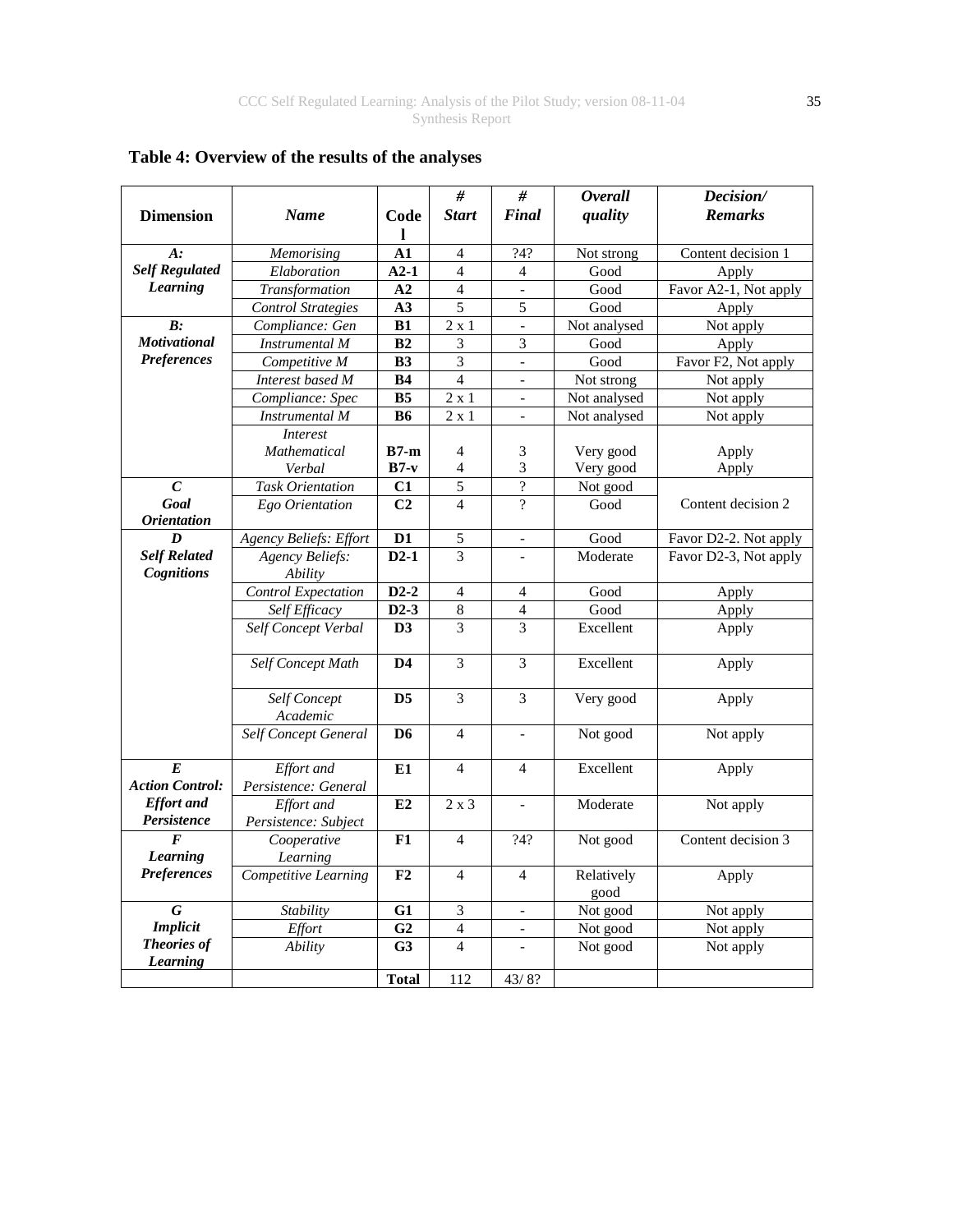# **8 Quality of the Scales for PISA**

#### **8.1 Reliability of the Scales**

Given the relative complexity of the scales, the importance of international comparisons, and the high levels of attention that will be directed at PISA's results, it is imperative that the dimensions of self-regulated learning reflect robust levels of reliability. For this reason we have established the reliability of each of the scales for each country and for each subpopulation to be examined in each country.

Reliability has been expressed as a value of Cronbach's alpha for each country and for each subscale. In addition, we used the slightly larger flexibility of IRT in two ways. First, some IRT models have their own reliability index with a similar interpretation: the index of subject separation (basically the reliability from classical test theory assessed on the latent trait axis) or the Mokken-Molenaar-Sijtsma reliability estimate based on interpolation using nonintersecting item response functions. Second, IRT offered the estimated test information function as an expression for the measurement precision for each separate latent trait value.

In Table 5 an overview is given of the proportion of scales that meet the reliability criterion of 0.70. For the total sample of 22 countries this is 88%. The data from the second wave seem to produce somewhat lower reliabilities. The exact reason is yet unkown. From the available descripitive information, however, it is suggested that a ceiling effect may be the cause, in particular for countries like Honeysuckle and Violet. Sometimes also the small number of cases in a country in particular in a breakdown to gender or SES, causes low reliabilities. In the PISA study with larger samples this effect is likely to disappear.

|                     | 1 <sup>st</sup> Wave | 2 <sup>nd</sup> Wave | <b>Total</b> |
|---------------------|----------------------|----------------------|--------------|
|                     | 11 countries         | 11 countries         | 22 countries |
|                     | $(SC=132)$           | $(SC=167)$           | $(SC=299)$   |
| <b>Total sample</b> | 0,95                 | 0.82                 | 0,88         |
|                     | $(SC=132)$           | $(SC=167)$           | $(SC=299)$   |
| <b>Boys</b>         | 0,92                 | 0,84                 | 0,87         |
| <b>Girls</b>        | 0,93                 | 0,77                 | 0,84         |
|                     | $(SC=120)$           | $SC = 75$            | $SC=195$     |
| <b>Low SES</b>      | 0.76                 | 0,68                 | 0,73         |
| <b>Medium SES</b>   | 0,94                 | 0,80                 | 0,89         |
| <b>High SES</b>     | 0,89                 | 0,83                 | 0,87         |

**Table 5: Overview of proportion of high reliability (Chronbachs' alpha >= 0.70)**  (SC is # scales x # countries)

These outcomes confirmed that concepts have been reliably measured. Our strategy of converging evidence assured that the decisions taken are based on different research methods.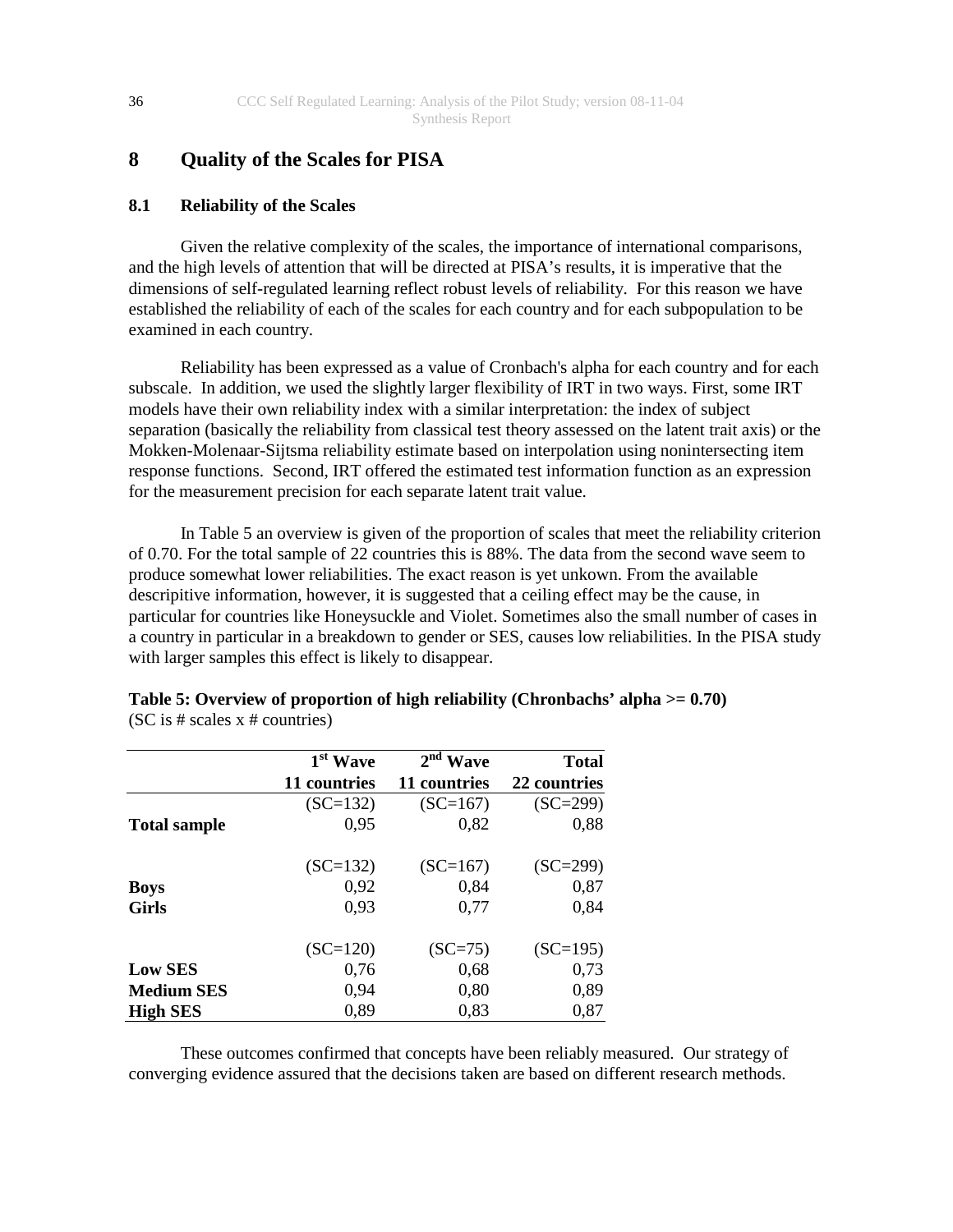This is the more important in those cases where the alpha value raises doubts: it facilitated a judgement on the nature of the problem and the best way to address it.

In addition we have approached the reliability issue in two other ways.

First, we rely on the NPMs monitoring of the data collection as a source information on the "effective" functioning of items and translation issues. We have asked the NPMs to alert us to potential problems (see section 5.3). This is particularly relevant since in some cultural areas the reliability (and scalability) coefficients seem to be on the low side. This applies in particular to Fresia, Gladiola, Honeysuckle, Violet and to a lesser extent to Rose.

 Second, the expert panel took a vital role in these matters of judgement regarding issues of reliability and of validity.

#### **8.2 Construct Validity**

 $\ddot{\phantom{a}}$ 

We make a distinction between two types of construct validity, namely the *validation of a measurement instrument* and the *validation of a theory*. For the validation of the instruments of self-regulated learning we rely heavily on the structure of the scales as discussed by the authors of the conceptual paper (Baumert *et al*, 1998). On the basis of the confirmatory analysis, it is clear in which cases the anticipated structure has been found in the empirical data. Thus, the CFA and IRT analyses on the separate scales already have provided support for the construct validity of the instruments. Our expectations with regard to logistic IRT models, however, could not be met $^{21}$ .

No specific theory on self-regulated learning has been formulated and hence the analysis did not try to test such. Nevertheless, the research literature and the conceptual work done earlier provides us with expectations that can be used for additional validation. Most scales are expected to have positive relationships with the measures of student achievement. If they fail to do so -- or if they have a negative relationship -- for one or more countries, this cannot be seen as contributing to construct validity. The correlations to be found in the field trial should at least resemble those reported in the literature and show signs of relationships in the anticipated directions.

Table 6 provides the relevant correlations for the selected scales and supports the validity of the Self Regulated Learning scales in this respect

 $21$  The scaling of attitudes with  $-$  in our case  $-$  a limited number of items each presented with four ordered answer categories frequently leads to disappointing results. This holds a fortiori not only if the frequencies per item category are fitted according to a parametric IRT model, but it is also required that the item-category location parameters are invariant across - in our case - 11 countries, two gender groups, and three SES groups.

Our main attempts were based on the OPLM software package (Verhelst et al., 1995). Some were cross validated using ConQuest (Wu et al., 1998) with disappointing results. From detailed output for the scales A1, B7v, B7m, E1 and F2, we find that all goodness-of-fit tests from OPLM were dramatically significant. Moreover, none of the usual strategies seem to work: the misfit is not located in one specific item, one specific category, or in one specific country. In addition, the OPLM feature of postulating unequal integer slopes per item, which keeps the CML estimation alive (Verhelst et al., 1995), did not solve our problem. The nonparametric package MSP was designed for the scaling of attitudes (ConQuest and OPLM have proven most efficient in scaling achievement tests). Given that MSP is useful in finding appropriate subscales and assessing their quality, it was thus decided, at least for now, not to pursue parametric IRT models for the CCC data.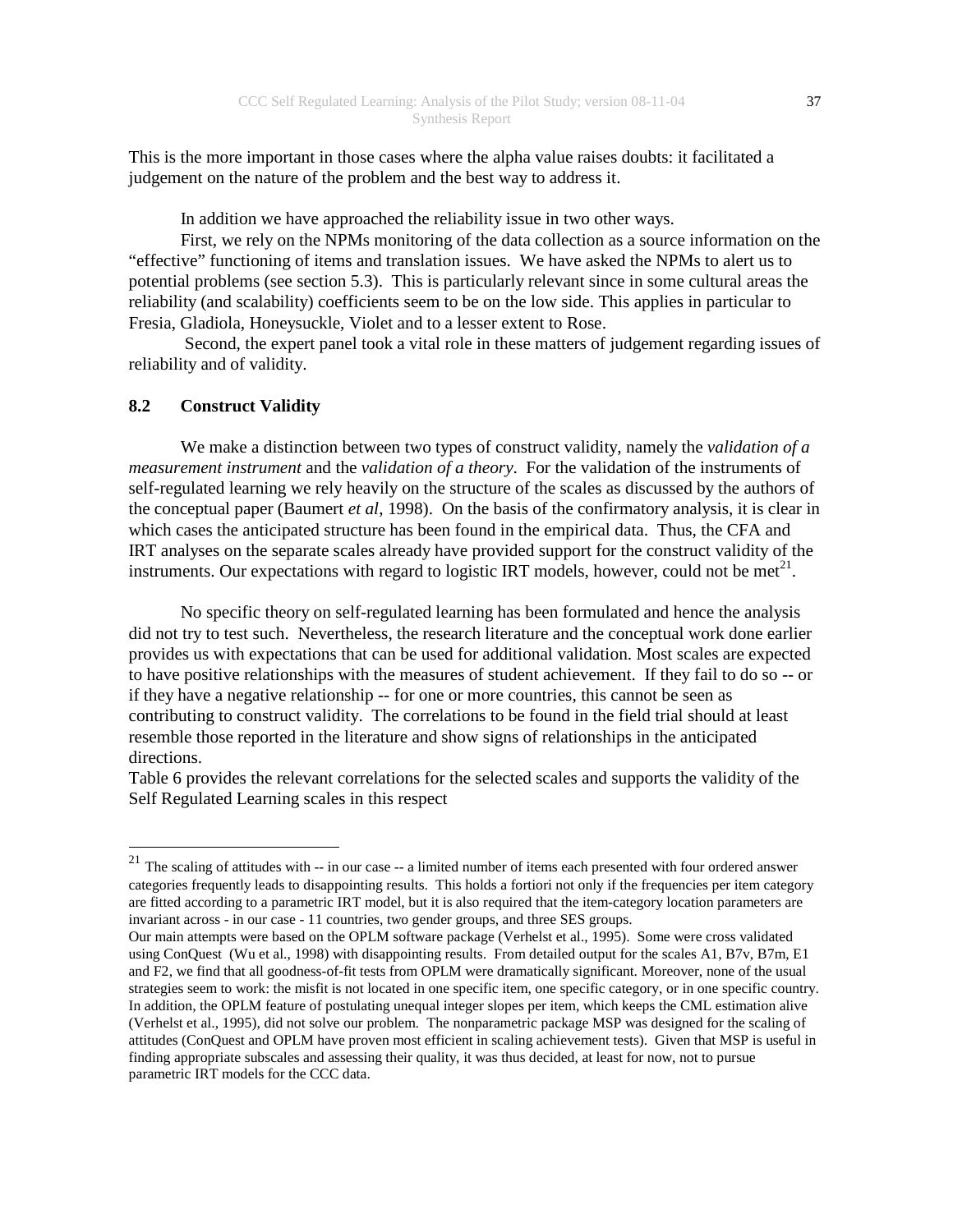#### **Table 6: For Construct Validity Only: Tentative Correlations between Self-Regulated Learning scales and Achievement Tests (N=11 countries, separate packets, NOT-representative samples)**

| <b>Dimension</b>                   | <b>Scale</b>                 | Label          | # Items        | <b>Mathematic</b> | <b>Reading</b> | <b>Science</b> |
|------------------------------------|------------------------------|----------------|----------------|-------------------|----------------|----------------|
|                                    |                              |                |                | s                 |                |                |
| <b>Self-Regulated</b>              | Memorising*                  | A1             | 4              | $-0.07$           |                | $-0.06$        |
| <b>Learning</b>                    | Elaboration                  | $A2-1$         | $\overline{4}$ | 0.12              | 0.10           | 0.13           |
|                                    | Control<br><b>Strategies</b> | A <sub>3</sub> | 5              | 0.11              | 0.17           | 0.13           |
| <b>Motivational</b><br>preferences | Instrumental<br>Motivation   | B <sub>2</sub> | 3              |                   | 0.04           |                |
|                                    | Interest math                | B7 math        | 4              | 0.19              |                | 0.06           |
|                                    | Interest verbal              | B7 verb        | $\overline{4}$ | 0.17              | 0.28           | 0.23           |
| <b>Self Related</b>                | Control                      | $D2-2$         | 4              | 0.21              | 0.19           | 0.21           |
| <b>Cognitions</b>                  | Expectation                  |                |                |                   |                |                |
|                                    | Self-Efficacy                | $D2-3$         | $\overline{4}$ | 0.30              | 0.21           | 0.26           |
|                                    | Self-Concept<br>Verbal       | D <sub>3</sub> | 3              | 0.13              | 0.25           | 0.19           |
|                                    | Self-Concept<br>Math         | D4             | 3              | 0.44              | 0.22           | 0.26           |
|                                    | Self-Concept<br>Academic     | D <sub>5</sub> | 3              | 0.33              | 0.30           | 0.32           |
| <b>Action</b>                      | Effort and                   | E1             | 4              |                   | 0.16           |                |
| <b>Control: Effort</b>             | Persistence in               |                |                |                   |                |                |
| and Persistence                    | Learning:<br>General         |                |                |                   |                |                |
| <b>Learning</b>                    | Cooperative *                | F1             | 4              |                   | 0.08           |                |
| <b>Preferences</b>                 | Competitive L                | F2             | 4              |                   | 0.08           |                |

\* These scales are suggested to remain included on the basis of conceptual coverage of the domain.

Determination of acceptable levels of validity are important not only at the national level but also for each subpopulation (gender, SES) that will be the subject of analysis within each country. This is typically a time-consuming process and will require restriction to a limited number of subpopulations. We have focussed on SES groups and gender. Interactions of gender and SES with achievement have not been further analyzed, because no differential effects were found. The analyses were replicated for each participating country.

These issues are sensitive and have been addressed with care to prevent bias in the scales both within and between the countries. The panel of experts devoted special attention to this issue and we will inform the NPMs of any major anomalies or unanticipated discrepancies.

To get an impression of the relevance of these coefficients when background characteristics are taken into account, we also calculated the correlations between the proposed scales and the achievement scores in LISREL. In Table 7 it becomes clear that that background variables (SES, gender) indeed play an intermediate role. Substantial effects become visible. Mathematics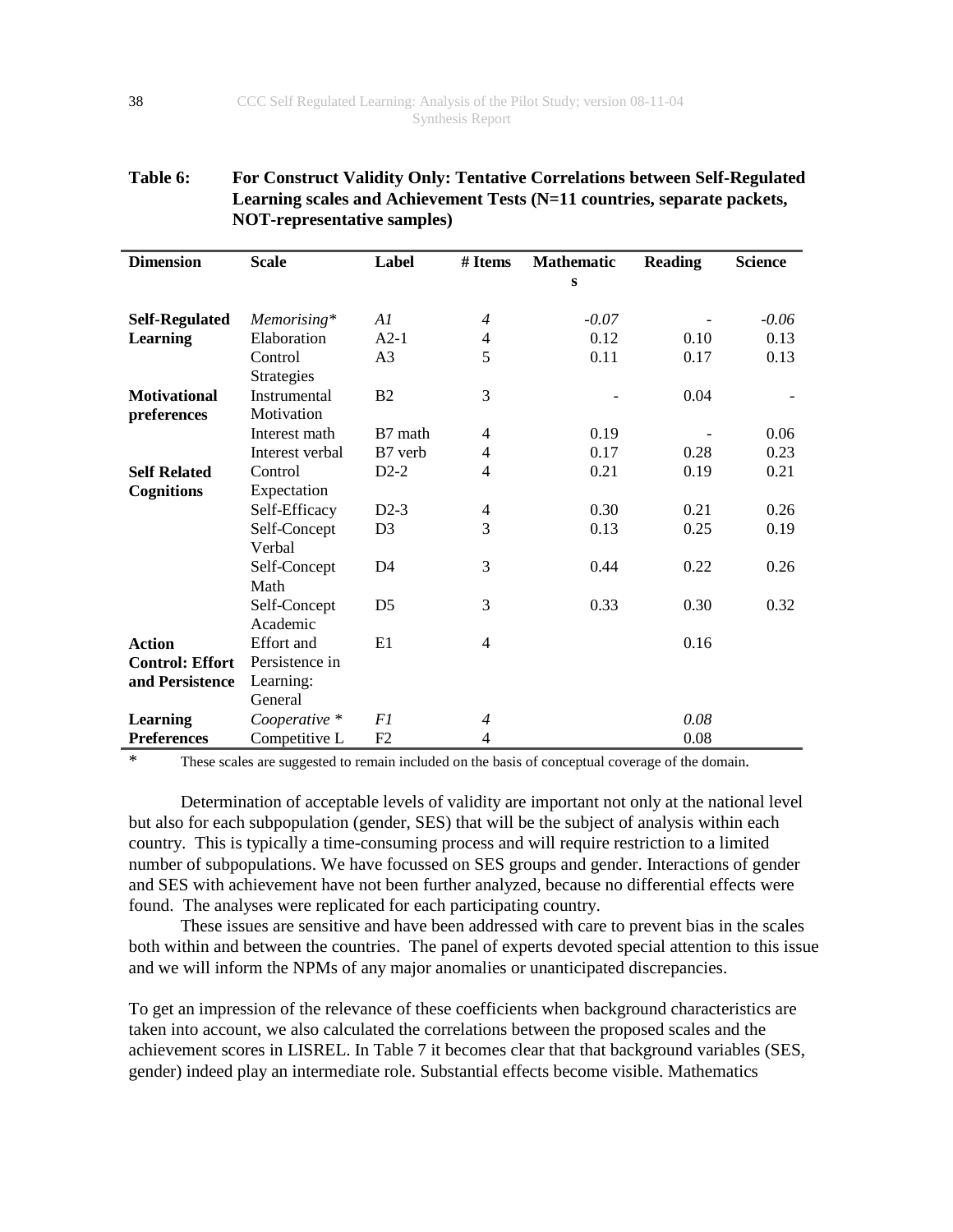achievement seems to be effected most by Self Concept Math (D4) and to a lesser extent the interest in this subject (B7 m) and the Academic Self Concept (D5). Verbal Self Concept (b7v) and Academic Self Concept (D5) show the strongest effects on reading achievement. And for Science apparently Verbal Interest (B7v) and Academic Self Concept (D5) play an important role. For the moment no further analyses can be done. We recall that the packets contained different scales and thus the relative importance cannot be established until the data collection of the PISA Main Study in 2000.

|                        | $50 \mu \mathrm{mpc}$ |                |                |                   |                |                |
|------------------------|-----------------------|----------------|----------------|-------------------|----------------|----------------|
| <b>Dimension</b>       | <b>Scale</b>          | Label          | # Items        | <b>Mathematic</b> | <b>Reading</b> | <b>Science</b> |
|                        |                       |                |                | S                 |                |                |
|                        |                       |                |                |                   |                |                |
| <b>Self-Regulated</b>  | Memorising*           | A1             | $\overline{4}$ |                   |                |                |
| <b>Learning</b>        | Elaboration           | $A2-1$         | 4              | .12               | .09            | .11            |
|                        | Control               | A <sub>3</sub> | 5              | $-.02$            | .09            | .07            |
|                        | Strategies            |                |                |                   |                |                |
| <b>Motivational</b>    | <b>Instrumental</b>   | B2             | 3              | $-0.06$           | $-.02$         | $-.07$         |
| preferences            | Motivation            |                |                |                   |                |                |
|                        | Interest math         | B7 math        | 4              | .14               | $-.03$         | $-.01$         |
|                        | Interest verbal       | B7 verb        | 4              | .16               | .26            | .29            |
| <b>Self Related</b>    | Control               | $D2-2$         | 4              | $-.10$            | $-.04$         | $-.09$         |
| <b>Cognitions</b>      | Expectation           |                |                |                   |                |                |
|                        | Self-Efficacy         | $D2-3$         | 4              | .13               | .07            | .15            |
|                        | Self-Concept          | D <sub>3</sub> | 3              | .04               | .09            | $-.02$         |
|                        | Verbal                |                |                |                   |                |                |
|                        | Self-Concept          | D <sub>4</sub> | 3              | .39               | .10            | .16            |
|                        | Math                  |                |                |                   |                |                |
|                        | Self-Concept          | D <sub>5</sub> | 3              | .16               | .24            | .22            |
|                        | Academic              |                |                |                   |                |                |
| <b>Action</b>          | Effort and            | E1             | $\overline{4}$ |                   | .11            |                |
| <b>Control: Effort</b> | Persistence in        |                |                |                   |                |                |
| and Persistence        | Learning:             |                |                |                   |                |                |
|                        | General               |                |                |                   |                |                |
| <b>Learning</b>        | Cooperative *         | F1             | 4              |                   |                |                |
| <b>Preferences</b>     | Competitive L         | F2             | 4              |                   | .10            |                |

#### **Table 7 For Construct Validity Purposes ONLY: Tentative Beta weights (standardised regresseion coefficients), controlling for background variables (N=11 countries, separate packets, NOT-representative samples)**

\* These scales are suggested to remain included on the basis of conceptual coverage of the domain.

In addition it appears that Student Job Expectation (which is also available in the PISA Questionnaire) correlates positively with all scales. Effects of gender are all in the expected directions and match the findings reported in the analyses of the scales. $^{22}$ 

 $\overline{a}$ 

 $22$ <sup>22</sup> The factor loadings of all the items of the twelve proposed scales are above 0,52.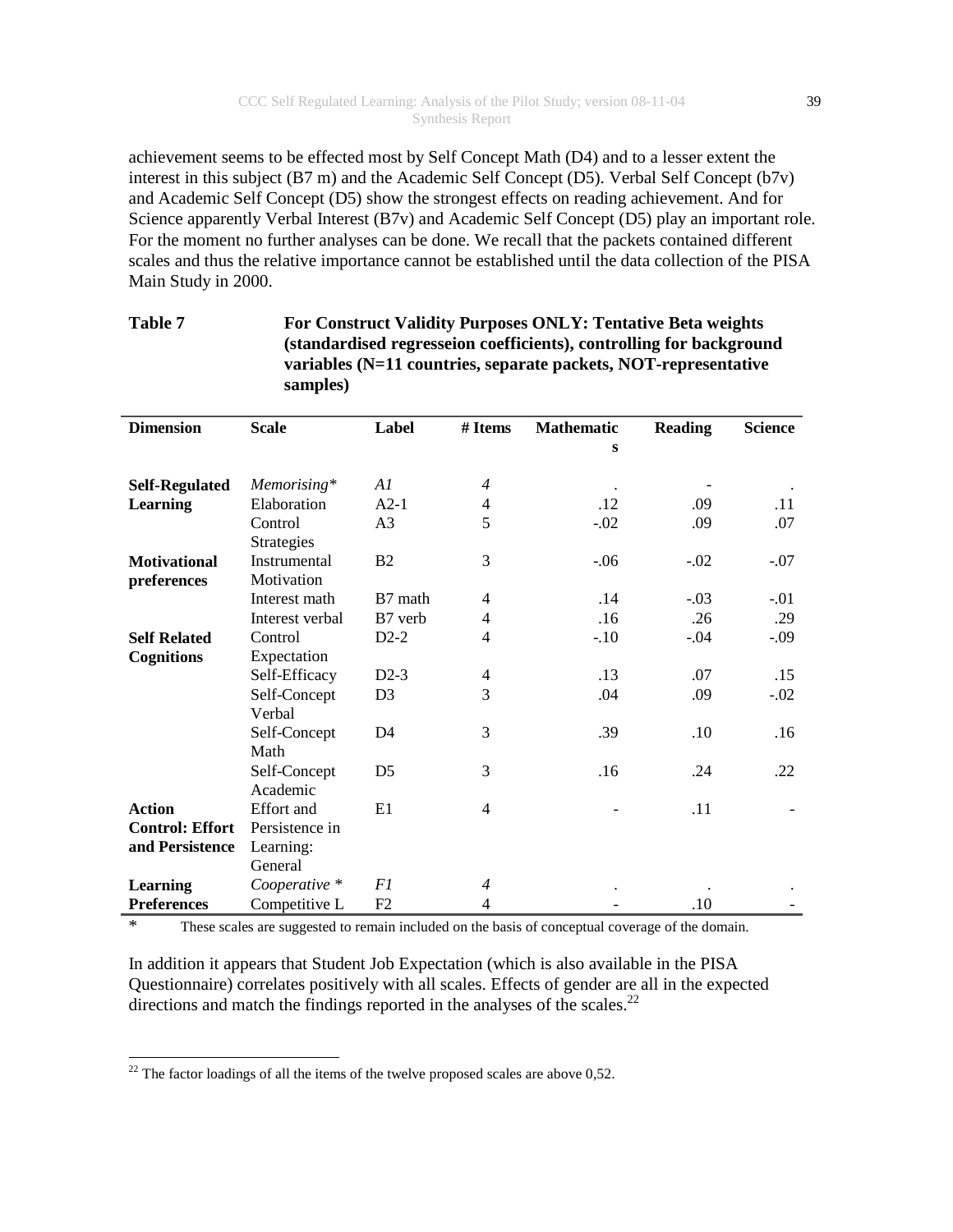#### **8.3 Related Issues**

One of PISA's major objectives is comparison among nations. For such comparisons to be valid, the survey items must have equivalent meaning in each country. This is more than an issue of translation from one language to another (which has to be secured by the translation protocols of PISA). With more than 20 countries participating in the assessment of self-regulated learning, ensuring equivalence and comparable levels of acceptable reliability and validity may be problematic.

In a study like this some issues always remain untreated or unsolved. Nevertheless, we think that most issues have been solved. A special check has been made to verify our position that simple unweighted sums of score are adequate in the CCC study. It has been investigated how much gain could be obtained by not reporting the simple sum score across items and categories. Alternatives that come to mind are weighted sums, or translations to a latent trait scale.

As regards the former, it was found that in the 11 countries of the first wave the simple sum score correlated more than .99 with the score using the item weights suggested by OPLM.<sup>23</sup> It is important, in the present application of IRT, that the results remain as transparent as possible to non-IRT specialists. Given the tiny differences and the major loss of transparency resulting from the use of more complicated scalings, it is recommended to stick to the simple unweighted sum score.<sup>24</sup>

We have also undertaken separate LISREL analyses: they are reported in the Technical Report in more detail. At this place it is enough to say that our decisions on scale selection were not effected by a choice for any specific estimation method.

An important last criterion has been whether there is enough variation in the scores on the CCC instruments to raise scientific and policy interest. With the discussion on each scale we have given relevant information, which is based on the information in the Technical Report.

 $\ddot{\phantom{a}}$ 

 $2<sup>23</sup>$ . As regards the latter, both the unweighted and the weighted version were found to correlate .98 or more with the estimated theta values (Warm-corrected, with CML item category parameters inserted).

<sup>&</sup>lt;sup>24</sup> It could also be linearly translated to a suitably chosen mean and variance, but even there it is doubtful whether the gain is larger than the loss.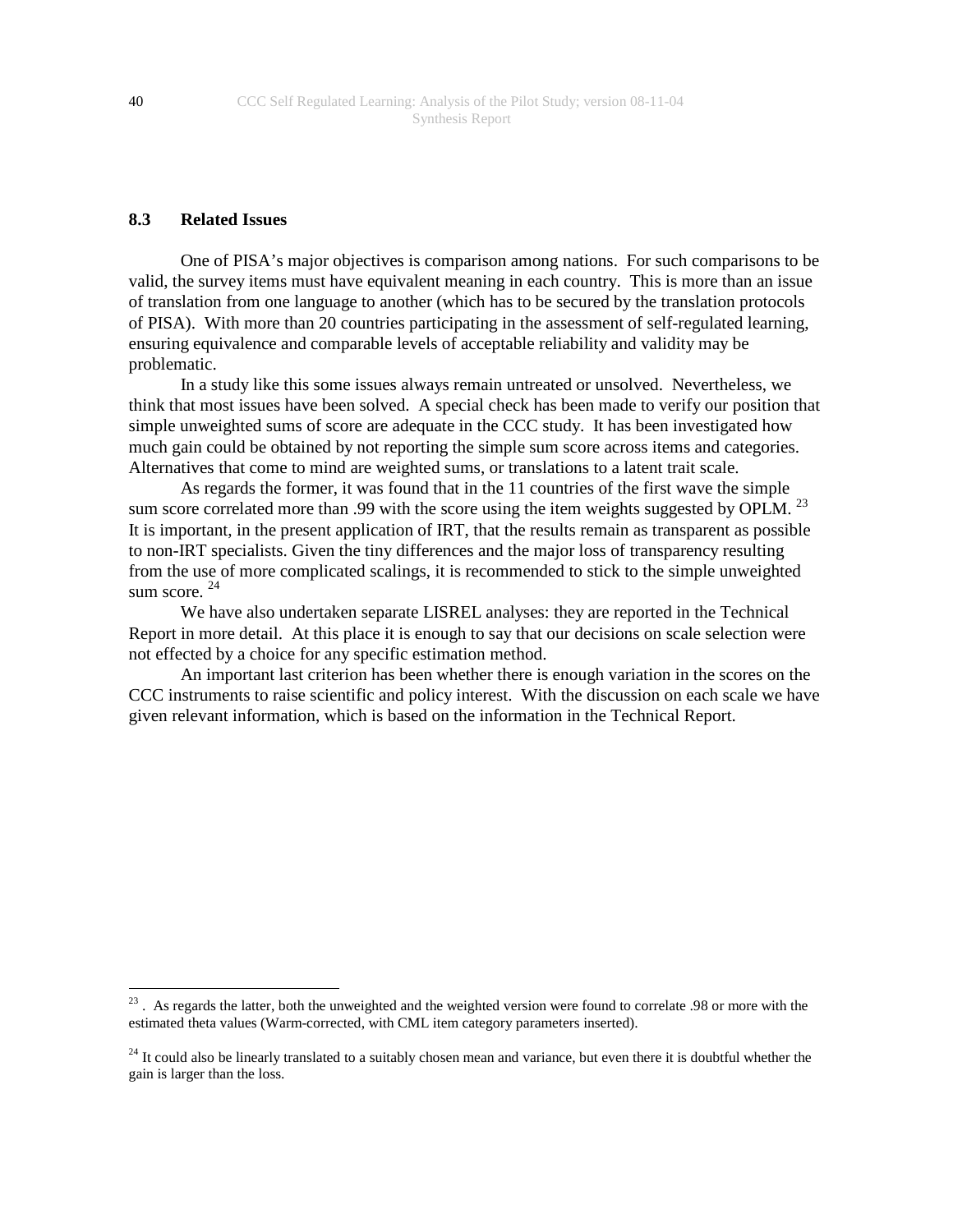# **9 Presentation of the scales**

On the basis of the foregoing we can now present the complete list of scales and items to be applied in the PISA Main Study indicating self-regulated learning as a cross-curricular competency. On the basis of the remaining instruments we suggest to re-group these into three new overarching concepts: Learning Strategies, Motivation and Self-Concept. The selected scales have been assigned to their new position in the conceptual framework and all items are listed as in the order as they should appear in the Main Study Questionnaire.

#### **SELF REGULATED LEARNING QUESTIONNAIRE**

|              |          |                                                                                          | almost<br>never | some-<br>times      | often       | almost<br>always |
|--------------|----------|------------------------------------------------------------------------------------------|-----------------|---------------------|-------------|------------------|
| $\mathbf{1}$ | $MEM-1$  | When I study, I try to memorise everything that<br>might be covered.                     | $\Box_1$        | $\Box_2$            | $\square_3$ | $\square_4$      |
| 2            | $SE-1$   | I'm certain I can understand the most difficult<br>material presented in readings        | $\Box_1$        | $\Box_2$            | $\square_3$ | $\square_4$      |
| 3            | $CS-1$   | When I study, I start by figuring out what exactly<br>I need to learn.                   | $\Box_1$        | $\Box_2$            | $\square_3$ | $\square_4$      |
| 4            | $CE-1$   | When I sit myself down to learn something really<br>hard, I can learn it.                | $\Box_1$        | $\Box_2$            | $\square_3$ | $\square_4$      |
| 5            | $MEM-2$  | When I study, I memorise as much as possible                                             | $\Box_1$        | $\Box_2$            | $\square_3$ | $\square_4$      |
| 6            | $IMOT-1$ | I study to increase my job opportunities                                                 | $\Box_1$        | $\Box_2$            | $\Box$ 3    | $\square_4$      |
| 7            | $EFP-1$  | When studying, I work as hard as possible                                                | $\Box_1$        | $\Box_2$            | $\square_3$ | $\square_4$      |
| 8            | $SE-2$   | I'm confident I can understand the most complex<br>material presented by the teacher     | $\Box_1$        | $\Box_2$            | $\square_3$ | $\square_4$      |
| 9            | $EL-1$   | When I study, I try to relate new material to<br>things I have learned in other subjects | $\Box_1$        | $\Box_2$            | $\square_3$ | $\square_4$      |
| 10           | MEM-3    | When I study, I memorise all new material so that<br>I can recite it                     | $\Box_1$        | $\Box$              | $\square_3$ | $\square_4$      |
| 11           | $CE-2$   | If I decide not to get any bad grades, I can really<br>do it.                            | $\Box_1$        | $\Box_2$            | $\square_3$ | $\square_4$      |
| 12           | EFP-2    | When studying, I keep working even if the<br>material is difficult                       | $\Box_1$        | $\Box_2$            | $\square_3$ | $\square_4$      |
| 13           | $CS-2$   | When I study, I force myself to check to see if I<br>remember what I have learned.       | $\Box_1$        | $\Box$ <sub>2</sub> | $\Box$ 3    | $\square_4$      |
| 14           | IMOT-2   | I study to ensure that my future will be financially<br>secure.                          | $\square_1$     | $\Box_2$            | $\square_3$ | $\square_4$      |
| 15           | MEM-4    | When I study, I practice by saying the material to<br>myself over and over               | $\Box_1$        | $\Box_2$            | $\square_3$ | $\square_4$      |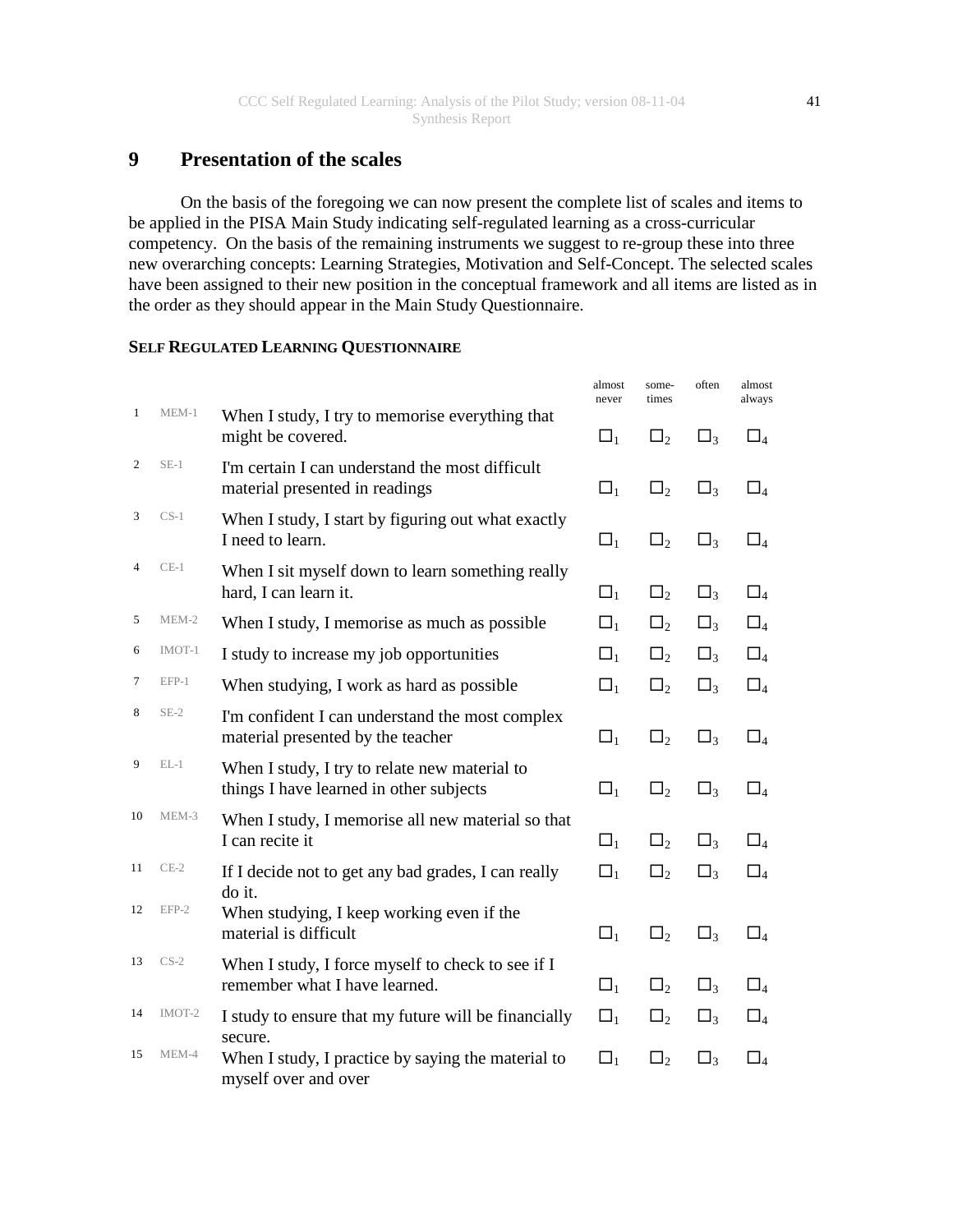| 42 |                      | CCC Self Regulated Learning: Analysis of the Pilot Study; version 08-11-04<br><b>Synthesis Report</b>          |                             |                                |                        |                                 |
|----|----------------------|----------------------------------------------------------------------------------------------------------------|-----------------------------|--------------------------------|------------------------|---------------------------------|
| 16 | $CE-3$               | If I decide not get any problems wrong, I can<br>really do it.                                                 | $\Box_1$                    | $\Box_2$                       | $\Box_3$               | $\square_4$                     |
| 17 | $EL-2$               | When I study,. I figure out how the information<br>might be useful in the real world                           | $\Box_1$                    | $\Box_2$                       | $\square_3$            | $\square_4$                     |
| 18 | $SE-3$               | I'm confident I can do an excellent job on<br>assignments and tests                                            | $\Box_1$                    | $\square_2$                    | $\square_3$            | $\square_4$                     |
| 19 | $CS-3$               | When I study, I try to figure out, as I read, which<br>concepts I still haven't really understood.             | $\Box_1$                    | $\Box_2$                       | $\square_3$            | $\square_4$                     |
| 20 | EFP-3                | When studying, I try to do my best to acquire the<br>knowledge and skills taught                               | $\Box_1$                    | $\Box_2$                       | $\Box_3$               | $\square_4$                     |
| 21 | $EL-3$               | When I study, I try to understand the material<br>better by relating it to things I already know.              | $\Box_1$                    | $\Box_2$                       | $\square_3$            | $\square_4$                     |
| 22 | IMOT-3               | I study to get a good job                                                                                      | $\Box_1$                    | $\Box_2$                       | $\Box_3$               | $\square_4$                     |
| 23 | $CS-4$               | When I study, I make sure that I remember the<br>most important things.                                        | $\square_1$                 | $\Box_2$                       | $\square_3$            | $\square_4$                     |
| 24 | $CE-4$               | If I want to learn something well, I can                                                                       | almost<br>never<br>$\Box_1$ | some-<br>times<br>$\Box_2$     | often<br>$\square_3$   | almost<br>always<br>$\square_4$ |
| 25 | $EL-4$               | When I study I figure out how the material fits in<br>with what I have learned                                 | $\Box_1$                    | $\Box_2$                       | $\square_3$            | $\square_4$                     |
| 26 | $SE-4$               | I'm certain I can master the skills being taught                                                               | $\Box_1$                    | $\Box_2$                       | $\square_3$            | $\square_4$                     |
| 27 | $CS-5$               | When I study, and I don't' understand something,<br>I look for additional information to clarify the<br>point. | $\Box_1$                    | $\Box_2$                       | $\square_3$            | $\square_4$                     |
| 28 | EFP-4                | When studying, I put forth my best effort                                                                      | $\Box_1$                    | $\square_2$                    | $\square_3$            | $\square_4$                     |
|    |                      |                                                                                                                | dis-<br>agree               | dis-<br>agree<br>some-<br>what | agree<br>some-<br>what | agree                           |
| 29 | IMOT <sub>m-1</sub>  | When I do math, I sometimes get totally absorbed                                                               | $\Box_1$                    | $\Box_2$                       | $\square_3$            | $\square_4$                     |
| 30 | $COOL-1$             | I like to work with other students                                                                             | $\Box_1$                    | $\Box_2$                       | $\square_3$            | $\square_4$                     |
| 31 | $SCa-1$              | I learn things quickly in most school subjects                                                                 | $\Box_1$                    | $\Box_2$                       | $\square_3$            | $\square_4$                     |
| 32 | COML-1               | I like to try to be better than other students.                                                                | $\Box_1$                    | $\Box_2$                       | $\square_3$            | $\square_4$                     |
| 33 | $SCv-1$              | I'm hopeless in English classes $(R)$                                                                          | $\Box_1$                    | $\square_2$                    | $\square_3$            | $\square_4$                     |
| 34 | IMOT <sub>v</sub> -1 | Because reading is fun, I wouldn't want to give it<br>up                                                       | $\Box_1$                    | $\Box_2$                       | $\square_3$            | $\square_4$                     |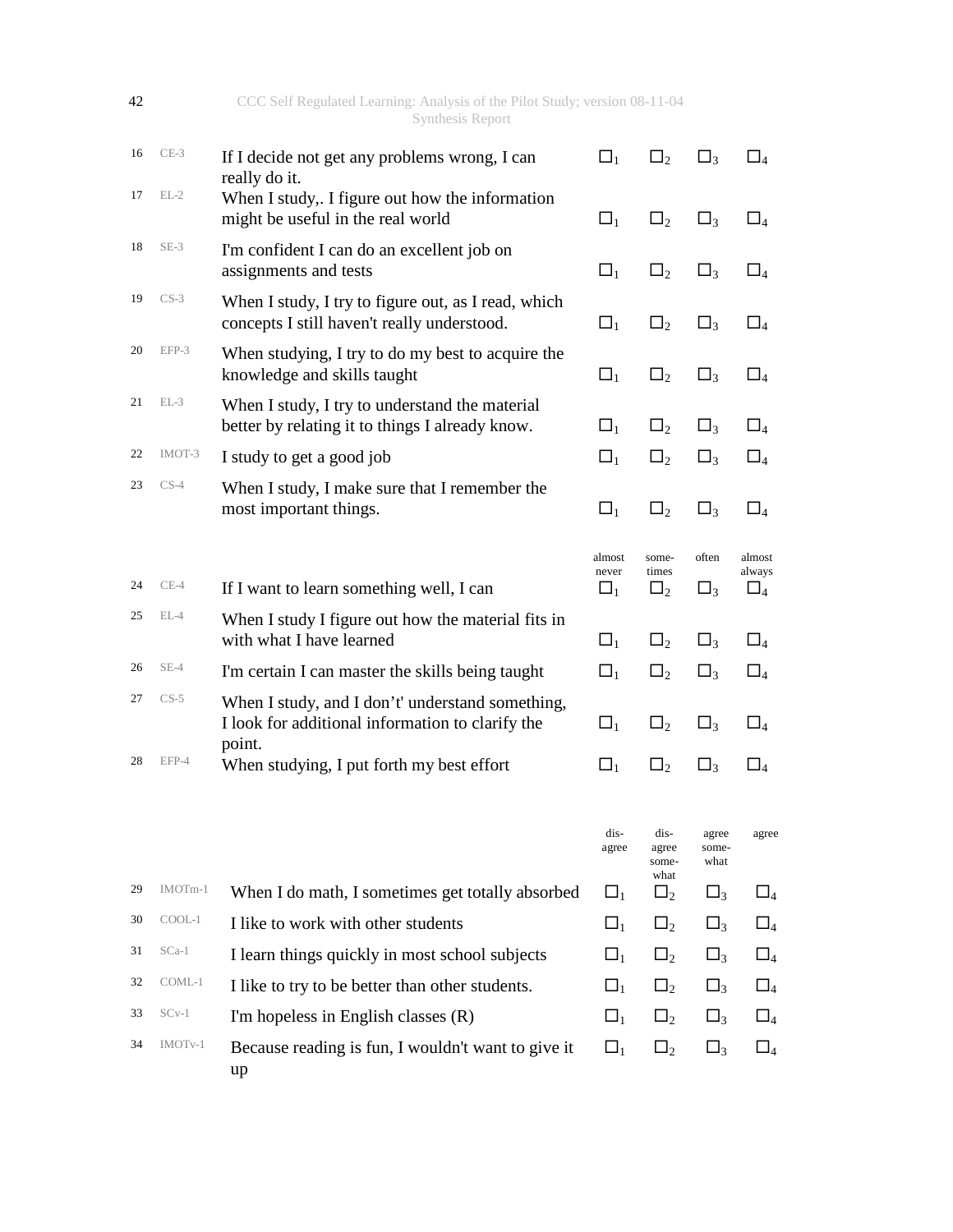| 35 | $Sca-3$              | I'm good at most school subjects                                              | $\Box_1$    | $\Box$      | $\square_3$ | $\square_4$ |
|----|----------------------|-------------------------------------------------------------------------------|-------------|-------------|-------------|-------------|
| 36 | COOL-2               | I learn the most when I work with other students                              | $\Box_1$    | $\Box_2$    | $\Box_3$    | $\square_4$ |
| 37 | $SCv-2$              | I learn things quickly in English class                                       | $\Box_1$    | $\Box_2$    | $\square_3$ | $\square_4$ |
| 38 | IMOT <sub>m-3</sub>  | Because doing math is fun, I wouldn't want to<br>give it up.                  | $\Box_1$    | $\Box_2$    | $\square_3$ | $\square_4$ |
| 39 | COML-2               | Trying to be better than others makes me work<br>well                         | $\Box_1$    | $\Box_2$    | $\square_3$ | $\square_4$ |
| 40 | $S$ Cm- $1$          | I get good marks in mathematics                                               | $\Box_1$    | $\Box_2$    | $\square_3$ | $\square_4$ |
| 41 | IMOT <sub>v</sub> -2 | I read in my spare time                                                       | $\Box_1$    | $\Box_2$    | $\square_3$ | $\square_4$ |
| 42 | COOL-3               | I do my best work when I work with other<br>students                          | $\Box_1$    | $\Box$      | $\square_3$ | $\square_4$ |
| 43 | $S$ Cm-2             | Mathematics is one of my best subjects                                        | $\Box_1$    | $\Box_2$    | $\square_3$ | $\square_4$ |
| 44 | COML-3               | I would like to be the best at something                                      | $\Box_1$    | $\Box_2$    | $\Box_3$    | $\square_4$ |
| 45 | IMOT <sub>v</sub> -3 | When I read, I sometimes get totally absorbed                                 | $\Box_1$    | $\Box$      | $\Box$ 3    | $\square_4$ |
| 46 | $SCm-3$              | I have always done well in mathematics                                        | $\Box_1$    | $\Box$      | $\square_3$ | $\square_4$ |
| 47 | COOL-4               | I like to help other people do well in a group                                | $\Box_1$    | $\Box_2$    | $\square_3$ | $\square_4$ |
| 48 | $SCa-2$              | I do well in tests in most school subjects                                    | $\Box_1$    | $\Box_2$    | $\square_3$ | $\square_4$ |
| 49 | IMOT <sub>m-2</sub>  | Math is important to me personally                                            | $\Box_1$    | $\Box_2$    | $\square_3$ | $\square_4$ |
| 50 | COOL-5               | (it is helpful to put together everyone's ideas when<br>working on a project) | $\Box_1$    | $\Box_2$    | $\square_3$ | $\square_4$ |
| 51 | $SCv-3$              | I get good marks in English                                                   | $\Box_1$    | $\square_2$ | $\Box$ 3    | $\square_4$ |
| 52 | COML-4               | I learn faster if I'm trying to do better than the<br>others                  | $\square_1$ | $\Box_2$    | $\square_3$ | $\square_4$ |

# **CODES**

| <b>MEM</b>               | Memorising                                 |
|--------------------------|--------------------------------------------|
| EL.                      | Elaboration                                |
| <b>CS</b>                | <b>Control Strategies</b>                  |
| <b>IMOT</b>              | <b>Instrumental Motivation</b>             |
| <b>IMOTm</b>             | <b>Instrumental Motivation Mathematics</b> |
| <b>IMOT</b> <sub>v</sub> | <b>Instrumental Motivation Verbal</b>      |
| EFP                      | Effort and Persistence in learning         |
| COOL                     | Cooperative Learning                       |
| COML                     | Competitive Learning                       |
| СE                       | <b>Control Expectation</b>                 |
| SЕ                       | Self-Efficacy                              |
| SC <sub>v</sub>          | Self-concept verbal                        |
| SCm                      | Self-concept math                          |
| Sca                      | Self-concept academic                      |
|                          |                                            |